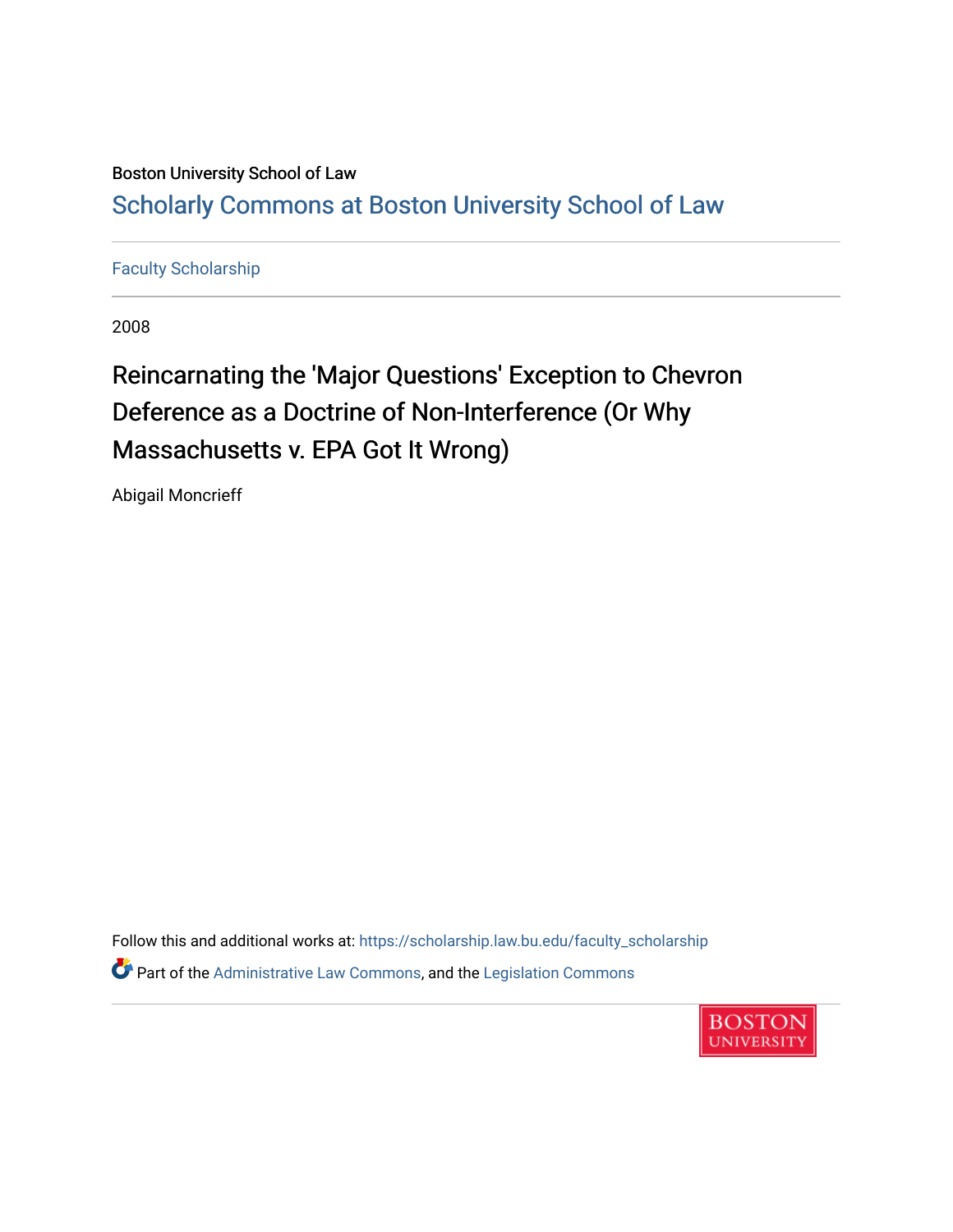## Harvard Law School

Harvard Law School Faculty Scholarship Series

*Year Paper*

# Reincarnating the "Major Questions" Exception to Chevron Deference as a Doctrine of Non-Interference (Or Why Massachusetts v. EPA Got It Wrong).

Abigail R. Moncrieff <sup>∗</sup>

<sup>∗</sup>Harvard Law School, amoncrieff@law.harvard.edu

This content in this repository is hosted by The Berkeley Electronic Press (bepress) and may not be commercially reproduced without the permission of the copyright holder.

http://lsr.nellco.org/harvard/faculty/papers/12

Copyright ( $c$ ) 2008. Posted with permission of the author.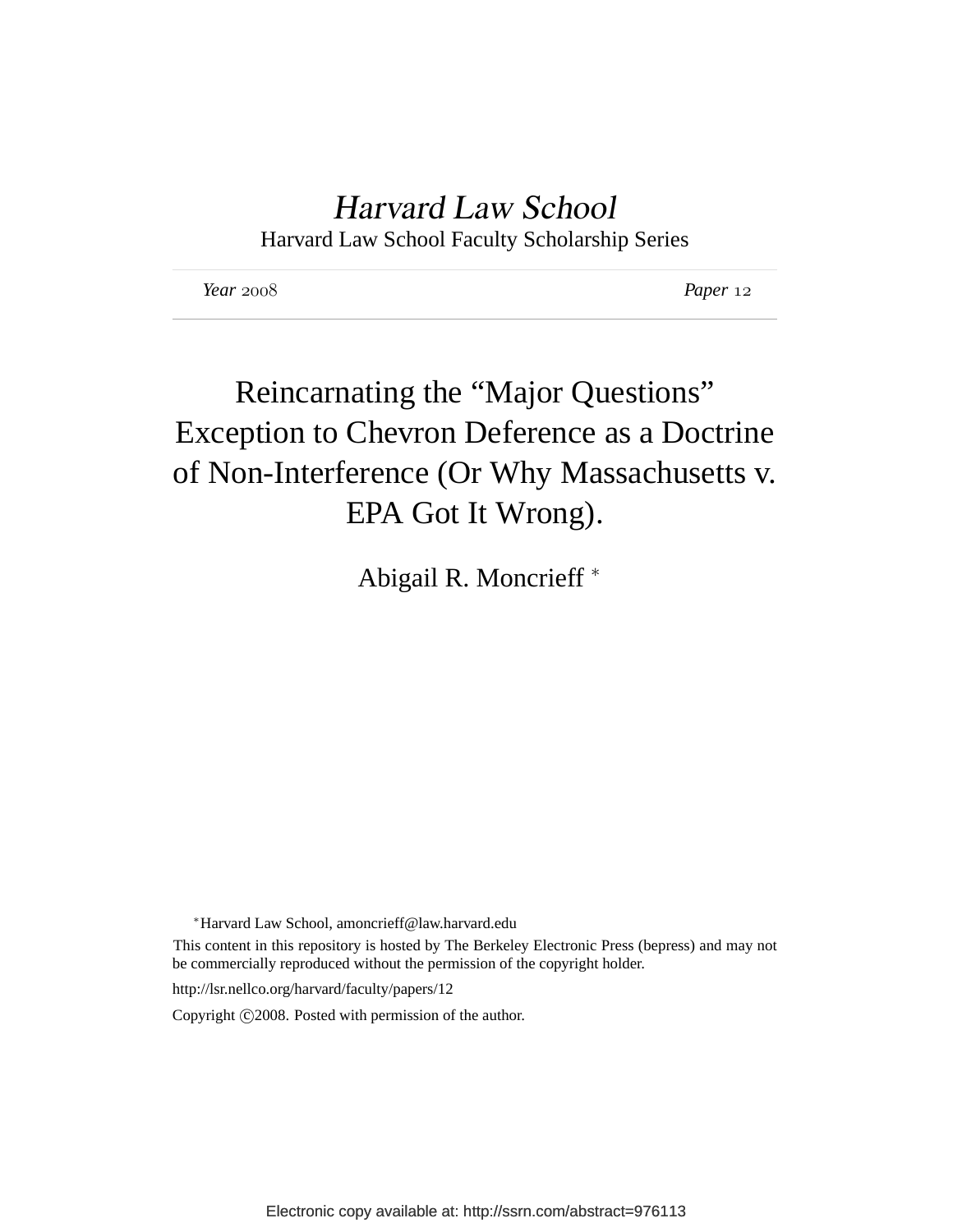# Reincarnating the "Major Questions" Exception to Chevron Deference as a Doctrine of Non-Interference (Or Why Massachusetts v. EPA Got It Wrong).

Abigail R. Moncrieff

#### **Abstract**

In a pair of cases declaring a "major questions" exception to Chevron deference, the Supreme Court held that executive agencies may not implement major policy changes without explicit authorization from Congress. But in Massachusetts v. EPA, the Court unceremoniously killed its "major questions" rule, requiring the EPA to implement one such major policy change. Because the scholarly literature to date has failed to discern a worthy justification for the "major questions" rule, the academy might be tempted to celebrate the rule's death. This Article, however, argues that the rule ought to be mourned and, indeed, reincarnated. It offers a "non-interference" justification for the "major questions" exception, arguing that the rule should apply whenever an agency enters debate in a regulatory regime to which Congress is actively considering legislative changes. The purpose of the rule, then, is to prevent agencies from altering the regulatory backdrop against which Congress is negotiating, and the purpose of judicial enforcement of a "major questions" rule is to restore the pre-interference regulatory reality so that congressional negotiations can pick up where they left off. This understanding of the rule explains and justifies the two "major questions" cases, but it cannot explain or justify Massachusetts v. EPA. The Article therefore argues that the "major questions" holding in Massachusetts v. EPA is wrong and should be rejected.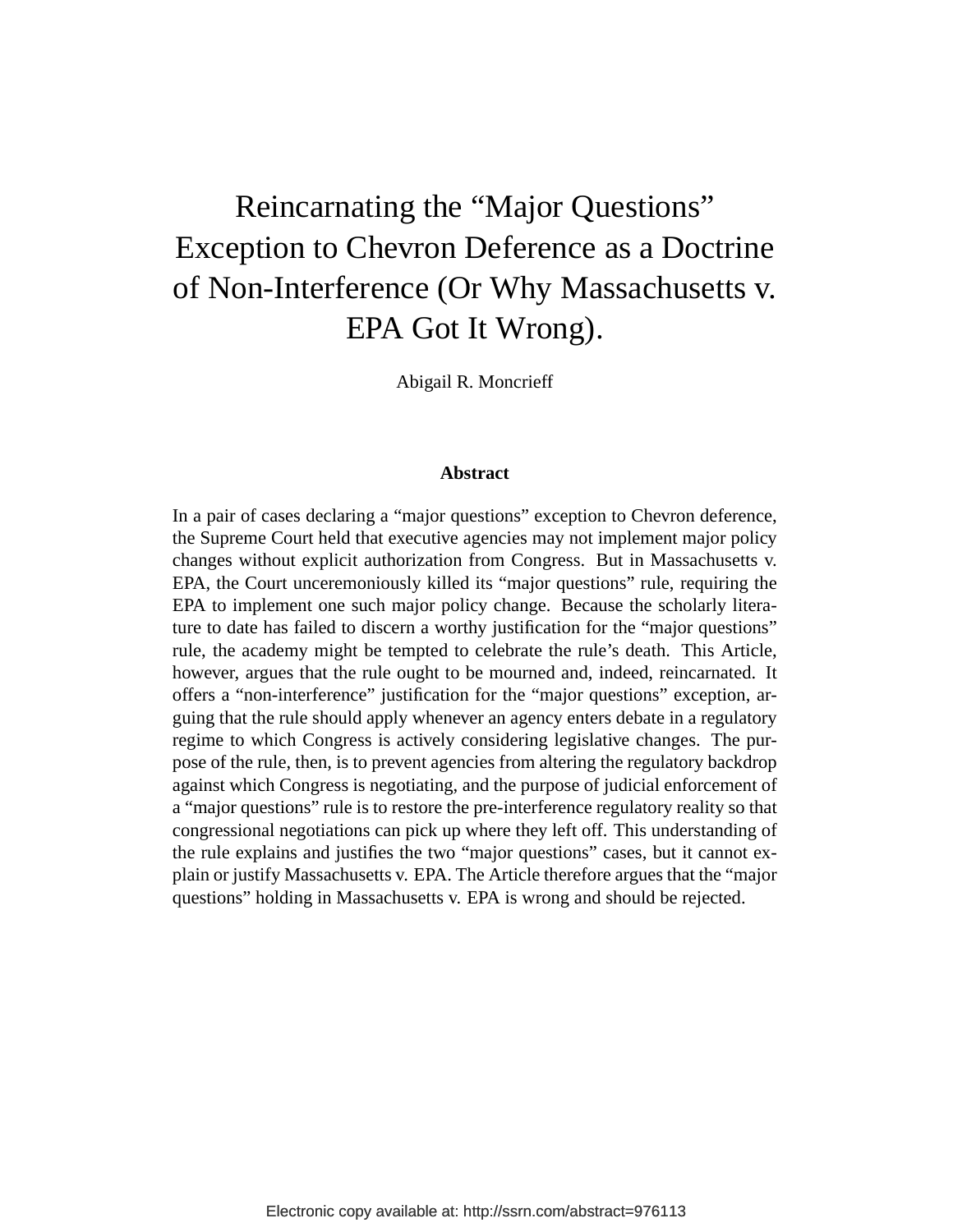## **Reincarnating the "Major Questions" Exception to** *Chevron* **Deference as a Doctrine of Non-Interference (Or Why** *Massachusetts v. EPA* **Got it Wrong)**

*Abigail R. Moncrieff*<sup>∗</sup>

#### ABSTRACT

In a pair of cases declaring a "major questions" exception to *Chevron* deference, the Supreme Court held that executive agencies may not implement major policy changes without explicit authorization from Congress. But in *Massachusetts v. EPA*, the Court unceremoniously killed its "major questions" rule, requiring the EPA to implement one such major policy change. Because the scholarly literature to date has failed to discern a worthy justification for the "major questions" rule, the academy might be tempted to celebrate the rule's death. This Article, however, argues that the rule ought to be mourned and, indeed, reincarnated. It offers a "non-interference" justification for the "major questions" exception, arguing that the rule should apply whenever an agency enters debate in a regulatory regime to which Congress is actively considering legislative changes. The purpose of the rule, then, is to prevent agencies from altering the regulatory backdrop against which Congress is negotiating, and the purpose of judicial enforcement of a "major questions" rule is to restore the pre-interference regulatory reality so that congressional negotiations can pick up where they left off. This understanding of the rule explains and justifies the two "major questions" cases, but it cannot explain or justify *Massachusetts v. EPA*. The Article therefore argues that the "major questions" holding in *Massachusetts v. EPA* is wrong and should be rejected.

-

<sup>∗</sup> Academic Fellow, Harvard Law School, Petrie-Flom Center for Health Law Policy, Biotechnology, and Bioethics. J.D. 2006, University of Chicago; B.A. 2002, Wellesley College. Special thanks to Adrian Vermeule for guidance throughout the development of this Article. Thanks also to Michael Abramowicz, David Barron, Glenn Cohen, Adam Cox, Einer Elhauge, Saul Levmore, Doug Lichtman, and Cass Sunstein for helpful comments and suggestions.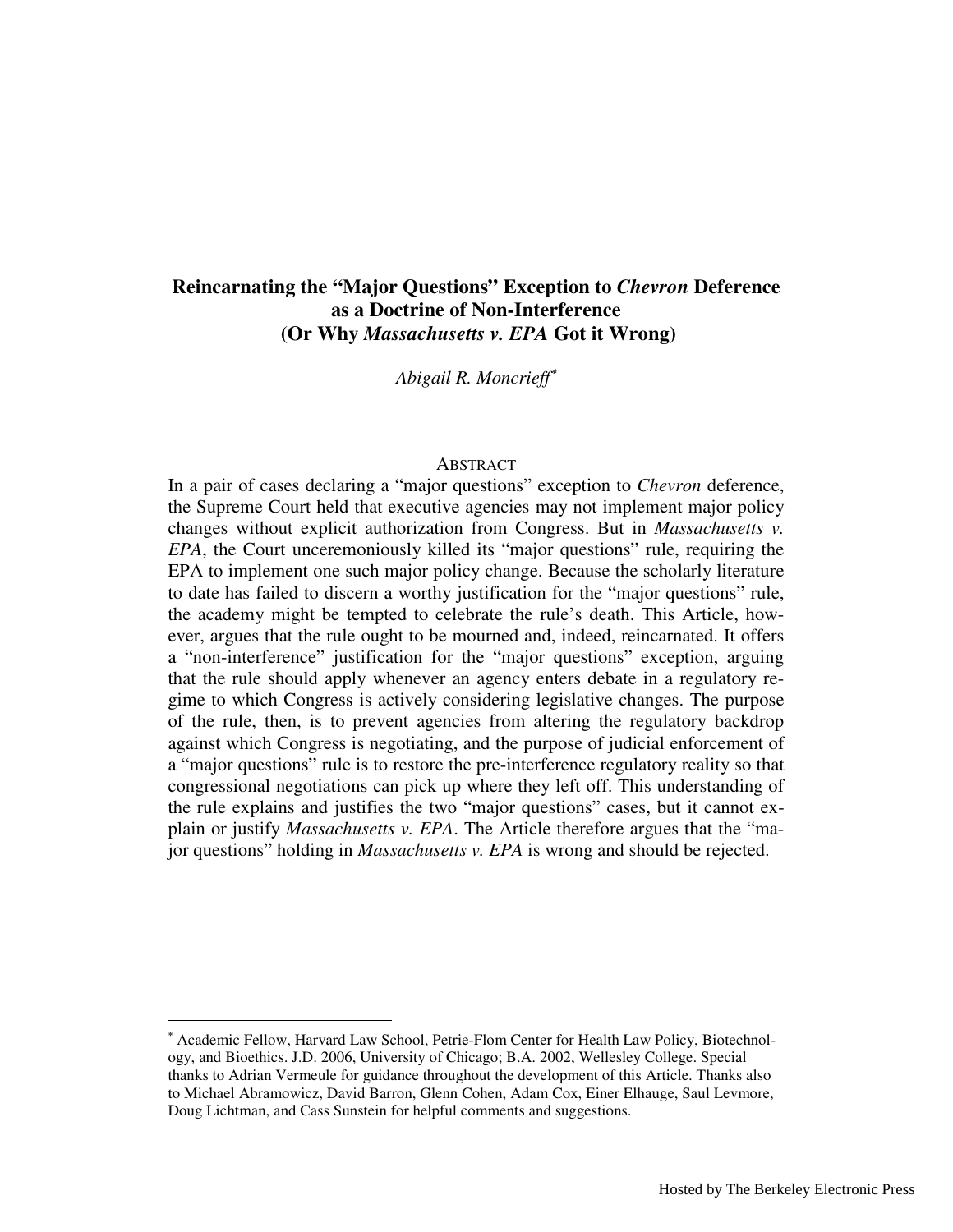## **Reincarnating the "Major Questions" Exception to** *Chevron* **Deference as a Doctrine of Non-Interference (Or Why** *Massachusetts v. EPA* **Got it Wrong)**

#### **INTRODUCTION**

In *Massachusetts v. EPA*<sup>1</sup> (the Supreme Court's recent foray into the global warming debate), the Court dealt a fatal blow to a fledgling, though controversial, doctrine: the "major questions" exception to *Chevron*<sup>2</sup> deference.<sup>3</sup>

Admittedly, the Court's decision in *Massachusetts* is consistent with a simplistic view of the "major questions" rule. As it had done in the seminal "major questions" case, *FDA v. Brown & Williamson*, 4 the Court in *Massachusetts* identified the central issue as a major one and refused deference to the agency's handling of that issue. The Court thus seemed to hold, as it had in *Brown & Williamson*, that the *Chevron* framework was inapplicable in *Massachusetts* because the question at issue was a major one. On that very basic level, the *Massachusetts*  case is a datum in favor of the *Brown & Williamson* rule.

But, of course, that view is far too simplistic. The substantive logic in *Massachusetts* is, in the end, fundamentally incompatible with any substantive justification for a "major questions" exception.<sup>5</sup> Whereas the denial of deference in *Brown & Williamson* seemed to rest on a view that administrative agencies may not implement "major" policy changes, <sup>6</sup> the denial of deference in *Massachusetts* ultimately obligated one such agency to implement—or at least seriously to consider implementing—one such major change. $\frac{7}{2}$ 

The puzzle, therefore, is which case got it wrong. When an executive agency has an opportunity to address a major political issue and to implement a major policy reform, should it abstain, as *Brown & Williamson* suggests it should, or should it act, as *Massachusetts* suggests it must?<sup>8</sup>

 1 127 S.Ct. 1438 (April 2, 2007).

<sup>2</sup> *See Chevron U.S.A. v. Natural Resources Defense Council*, 467 U.S. 837 (1984) (creating a twostep inquiry for determining whether an agency's interpretation of its governing statute is entitled to deference). Under *Chevron* deference, the Court asks only two questions before accepting an agency's interpretation of its governing statute: whether the statute is silent or ambiguous on the question at issue (Step One) and, if so, whether the agency's interpretation of that statutory ambiguity is reasonable (Step Two).

<sup>3</sup> *See* Cass R. Sunstein, Chevron *Step Zero*, 92 VA. L. REV. 187, 231–47 (2006) (identifying, explicating, and naming the "major questions" exception but concluding that it should not be enforced). 4 529 U.S. 120 (2000).

<sup>5</sup> Jody Freeman & Adrian Vermeule, Massachusetts v. EPA*: From Politics to Expertise* (unpublished manuscript on file with author) (arguing that the problem with EPA's decision not to regulate was, at least arguably, that the decision was based on crass political calculations rather than expert scientific judgments).

<sup>6</sup> *See* Sunstein, *supra* note 3.

<sup>7</sup> *See* Freeman & Vermeule, *supra* note 5, at 18–19 (noting that *Massachusetts* and *Brown & Williamson* are incompatible in this sense).

 $8$  The question is slightly more complicated than I make it out to be here. The "major questions" exception comes into play only if Congress has not clearly bestowed authority in the agency. The rule, in its simplest form, is one of many "clear statement" rules, holding not that agencies are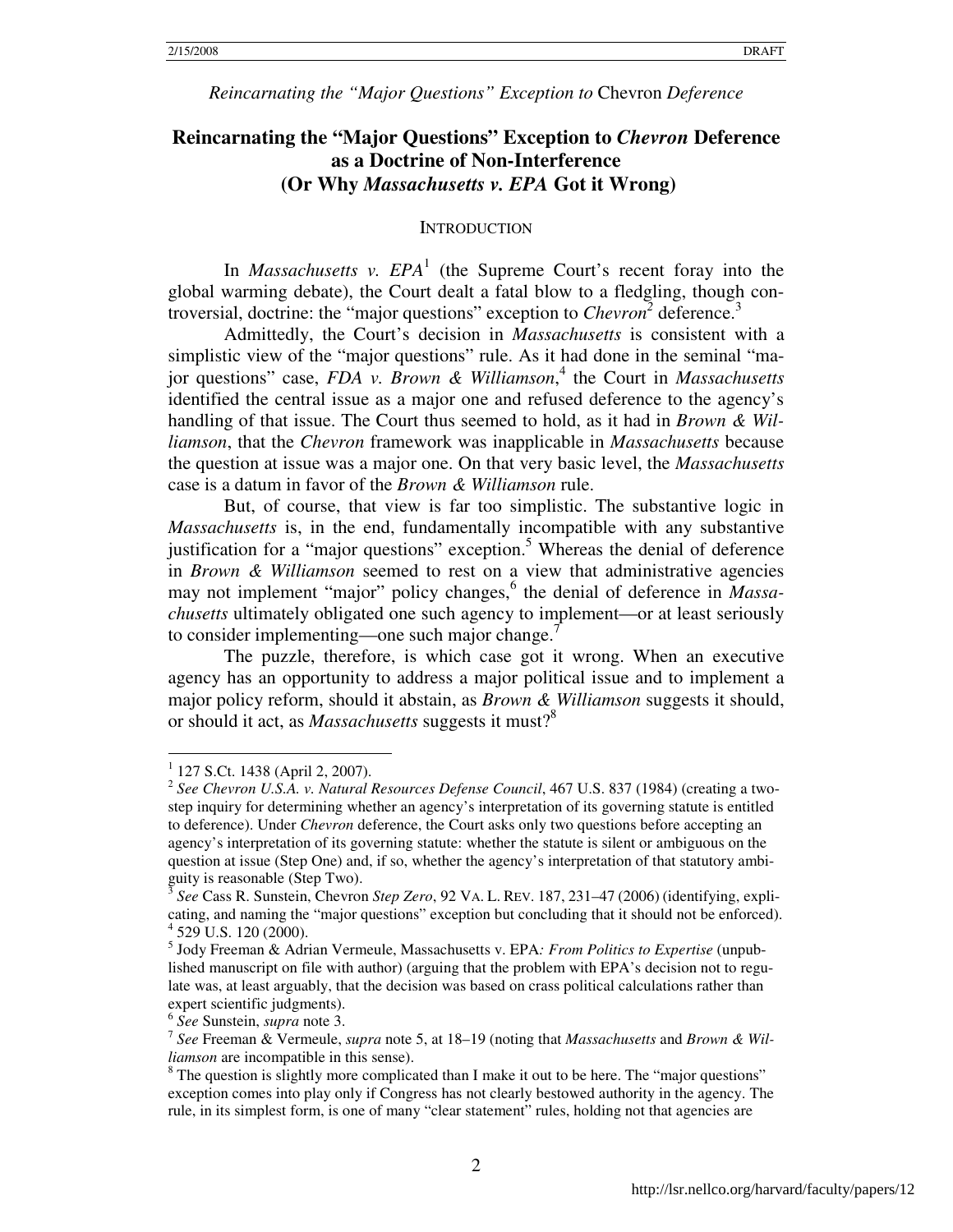$\overline{a}$ 

#### *Reincarnating the "Major Questions" Exception to* Chevron *Deference*

Of course, there needn't be—and, I will argue, shouldn't be—a uniform answer to that question for every administrative agency or for every major issue. The appropriateness of executive intervention in a major policy battle might and, I will argue, should—depend on relevant legal and political circumstances. That is, the *Brown & Williamson* rule needn't and shouldn't be a blanket exception for all executive treatments of major questions.

There is, however, no coherent story about the legal and political circumstances underlying *Massachusetts* and *Brown & Williamson* that would reconcile the two holdings. There is no reason that executive intervention should have been *inappropriate* in the context of *Brown & Williamson* but *necessary* in the context of *Massachusetts*.

The initial puzzle, thus, remains: which case got it wrong? But the puzzle has another layer, too. If *Brown & Williamson* got it wrong, then what were the legal and political circumstances that made agency intervention appropriate, or even *necessary*, in both cases? Or if *Massachusetts* got it wrong, then what were the legal and political circumstances that made agency intervention unnecessary, and even *inappropriate*, in both cases? Put another way: Which one of the cases was right to deviate from *Chevron*?

As should be obvious from the title, this Article argues that *Massachusetts* got it wrong—and that *Brown & Williamson* had it right.

The thrust of the argument, however, is not that the major questions exception, as it has been understood, is a good rule or that *Massachusetts*, as it has been understood, is a bad case. The argument is instead that certain circumstances operating in the background of *Brown & Williamson*—circumstances that the Court and the academy have largely ignored—justified the Court's substantive intuition in that case that the agency's action was inappropriate. Because the same circumstances were operating in the background of *Massachusetts*, the Court ought to have reached the same substantive conclusion there, too: that executive action was inappropriate in the context of global warming.

The Article also argues that, whenever this particular background story is repeated,  $(1)$  the executive ought to be restrained,  $(2)$  the judiciary is the right institution to restrain it, and (3) a *Chevron* exception is an appropriate tool for accomplishing that restraint. The argument, therefore, is that the "major questions" exception should be reincarnated, yes, but also reconceptualized, with an emphasis on this background story rather than on the "majorness" of the relevant policy question.

So what is the background story? What justifies the *Chevron* deviation in *Brown & Williamson*?

In short, it is a story of simultaneous efforts in the executive and in Congress to effect changes in a single regulatory domain. In the background of both *Brown & Williamson* and *Massachusetts*—and in the background of a predecessor "major questions" case, *MCI* v. AT&T<sup>9</sup>—Congress was actively negotiating

absolutely forbidden to make major decisions but rather that agencies may make such decisions only if Congress has clearly given them the authority to do so. This nuance, however, does not impact any of the analysis that follows, and I therefore set it aside for simplicity's sake.

<sup>9</sup> *MCI Telecommunications Corp. v. American Telephone & Telegraph Co.*, 512 U.S. 218 (1994).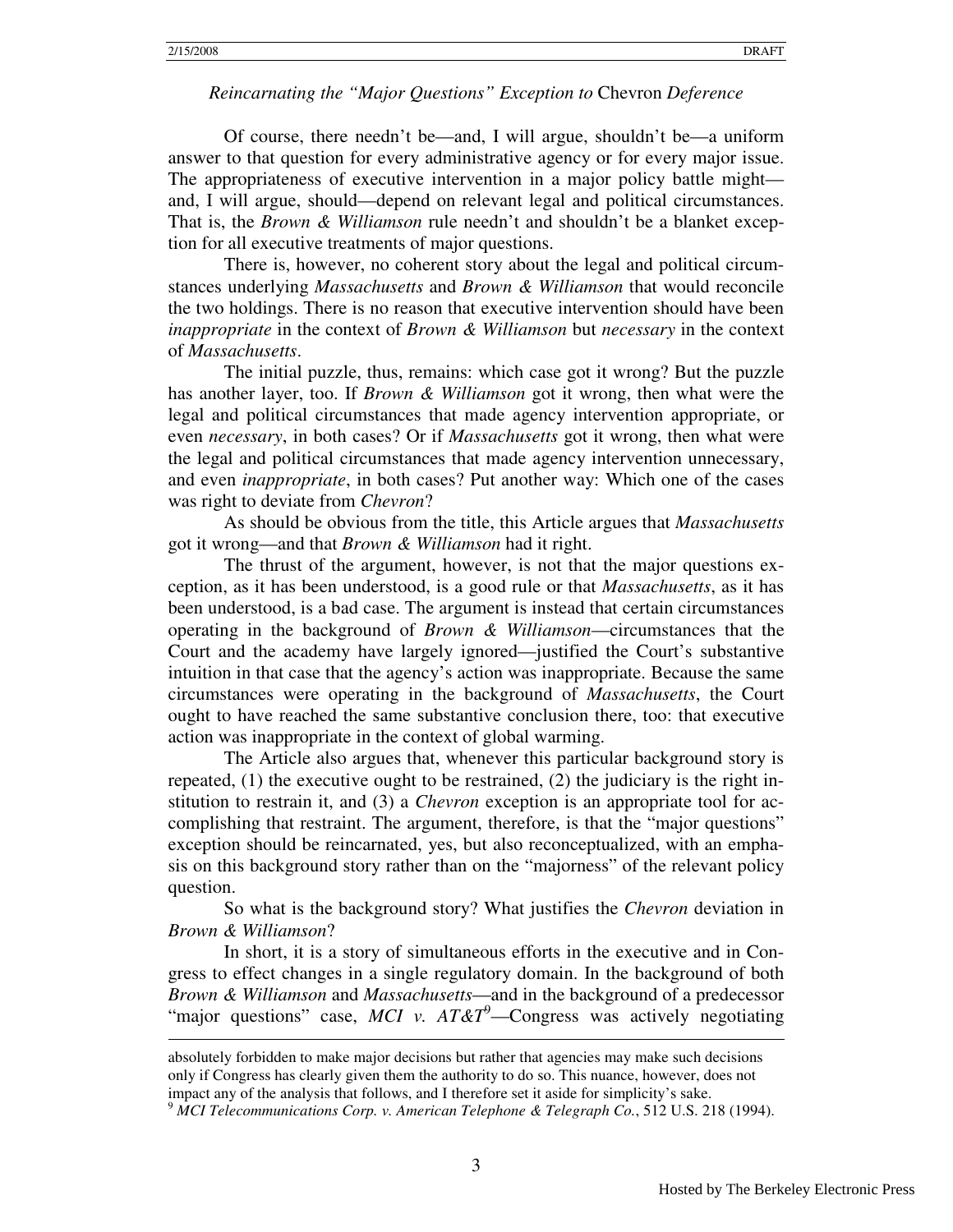amendments to the relevant regulatory regimes at the same time that the agencies considered and passed their regulations. And in the background of *MCI* and *Brown & Williamson*, the agencies' enactments perceptibly disrupted Congress's efforts.

The Court thus played a useful role in *MCI* and *Brown & Williamson* by vacating the agencies' enactments. It restored a regulatory status quo ante, allowing congressional negotiations to pick up where they had left off. In other words, the agencies had shifted the targets around which Congress was negotiating, and the Court simply shifted them back.<sup>10</sup>

The Court's role in *MCI* and *Brown & Williamson*, thus, was nothing more than that of referee, overseeing a complex game of political bargaining and preventing costly intermeddling between political institutions.

This refereeing role is not an unusual one for the Court. Indeed, the *Brown & Williamson* rule, if understood as a doctrine of non-interference, was just one of many doctrines that the Court uses to prevent intermeddling among governmental institutions, such as preemption doctrines (preventing the states from interfering with federal policy) and abstention doctrines (preventing the federal judiciary from interfering with state judicial or federal executive proceedings).

This refereeing role is also a necessary one for the Court. Our constitutional design permits jurisdictional overlap, permitting both cooperative and competitive divisions of labor between the political branches. Although the resulting inter-branch competition can create efficiencies, it can also give rise to wasteful duplication and officious intermeddling. And when that harmful kind of competition occurs, the non-political branch—the judiciary—should step in to moderate the game.

So *Massachusetts* got it wrong because, rather than *preventing* this kind of meddlesome competition and costly target-shifting, the Court *demanded* it, encouraging EPA to implement status-quo-altering substantive regulations even while Congress was negotiating overlapping reforms.

This Article proceeds as follows. Part I describes the birth of the "major questions" exception in *MCI* and *Brown & Williamson* and the death of the exception in *Massachusetts*. Part II identifies the three forms of the "major questions" rule that the Court and the literature have proposed to date and rejects all three, concluding that the rule ought not to be reincarnated if it cannot also be reformed. Part III proposes the non-interference form of the *Chevron* exception, demonstrating its foundations in the history of the "major questions" cases and demonstrating its similarities to other non-interference rules. Part IV offers *Massachusetts* as a disanalogy to demonstrate the value and, indeed, the necessity of the noninterference rule. Part V proposes a doctrinal form for the reincarnated rule: a test for future application of the non-interference doctrine. Part VI concludes.

10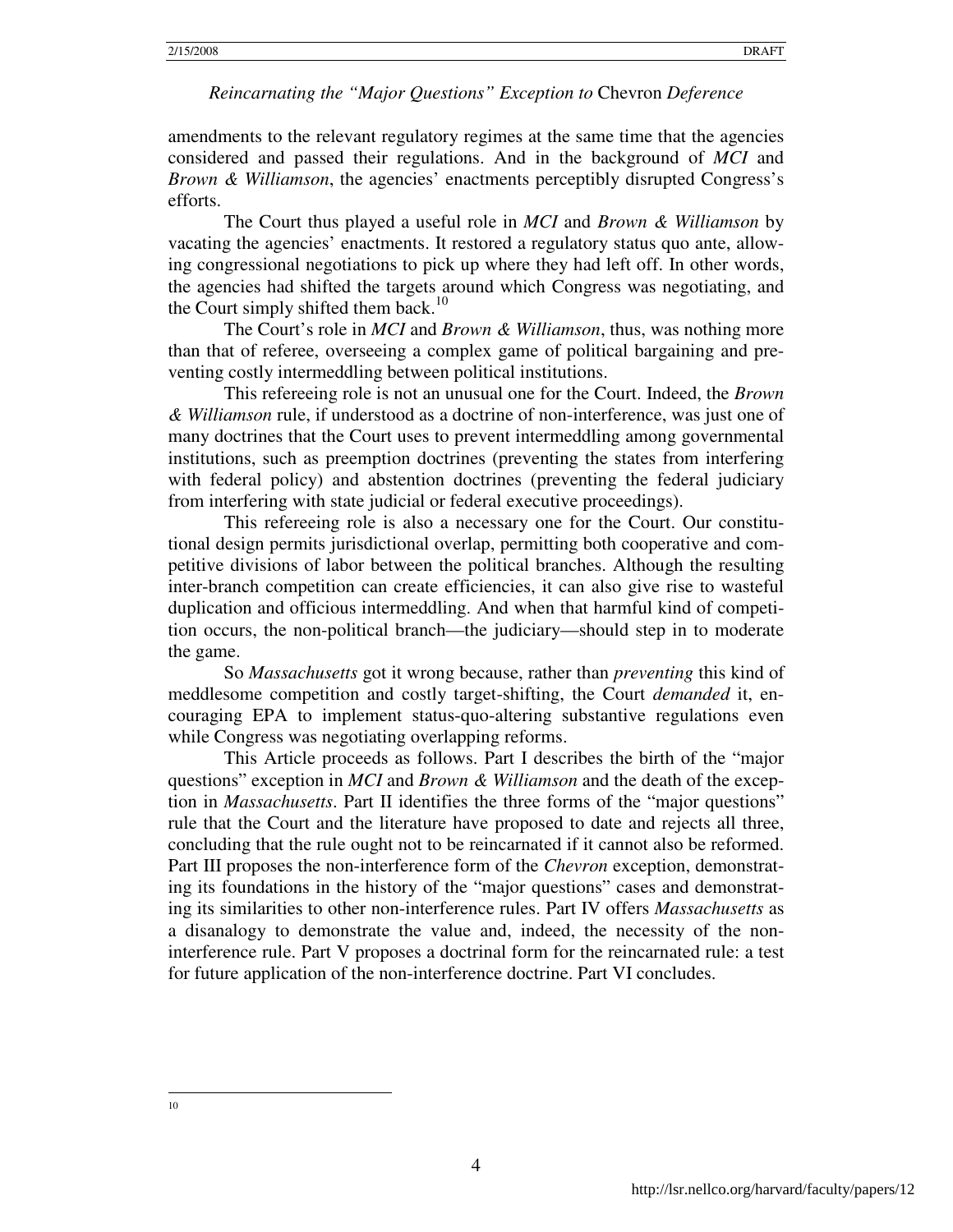#### I. THE "MAJOR QUESTIONS" EXCEPTION: A COMPLETE LIFE STORY

Under the original *Chevron* doctrine, the Court asked only two questions before deferring: whether the regulatory statute was silent or ambiguous on the question at issue (Step One) and, if so, whether the agency's interpretation of that statutory ambiguity was reasonable (Step Two). But as Thomas Merrill, Cass Sunstein, and others have noted, the Court has added a third, threshold step—a "Step Zero"—to the *Chevron* framework, asking whether an agency's decision is of a kind that deserves any deference at all.<sup>11</sup>

In two of those Step Zero cases, the Court gave birth to a discrete *Chevron* exception for agency interpretations that effect "major" changes, a rule that Sunstein termed the "major questions" exception to *Chevron* deference.<sup>12</sup> In both of those cases, *MCI v.*  $AT\&T^{13}$  and *FDA v. Brown & Williamson*,<sup>14</sup> the Court denied deference to agencies' reasonable interpretations of statutory ambiguity, seeming to hold that the agencies deserved no deference because they had addressed issues of major "economic and political significance."<sup>15</sup>

But in *Massachusetts v. EPA*,<sup>16</sup> the Court unceremoniously killed this fledgling rule, issuing a decision that *required* an agency to address the concededly major—question of global warming.

This Part describes and analyzes each of the three opinions, highlighting the substantive incompatibility between *MCI* and *Brown & Williamson* on the one hand and *Massachusetts* on the other.

#### A. *MCI*: Whether "Major Modification" is a Contradiction in Terms

 In 1994, the Court held that the Communications Act of 1934 ("Act") did not give the FCC authority to exempt designated "nondominant" carriers from the Act's tariff-filing requirement.<sup>17</sup> Section 203 of the Act required communications common carriers to file rates with the FCC and to charge only the filed rates.<sup>18</sup> a requirement originally intended to police AT&T's natural monopoly in telephone services.

Thanks to technological developments beginning in the 1950s, AT&T's monopoly began to dissolve as competition in long-distance services became feasible.<sup>19</sup> New competitors then argued that rising market forces sufficed to disci-

<sup>11</sup> The term "Step Zero" is the creation of Thomas Merrill and Kristin E. Hickman, Chevron*'s Domain*, 89 GEO. L. J. 833, 836 (2001), later adopted and schematized by Sunstein, *supra* note 3 (identifying two "Step Zero" inquiries that the Court has adopted).

<sup>&</sup>lt;sup>12</sup> Sunstein, *supra* note 3, at 236.

<sup>&</sup>lt;sup>13</sup> 512 U.S. 218 (1994).

<sup>&</sup>lt;sup>14</sup> 529 U.S. 120 (2000).

<sup>15</sup> *Brown & Williamson*, 529 U.S. at 160; *see also id.* at 133 ("In addition, we must be guided to a degree by common sense as to the manner in which Congress is likely to delegate a policy decision of such economic and political magnitude to an administrative agency. Cf. *MCI*[.]"). <sup>16</sup> 127 S.Ct. 1438 (April 2, 2007).

<sup>17</sup> *MCI*, 512 U.S. at 231–32.

<sup>18</sup> *See* Communications Act of 1934, 48 Stat. 1064, codified at 47 U.S.C. § 203 (1988 & Supp. IV).

<sup>19</sup> *Id.*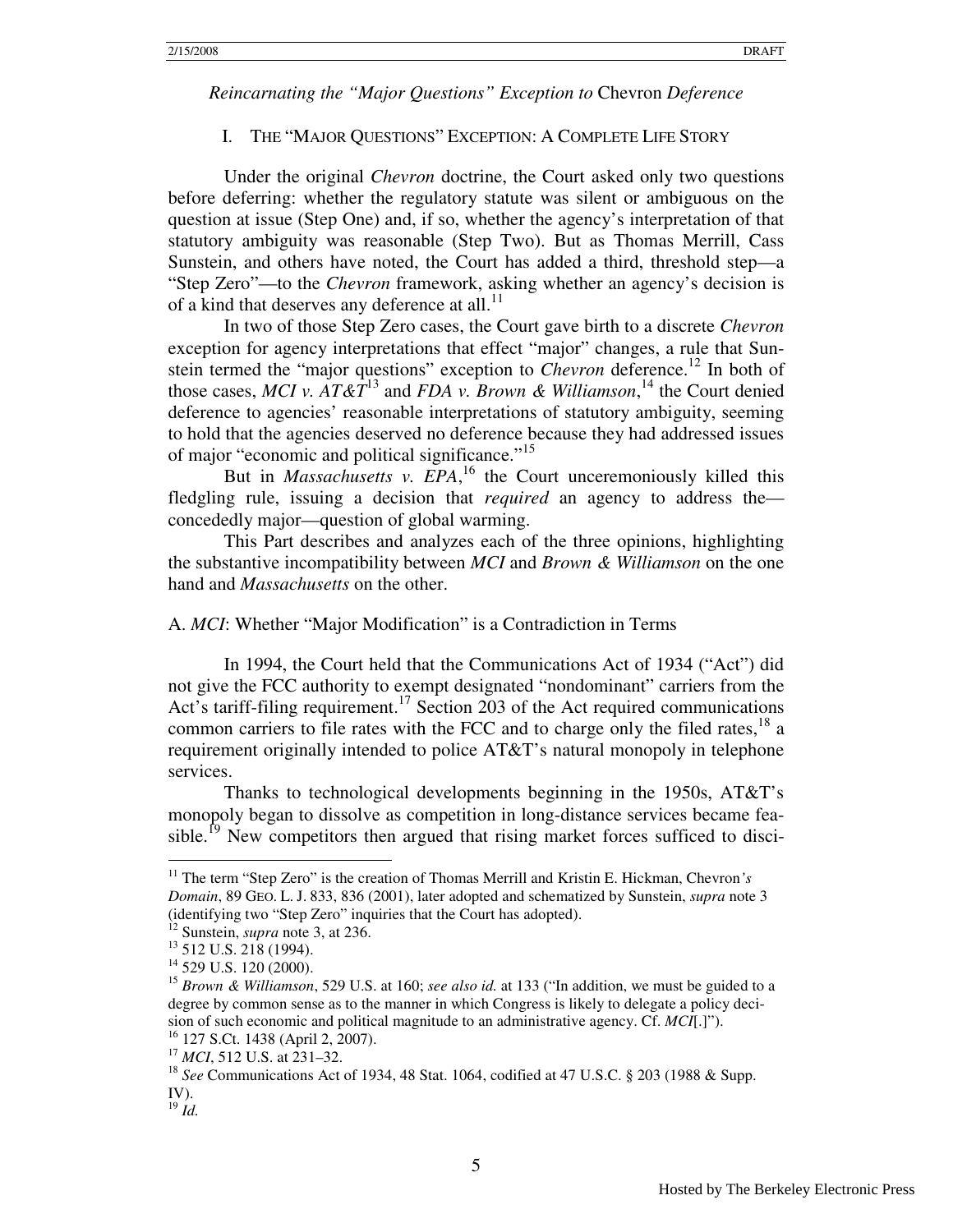pline their long-distance rates, rendering unnecessary the § 203 tariff-filing requirement. Agreeing that the requirement was more burdensome than beneficial, the FCC enacted a series of rules exempting the new ("nondominant") carriers from § 203 strictures.<sup>20</sup>

As the only "dominant" carrier remaining under the new regulations, $2<sup>1</sup>$ AT&T petitioned the D.C. Circuit Court of Appeals for review of the FCC orders. Among other things, AT&T argued that the FCC lacked authority under the Communications Act to eliminate the tariff-filing requirement for any carriers. The D.C. Circuit agreed, and (eventually<sup>22</sup>) the Supreme Court affirmed.

The FCC had claimed regulatory authority under  $\S 203(b)(2)$  of the Act,<sup>23</sup> which permitted the agency to "modify any requirement made by or under the authority of" § 203. The debate in the Supreme Court was whether elimination of the tariff-filing requirement for nondominant carriers constituted a mere "modification" of that requirement. The Court determined that it did not, reasoning that detariffing was too "major"<sup>24</sup> and "fundamental"<sup>25</sup> of a change to constitute a modification since "'modify'  $\dots$  has a connotation of increment or limitation."<sup>26</sup>

To support the claim that permissive detariffing constituted a "radical or fundamental change" to the Communications Act, the Court considered, first, "the importance of the [tariff-filing requirement] to the [Communications Act as a] whole" and, second, "the extent to which [a permissive detariffing policy] deviates from the filing requirement[.] $v^{27}$  On the first point, the Court concluded that the relevant requirement was "the heart of the common-carrier section of the Communications Act" and that the elimination of that requirement for some carriers would be "tragic" for the regulatory regime. $^{28}$  On the second point, the Court determined that the permissive detariffing policy, which constituted "an elimination of the crucial provision of the statute for  $40\%$  of a major sector of the indus-

-

 $20$  The FCC originally eliminated the tariff-filing requirement altogether for nondominant carriers. When AT&T first challenged the mandatory detariffing rule, however, the FCC responded by making the filing requirement permissive. The question before the Supreme Court, therefore, was whether the FCC could make tariff filing *optional* for new competitors. *See* note 22, *infra*.

 $21$  Although the FCC claimed to exempt only those carriers that had nondominant market power, the distinction between dominant and nondominant carriers in the long-distance market "amounted to a distinction between AT&T and everyone else." *MCI*, 512 U.S. at 221.

<sup>22</sup> The D.C. Circuit first vacated the detariffing policy in 1992. *See American Telephone & Telegraph v. FCC*, 978 F.2d 727 (1992). The Supreme Court denied certiorari to the D.C. Circuit. *MCI Telecommunications Corp. v. American Telephone & Telegraph Co.*, 509 U.S. 913 (1993). The FCC responded to the D.C. Circuit's opinion by instating a permissive (rather than mandatory) detariffing policy. *See MCI*, 512 U.S. at 223; *In re Tariff Filing Requirements for Interstate Common Carriers*, 7 FCC Rcd 8072 (1992). The D.C. Circuit then granted summary reversal of the permissive policy, restating that a detariffing order exceeded the FCC's authority. *See MCI*, 512 U.S. at 223. To this second case, the Supreme Court granted certiorari and affirmed the D.C. Circuit in 1994, two years after the first D.C. Circuit decision and more than a decade after the first FCC order. *Id.*

 $23$  47 U.S.C. § 203(b)(2) (1988 & Supp. IV).

<sup>24</sup> *MCI*, 512 U.S. at 227.

<sup>25</sup> *Id.* at 228.

<sup>26</sup> *Id.* at 225.

<sup>27</sup> *Id.* at 229.

<sup>28</sup> *Id.*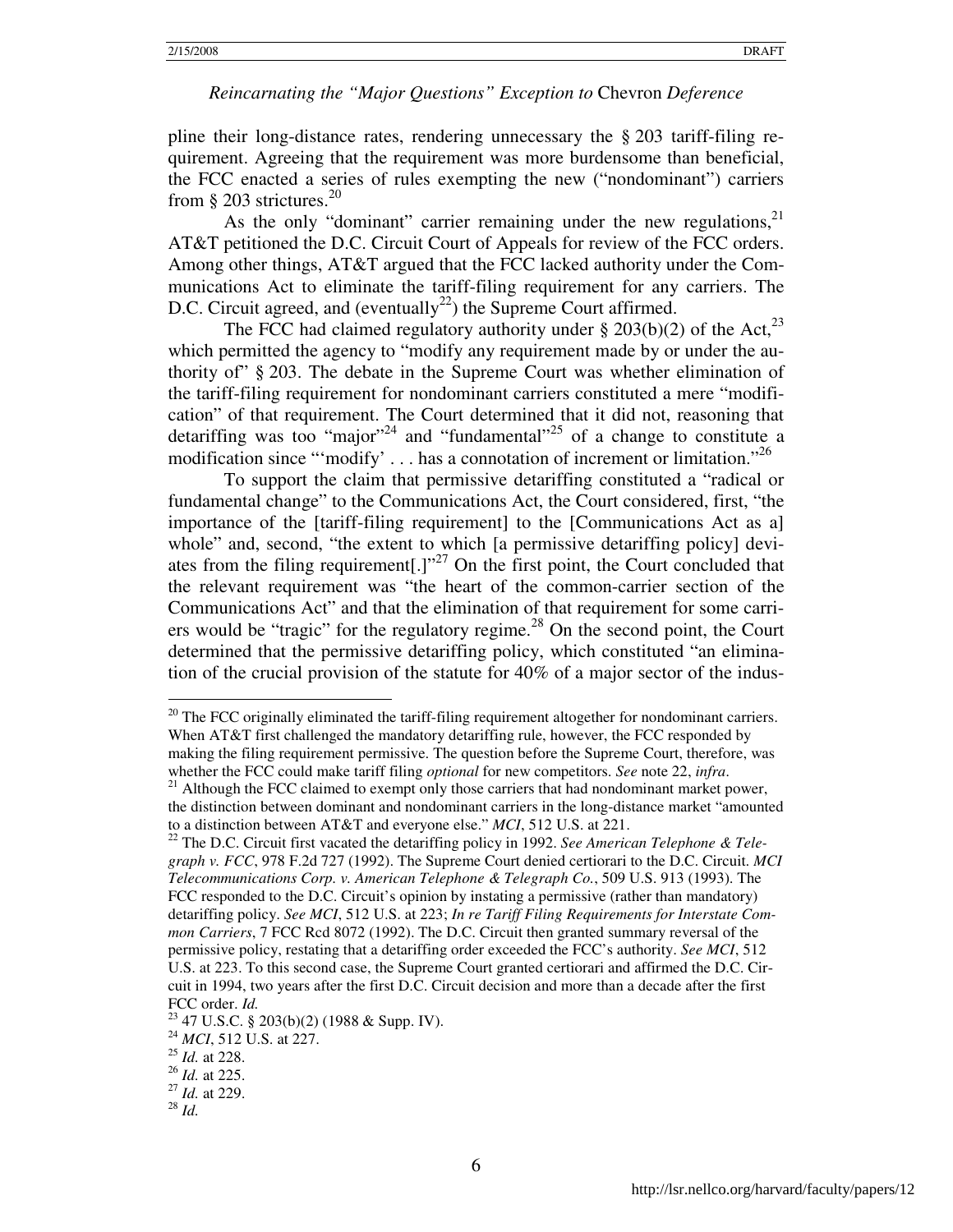try," was "much too extensive [of a change] to be considered a 'modification."<sup>29</sup> The Court concluded that the FCC's detariffing regulations were not entitled to *Chevron* deference because the FCC's interpretation of its modification authority went "beyond the meaning that the statute [could] bear."<sup>30</sup>

Majorness thus played a central role in the Court's denial of deference. The Court relied on the significance of detariffing to both the statute's structure and the industry's operations in concluding that the FCC had exceeded its authority to "modify" § 203 requirements. But this focus on the enactment's political and legal significance was unusual for the Court, particularly among holdings that are facially Step One holdings, denying deference based on a statute's plain meaning.

Of course, the case's necessary focus on the word "modify" arguably made the majorness distinction uniquely relevant in *MCI*; the case's only question was the degree of change that the word "modify" could bear. But the Court did not merely decide that elimination of some requirement was too dramatic to constitute a "modification." Instead, the opinion focused on the rate-filing requirement in particular, concluding that tariff filing was "the essential characteristic of a rate-regulated industry" and that elimination of that single requirement was tantamount to total deregulation. $31$ 

At least one driving force behind the opinion, therefore, appears to be that the rate-filing requirement was too important as a matter of *policy* to be eliminated, not that elimination qua elimination was too dramatic to constitute "modification." *MCI* thus appears to rest in part on a *Chevron* Step Zero determination that telecom deregulation is a "major" policy change that an agency should not be permitted to effect.<sup>32</sup>

Importantly, the Court nowhere implied that the majorness of telecom deregulation was enough in itself to justify judicial, rather than administrative, resolution the debate. Rather, the implication of the Step Zero rule was that the agency should be prevented from implementing any major policy change, including telecom deregulation, and the Court's intrusion was necessary and appropriate only as a means of accomplishing that restraint.

<u>.</u>

<sup>29</sup> *Id.* at 231.

<sup>30</sup> *Id.* at 229.

<sup>&</sup>lt;sup>31</sup> *Id.* at 231 (holding that Congress could not have left "the determination of whether an industry will be entirely, or even substantially, rate-regulated to agency discretion").

<sup>32</sup> *See* Sunstein, *supra* note 3, at 236–42. Sunstein notes that *MCI* may be one of a "trilogy" of Step Zero cases denying deferential review to major policy changes. The other two cases in the trilogy, according to Sunstein, are *Brown & Williamson* and *Babbitt v. Sweet Home Chapter of Communities for a Great Oregon*, 515 U.S. 687 (1995). Sunstein includes *Babbitt* in the trilogy primarily because the opinion cites the first scholarly article to have mentioned a "major questions" rule, an article that Justice Breyer wrote when sitting as a judge on the First Circuit. *See*  Stephen Breyer, *Judicial Deference to Executive Agencies*, 38 ADMIN. L. REV. 363, 370 (1986). As Sunstein acknowledges, though, the Court's treatment of the major questions idea in *Babbitt* is limited and "cryptic." For that reason, I will not include *Babbitt* in my analysis.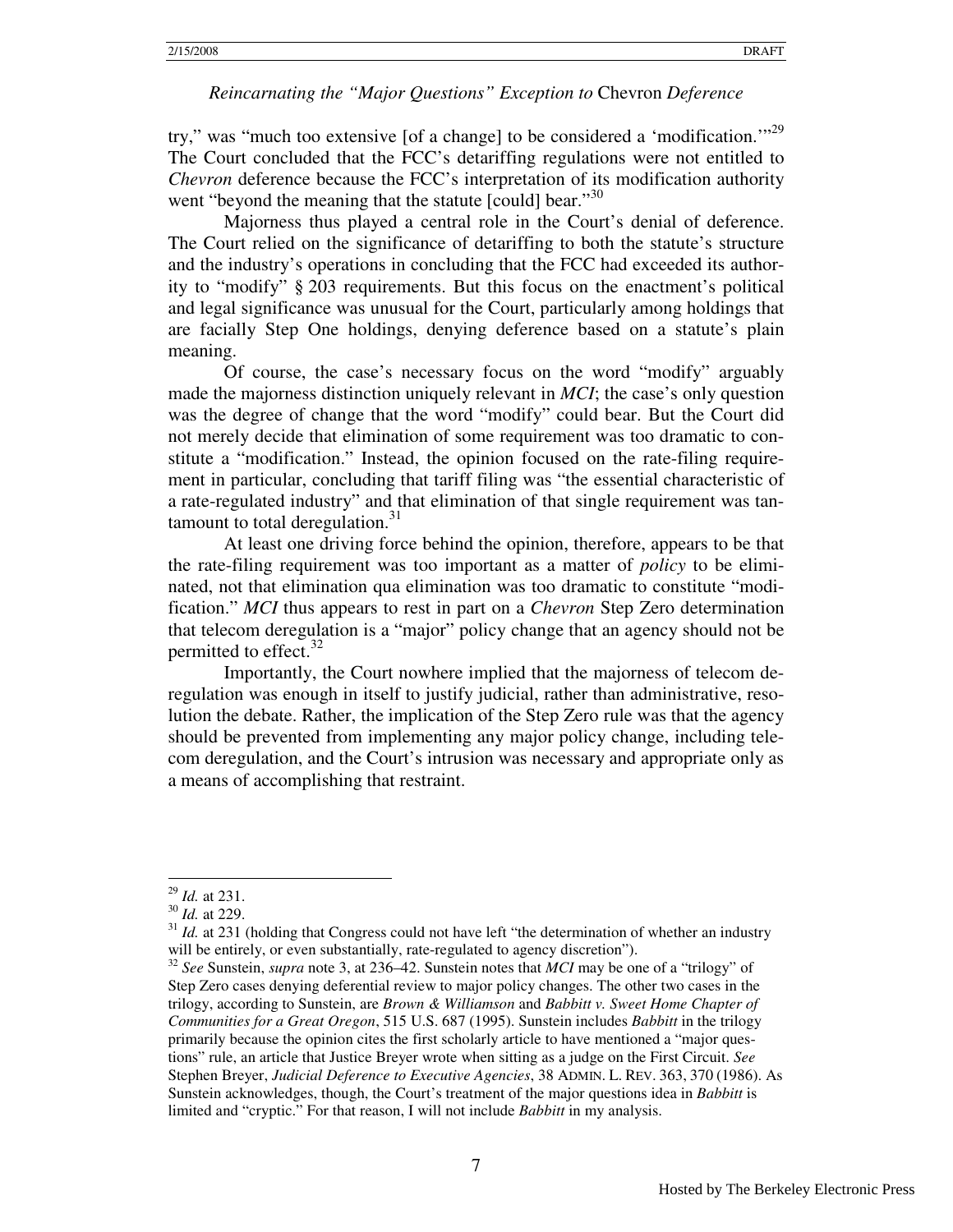#### B. *Brown & Williamson*: Whether Nicotine is a "Drug"

 Six years later, the Court gave a much stronger indication that *MCI* had created a Step Zero exception for major questions and that the purpose behind the Step Zero rule was to prevent agencies from implementing major policy changes.

In *FDA v. Brown & Williamson*, <sup>33</sup> the Court held that the Food and Drug Administration (FDA) exceeded its authority when it determined that nicotine qualified as a "drug" under the Food, Drug, and Cosmetics Act (FDCA).<sup>34</sup> Section  $321(g)(1)(C)$  of the FDCA defines "drugs" as "articles (other than food) intended to affect the structure or any function of the body."<sup>35</sup>

Relying on nicotine's effects as a stimulant, tranquilizer, and appetite suppressor, the FDA determined that nicotine fell within §  $321(g)(1)(C)$  and, therefore, that the agency had authority to regulate tobacco products.<sup>36</sup> Having established its jurisdictional authority, the FDA also passed a series of regulations limiting the sale, distribution, and advertisement of cigarettes and smokeless tobacco.<sup>37</sup>

 Tobacco manufacturers, retailers, and advertisers challenged the FDA's rulemaking, arguing among other things that the agency lacked jurisdiction to regulate tobacco because nicotine is not properly a "drug" under §  $321(g)(1)(C)$ .<sup>38</sup> By a 5-4 vote, the Supreme Court agreed with the tobacco industry, invalidating the FDA regulations on the ground that the agency lacked jurisdictional authority.

The Court reasoned that the FDCA requires prohibition of "dangerous" drugs and that tobacco, according to the FDA's findings, could not be used safely. Pursuant to that logic, the Court claimed that the FDA's designation of nicotine as a "drug" would require an all-out tobacco ban. The Court then concluded that Congress could not have intended for the statutory definition of "drug" to encompass nicotine because Congress could not have intended to authorize the FDA's criminalization of the entire tobacco industry.

 Just as it had in *MCI*, the Court couched its disposition as a *Chevron* Step One holding; its primary conclusion was that the FDA's broad interpretation of the term "drug" was not entitled to deference because it "contravene[d] the clear intent of Congress."<sup>39</sup> But in an unusual rhetorical move (especially for the justices in the majority, all of whom belonged to the Court's conservative bloc), the Court justified its Step One conclusion by reference to postenactment legislative history.<sup>40</sup> The Court reasoned that a series of tobacco-specific bills passed be-

<sup>&</sup>lt;sup>33</sup> 529 U.S. 120 (2000).

<sup>34</sup> 21 U.S.C. § 301 *et seq.* (2000).

<sup>35</sup> 21 U.S.C. § 321(g)(1)(C) (2000).

<sup>36</sup> *See Brown & Williamson*, 529 U.S. at 127. The FDA claimed jurisdiction over cigarettes and tobacco as "combination devices," 21 U.S.C. § 353(g)(1), designed to deliver nicotine to the body. *See Brown & Williamson*, 529 U.S. at 127.

<sup>37</sup> *See id.* at 126.

<sup>38</sup> *See id.* at 129.

<sup>39</sup> *Id.* at 132. Justice Scalia recently emphasized his belief that *Brown & Williamson* was a Step One holding. *See Gonzales v. Oregon*, n.6 (2006) (Scalia, J., dissenting).

<sup>40</sup> *See See* John F. Manning, *The Nondelegation Doctrine as a Canon of Avoidance*, 2000 SUP. CT. REV. 223, 226 (2000) (noting that the opinion's "heavy reliance on postenactment legislative his-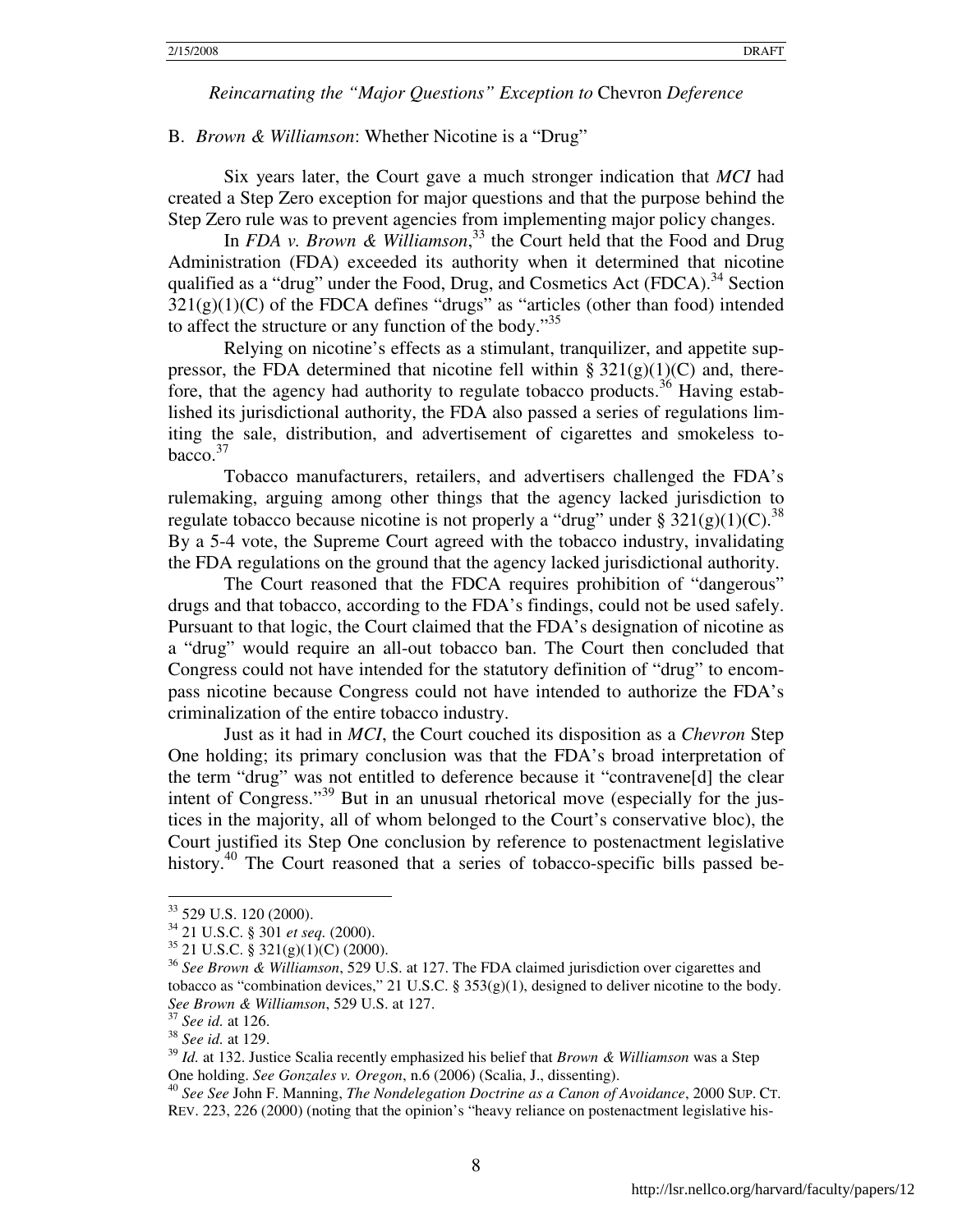tween 1965 and 1992 demonstrated Congress's ratification of "the FDA's longheld position that it lacks jurisdiction under the FDCA to regulate tobacco products<sup>"41</sup> and demonstrated Congress's intent to preserve for itself exclusive regulatory authority over tobacco. $42$ 

 The Court's reliance on postenactment legislative history seems puzzling not only because the justices composing the majority ordinarily are disinclined to rely on legislative history but also because the Court as a whole typically disfavors implied repeals.<sup>43</sup> The *Brown & Williamson* opinion focuses for thirty-three of its thirty-five pages on an implied-repeal argument, concluding that later statutes implicitly subtracted tobacco from the FDCA's otherwise-broad definition of "drug."<sup>44</sup> If the Court had relied exclusively on this disfavored reasoning, the *Brown & Williamson* opinion would seem easily impeachable.<sup>45</sup>

 The last two pages of the opinion, however, suggest a surprising crutch to support an otherwise weak opinion. Relying exclusively on *MCI*, the Court wrote that it was "confident that Congress could not have intended to delegate a decision of such economic and political significance to an agency[.] $1^{46}$  More broadly, the Court argued that "there may be reason" to deny deference in all "extraordinary cases"<sup>47</sup> that involve "major questions."<sup>48</sup>

The allusive Step Zero exclusion from *MCI* thus became explicit in the final salvo of *Brown & Williamson*. In a last-ditch effort to justify its denial of deference, the Court specifically referenced and adopted a "major questions" exception. And, as in *MCI*, the Court's justification for the Step Zero rule was that agencies should be forbidden to make such major changes.

C. *Massachusetts*: Whether Carbon Dioxide is an "Air Pollutant"

Seven years later, the "major questions" exception died. In *Massachusetts v. EPA*,<sup>49</sup> the Supreme Court held that the Environ-

 $\overline{a}$ 

<sup>49</sup> 127 S.Ct. 1438.

tory" was "puzzling" and seemed "out of character," especially given that the justices composing the majority were Chief Justice Rehnquist and Justices O'Connor, Scalia, Thomas, and Kennedy). <sup>41</sup> *Brown & Williamson*, 529 U.S. at 144.

<sup>&</sup>lt;sup>42</sup> *Id.* at 149 (arguing that subsequent statutes demonstrated Congress's intention to reserve for itself "exclusive control" over tobacco regulation).

<sup>43</sup> *See Tennessee Valley Authority v. Hill*, 437 U.S. 153 (1978).

<sup>44</sup> *See* Manning, *supra* note 40, at 274–75.

<sup>&</sup>lt;sup>45</sup> See id. at 260 ("The ratification arguments ultimately represent an unconvincing account of legislative intent, one that the Court almost surely would have rejected in the absence of nondelegation concerns."); *id.* at 274–75.

<sup>46</sup> *Brown & Williamson*, 529 U.S. at 160 (emphasis added); *see also id.* at 133 ("In addition, we must be guided to a degree by common sense as to the manner in which Congress is likely to delegate *a policy decision of such economic and political magnitude* to an administrative agency. Cf. *MCI*[.]") (emphasis added).

<sup>47</sup> *Id.* at 159.

<sup>48</sup> *Id.* (quotation marks omitted) (citing Breyer, *supra* note 32, at 370 ("A court may also ask whether the legal question is an important one. Congress is more likely to have focused upon, and answered, major questions, while leaving interstitial matters to answer themselves in the course of the statute's daily administration.")).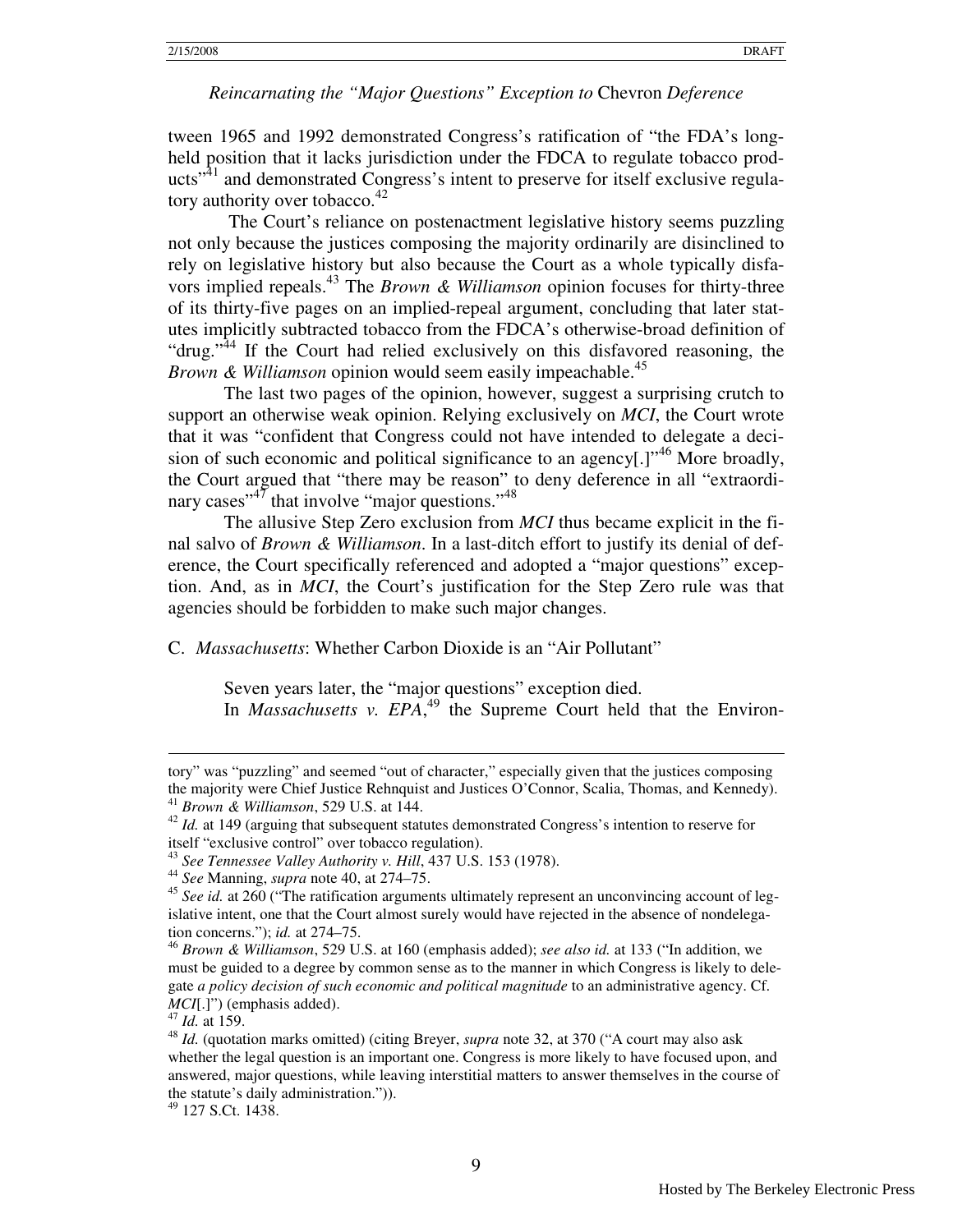mental Protection Agency (EPA) contravened the Clean Air Act (CAA) when it *refused* to regulate vehicular emissions of greenhouse gases. The Court thus denied *Chevron* deference to an agency's stance on the major question of whether and how to respond to global warming, but it did so in a way that *required*, rather than prohibited, agency intervention in the major policy debate.

The *Chevron* question in *Massachusetts* was whether EPA had statutory authority to regulate greenhouse gas emissions from new cars.<sup>50</sup> Under § 202(a)(1) of the CAA, EPA is required to standardize vehicular emissions of any "air pollutant" that, in the Administrator's judgment, endangers public health or welfare.<sup>51</sup> The CAA defines "air pollutant" as "any air pollution agent or combination of such agents, including any physical, chemical, biological, radioactive (including source material, special nuclear material, and byproduct material) substance or matter which is emitted into or otherwise enters the ambient air."<sup>52</sup>

 Relying on these provisions, several private organizations filed a rulemaking petition with EPA, arguing that the agency should use its  $\S 202(a)(1)$  power to regulate four greenhouse gases: carbon dioxide, methane, nitrous oxide, and hydrofluorocarbons. The agency denied the petition, concluding that those substances do not fall within the statutory definition of "air pollutant" and, on that basis, concluding that the agency lacked statutory authority to regulate greenhouse gases. $53$ 

In a 5-4 decision, the Supreme Court disagreed, refusing deference to EPA's interpretation of its statutory authority on the ground that greenhouse gases unambiguously fall within the statutory definition of "air pollutant." As in *MCI* and *Brown & Williamson*, the majority opinion in *Massachusetts* represented itself as a Step One holding. The Court reasoned that greenhouse gases must necessarily be "air pollutants"—and that EPA must necessarily have authority to regulate them—because all four gases are, unambiguously, "physical or chemical substances that are emitted into the ambient air."<sup>54</sup>

 $50$  There were two other questions at issue in the case: whether the state of Massachusetts had standing to challenge EPA's decision and whether EPA's refusal to exercise its statutory authority was arbitrary and capricious. The Court's holdings on those two questions are not particularly relevant here, but the Court's analysis in both sections is interesting for the current discussion. To reach its conclusions on both points, the Court ended up emphasizing the majorness of global warming as an economic and political issue. EPA had argued that Massachusetts lacked standing in part because the state could not show that EPA's decision *caused* any of the alleged injury: rising sea levels and loss of coastal lands. Its argument was that the refusal to regulate new car emissions was too small a decision to cause those harms. The Court responded: "[EPA's] argument rests on the erroneous assumption that a small incremental step, because it is incremental, can never be attacked in a federal judicial forum. Yet accepting that premise would doom most challenges to regulatory action. Agencies, like legislatures, do not generally resolve *massive problems* in one fell regulatory swoop. They instead whittle away at them over time, refining their preferred approach as circumstances change and as they develop a more-nuanced understanding of how best to proceed." *Massachusetts*, 127 S.Ct. at 1457 (emphasis added) (citations omitted). The Court thus characterized the agency's decision as a first-step response to a massive regulatory problem.  $51$  42 U.S.C. § 7521(a)(1).

<sup>52</sup> 42 U.S.C. § 7602(g).

<sup>53</sup> *Massachusetts*, 127 S.Ct. at 1459.

<sup>54</sup> *See* 42 U.S.C. § 7602(g).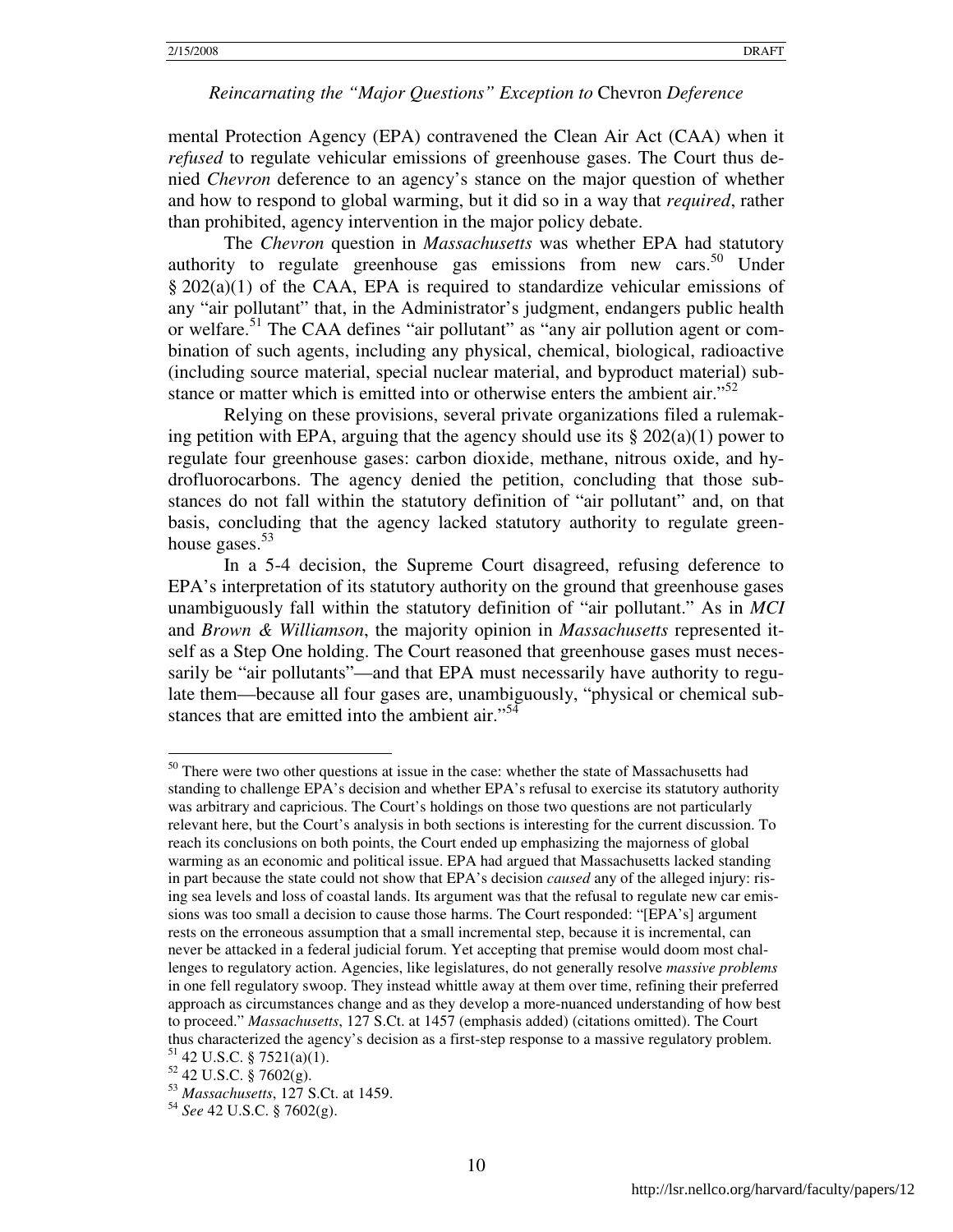$\overline{a}$ 

#### *Reincarnating the "Major Questions" Exception to* Chevron *Deference*

In so holding, however, the majority opinion completely failed to address EPA's Step One argument. The agency never disputed that greenhouse gases are physical or chemical substances, and it never disputed that those gases are emitted into the ambient air. It argued only that greenhouse gases are not "air pollution agents"<sup>55</sup> because the effect that they cause—global warming—is not "air pollution"

EPA's textual argument was that greenhouse gas emissions do not, within the ordinary meaning of the word, "pollute" the air because the gases occur naturally in the atmosphere. The agency also made a structural argument, asserting that global warming must not constitute "air pollution" under the CAA because the tools that the statute provides for responding to air pollution would be largely ineffective in responding to global climate change.<sup>56</sup>

In his dissenting opinion, Justice Scalia argued that EPA's position was at least a reasonable interpretation of statutory silence, which should have received deference under *Chevron*. That is, Justice Scalia argued that the CAA nowhere defines "air pollution" and that EPA presented a reasonable interpretation of that statutory silence in holding that global warming is *not* "air pollution." And, of course, Justice Scalia's dissent assumed that a reasonable interpretation of statutory silence is all that *Chevron* demands.

Although Justice Scalia's opinion presented a serious challenge to the majority's Step One reasoning, the majority did not expand its Step One analysis in response; instead, it stubbornly repeated its own incomplete argument.<sup>57</sup> As a Step One decision, therefore, the case is weak: weak on its own merits and weaker still for its failure to confront and rebut Justice Scalia's critique. There is no statutory grounding for the holding that EPA needed to regulate greenhouse gases.

But, like the opinions in *MCI* and *Brown & Williamson*, the majority opinion in *Massachusetts* did not rest entirely on Step One analysis. The *Massachusetts* opinion also made a Step Zero argument, albeit an argument that is directly opposed to the Step Zero analysis in *Brown & Williamson*.

After emphasizing the majorness of global warming as a modern economic and political issue<sup>58</sup> (and thereby aligning *Massachusetts* with *MCI* and *Brown & Williamson* in terms of the Step Zero predicate), the *Massachusetts* ma-

<sup>&</sup>lt;sup>55</sup> See id. (defining "air pollutant" as "any air pollution agent" that endangers public health or welfare, "*including* any physical [or] chemical . . . substance or material which is emitted into or otherwise enters the ambient air").

<sup>&</sup>lt;sup>56</sup> EPA argued that National Ambient Air Quality Standards (NAAQS) require the measurement of regional pollutants close to Earth but that greenhouse gases do not stay close to Earth or confined to regions. As a result, EPA argued that it would be incapable of using the CAA's statutory scheme to respond to global warming, even if it asserted jurisdiction over greenhouse gases. The agency thus argued that Congress must not have intended for the CAA to cover greenhouse gases and global warming. If it had so intended, EPA argued, it would have provided some tool other than the NAAQS. *See Massachusetts*, 127 S.Ct. at 1477 (Scalia, J., dissenting).

<sup>57</sup> *Id.* at 1461 n.26 ("Justice SCALIA does not (and cannot) explain why Congress would define 'air pollutant' so carefully and so broadly, yet confer on EPA the authority to narrow that definition whenever expedient by asserting that a particular substance is not an 'agent.' At any rate, no party to this dispute contests that greenhouse gases both 'ente[r] the ambient air' and tend to warm the atmosphere. They are therefore unquestionably 'agent[s]' of air pollution."). <sup>58</sup> *Id.* at 1446–49, 1457.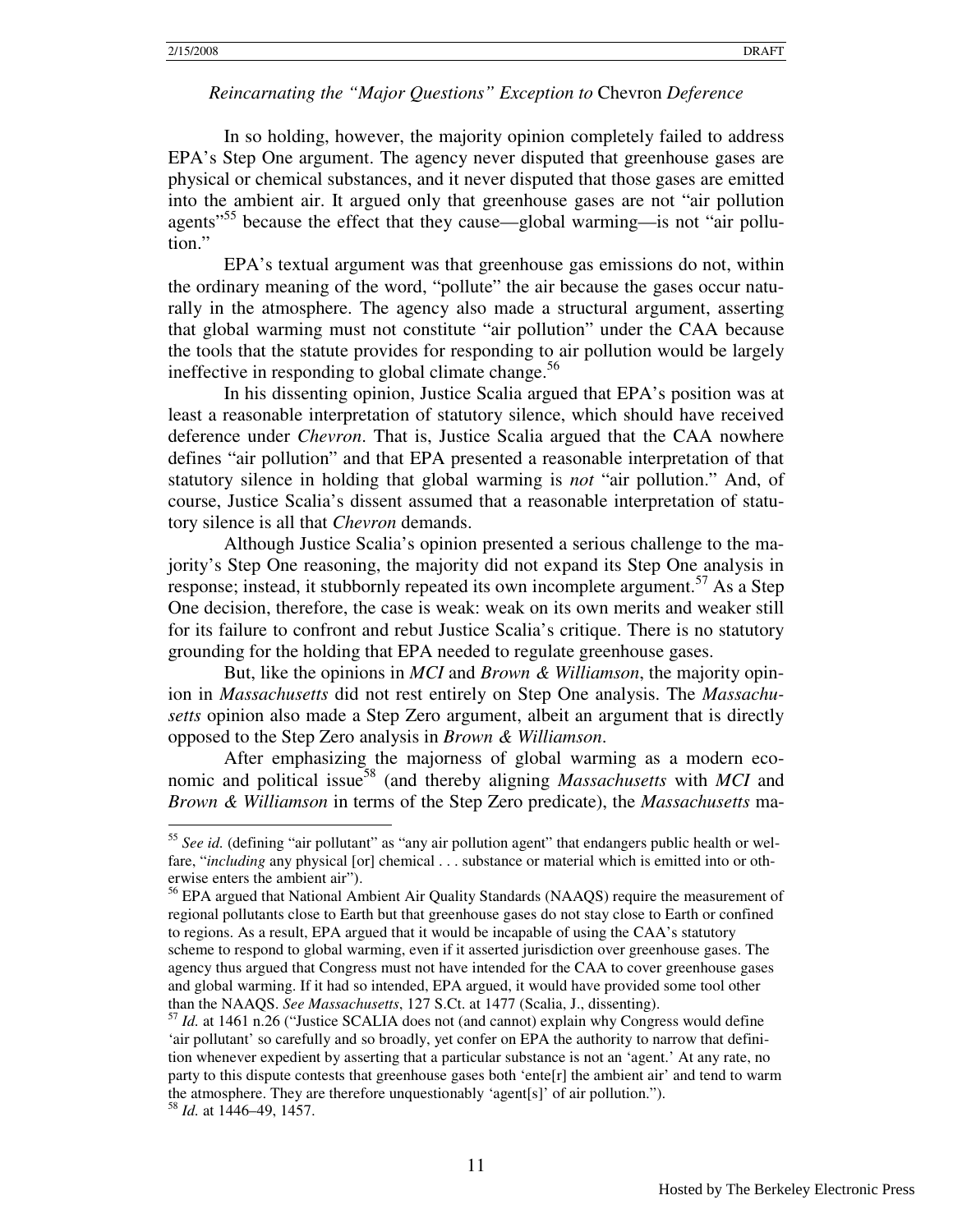jority argued that EPA should be *required* to confront this "'most pressing environmental challenge of our time."<sup>59</sup> The opinion seemed to hold that EPA bore not only a statutory but also a social responsibility to confront the issue of global warming, and the justices in the majority scolded the agency for abdicating that social responsibility.<sup>60</sup>

The majority thus held that EPA *must* express an opinion on the major issue of global warming (or at least give carefully considered reasons for refusing to do so). $61$ 

This holding is obviously contrary to the Step Zero holdings in *MCI* and *Brown & Williamson*. The first two "major questions" cases denied deference on the ground that the agencies must be restrained from making "major" decisions whereas *Massachusetts* denied deference on the ground that the agency must be forced to make a "major" decision.

#### D. Conclusion

 In all three of the relevant cases, the Supreme Court highlighted the "economic and political significance" of the underlying regulatory questions, and in all three cases, the Court refused deference to the agencies' treatments of those major questions. All three cases, thus, deviate from *Chevron* for reasons that seem to relate to the majorness of the underlying issues.

That is, in all three cases, the justices rejected the agencies' interpretations in favor of their own, without making a compelling case of either statutory clarity (Step One) or executive unreasonableness (Step Two), justifying their interventions instead by reference to economic and political majorness (Step Zero).

 But despite the cases' common departure from *Chevron*, they are incoherent when taken together. The Court's substantive justification for denying deference in *Massachusetts* is the opposite of the Court's substantive justification for denying deference in *MCI* and *Brown & Williamson*.

 The *Brown & Williamson* version of the "major questions" exception is, therefore, currently dead. Under *Massachusetts*, there is no longer a presumption against executive enactment of major policy changes, and there might, in fact, be a presumption in favor of executive enactment of such changes.

#### II. A RULE IN SEARCH OF A RATIONALE

The question now is whether we should celebrate or mourn the death of *Brown & Williamson*.

Among today's scholars of administrative law and *Chevron* theory, there might be a strong temptation to celebrate—or at least gladly to accept—the case's demise. In the years since *Brown & Williamson* was decided, most scholars have

-

<sup>59</sup> *Id.* at 1446 (quoting Pet. for Cert. 22).

<sup>60</sup> *See* Freeman & Vermeule, *supra* note 5 (arguing that the problem with EPA's decision not to regulate was, at least arguably, that the decision was based on crass political calculations rather than expert scientific judgments).

<sup>61</sup> *Massachusetts*, 127 S.Ct. at 1460–61.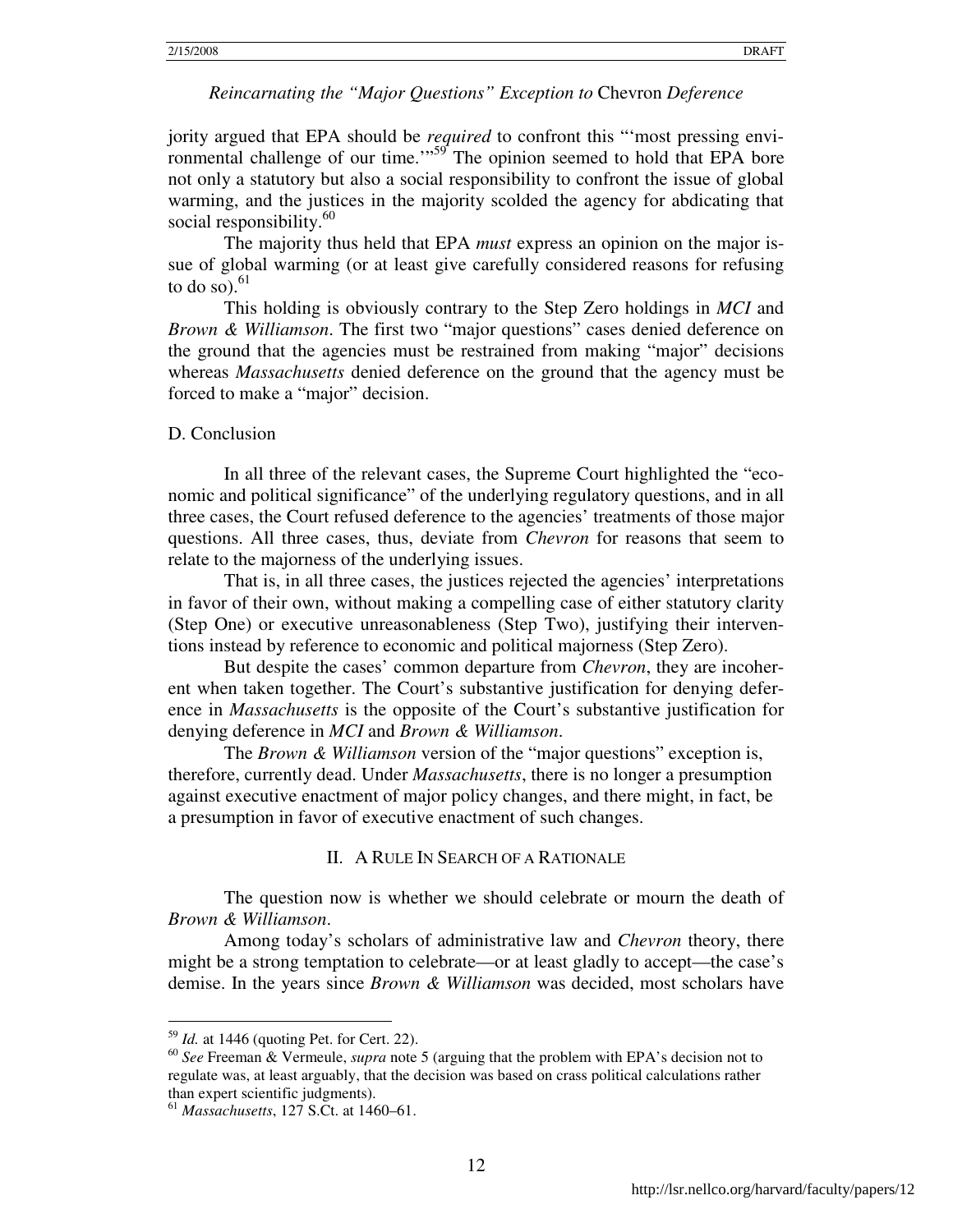concluded that the Court's opinion should be read narrowly or wholly rejected. Indeed, the existing literature has almost unanimously concluded that the *Brown & Williamson* rule lacks a coherent justification.

And I largely agree. There isn't, in the abstract, any reason to prevent agencies from making major decisions.

Of course, there's more going on in *Brown & Williamson* than the majorness of tobacco regulation, as much of the literature has recognized. The scholarship has, therefore, imagined two alternative rationales for *Chevron* exceptionalism in *Brown & Williamson*, both of which center on deeper issues in the case: agency aggrandizement and nondelegation. In other words, some scholars have hypothesized that the Court's underlying concern in *Brown & Williamson* was the agency's expansion of its own jurisdiction (aggrandizement) while other scholars have hypothesized that the Court's underlying concern was the statute's excessive delegation of lawmaking authority (nondelegation).

Despite having imagined and formulated these rationales, however, most scholars are skeptical of them.

The trouble is that no conceptualization of the *Brown & Williamson* rule that has been proffered thus far—bare majorness, nonaggrandizement, or nondelegation—ultimately provides a justification for *Chevron* exceptionalism; all three of the underlying rationales are inconsistent with fundamental assumptions of *Chevron* theory.

To support this conclusion, this Part begins with a brief description of *Chevron* theory, outlining two competing rationales for *Chevron* itself and identifying the basic assumptions and arguments that are common to both. This Part then elaborates the three proffered justifications for a major questions exception and concludes, in agreement with the near-unanimous literature, that those rationales are doctrinally and normatively unsatisfactory; all three would be difficult rules to enforce, and, more importantly, all three fly in the face of the two assumptions underlying *Chevron*.

I therefore conclude that, in the absence of a compelling reformulation of the *Brown & Williamson* rule, we would be right to celebrate its death.

#### A. *Chevron* Theory

 The competing camps of *Chevron* theorists can be divided by reference to their acceptance or rejection of the delegation metaphor. On the delegation account, deference rests on the (admittedly fictive) congressional choice to delegate law-interpreting power to administrative agencies, while on the competing account, deference is justified independently of congressional intent, resting instead on broad separation-of-powers principles that counsel against judicial secondguessing of agency interpretations.

Although there is true disagreement among scholars as to whether the fiction of delegation is useful, the two competing theories ultimately rest on the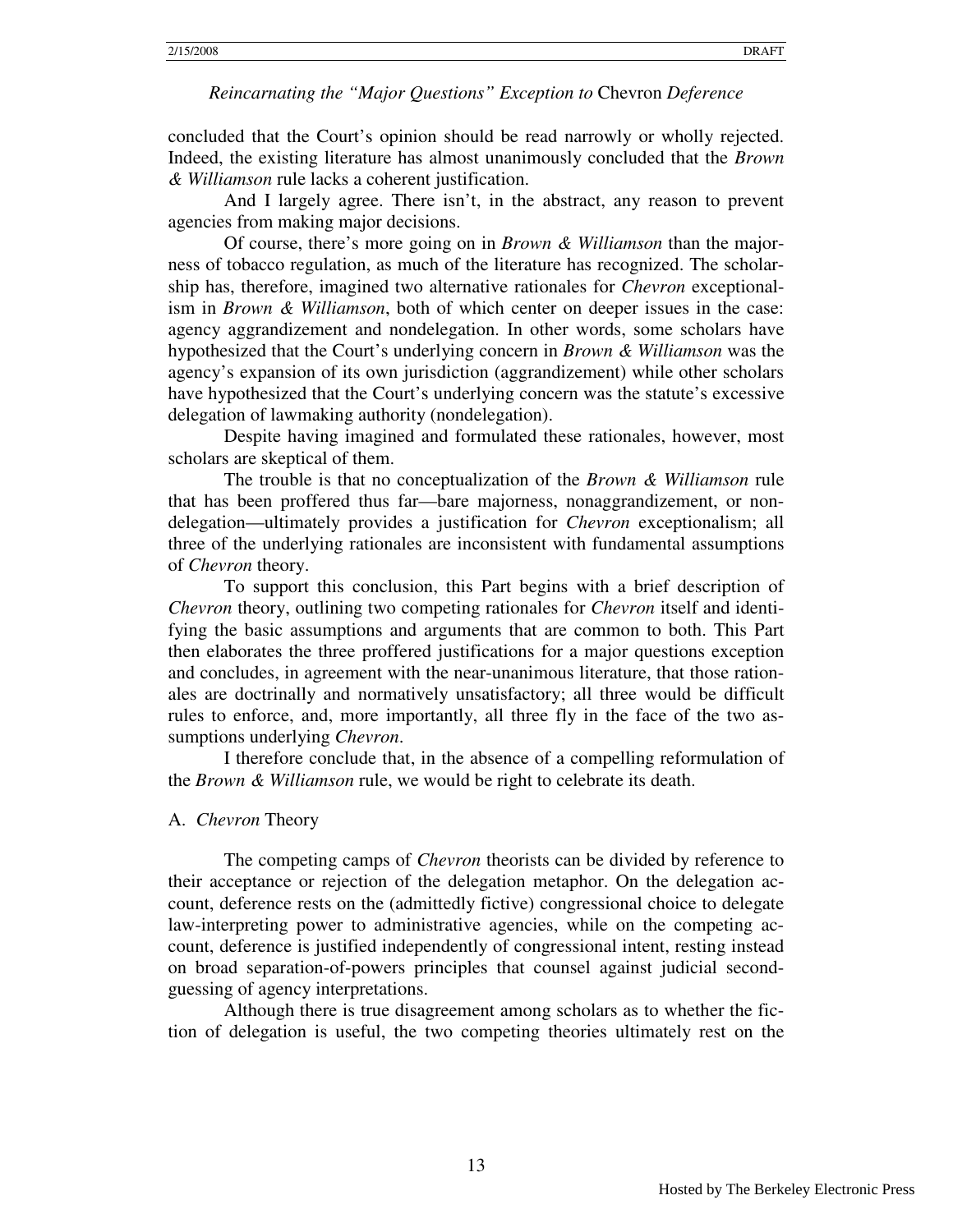same intuitions about institutional competence; the reasons for inferring delegation are identical to the reasons for restricting judicial intervention.<sup>62</sup>

1. Congressional intent.

Under the more common view of *Chevron*, deference is mandated by a presumed congressional intent to delegate law interpreting authority to agencies.<sup>63</sup> This "delegation" account holds that when congressional instructions are either vague or absent, judges should assume that Congress delegated resolution of those statutory ambiguities to the executive. In most such cases, of course, Congress did not speak to the question of interpretive authority, either explicitly or implicitly, so the delegation is purely fictional—a judicial presumption. $64$ 

Those who accept the delegation metaphor justify this presumption by reference to a kind of congressional meta-intention, arguing that a reasonable legislator in the modern administrative state would rather give law interpreting power to agencies than to courts. The source of this meta-intention, then, is the perceived institutional superiority of the executive relative to the judiciary.<sup>65</sup> On this view, courts presume that Congress has delegated interpretive power to agencies because expert agencies are presumptively better than generalist judges at construing statutory ambiguities.<sup>66</sup>

2. Separation of powers.

-

The alternative view of *Chevron* simply jettisons the fiction of delegation and focuses squarely on the institutional competence justifications for judicial restraint.<sup>67</sup> On this version of *Chevron*, courts defer to executive branch interpreta-

<sup>62</sup> *See* Sunstein, *supra* note 97, at 17 (noting that the delegation fiction rests on "intensely pragmatic" considerations of institutional choice).

<sup>63</sup> *See* Breyer, *supra* note 32, at 369; Antonin Scalia, *Judicial Deference to Administrative Interpretations of Law*, 1989 DUKE L.J. 511, 516–17. *See also* Robert A. Anthony, *Which Agency Interpretations Should Bind Citizens and the Courts?*, 7 YALE J. ON REG. 1, 4 (1990); John F. Manning, *Constitutional Structure and Judicial Deference to Agency Interpretations of Agency Rules*, 96 COLUM. L. REV. 612, 623–27 (1996); Merrill and Hickman, *supra* note 11, at 872–73. <sup>64</sup> Scalia, *supra* note 63, at 517.

<sup>65</sup> *See* Breyer, *supra* note 32, at 365, 397 (noting that the pre-*Chevron* body of administrative law represented a "skewed [ ] view of institutional competence" and justifying deference on the grounds that it plays to courts' and agencies' relative expertise).

<sup>66</sup> *See generally* Sunstein, *supra* note 3, at 198–205 (summarizing the key arguments in support of the implied-intent reading, put forth by Justices Breyer and Scalia in the 1980s). As Sunstein describes, Justices Breyer and Scalia, though they disagreed as to the appropriate scope of mandatory deference, agreed that the implied-intent reading of *Chevron* was best. But, as Sunstein points out, both based their support of that reading on pragmatic considerations about relative institutional competence.

<sup>67</sup> *See* Jacob E. Gersen & Adrian Vermeule, Chevron *as a Voting Rule*, 116 YALE L.J. (forthcoming 2006); David M. Hasen, *The Ambiguous Basis of Judicial Deference to Administrative Rules*, 17 YALE J. ON REG. 327, 357–62 (2000); Douglas W. Kmiec, *Judicial Deference to Executive Agencies and the Decline of the Nondelegation Doctrine*, 2 ADMIN. L.J. 269 (1988); Richard J. Pierce, Jr., *Reconciling* Chevron *and Stare Decisis*, 85 GEO. L.J. 2225 (1997); Kenneth W. Starr,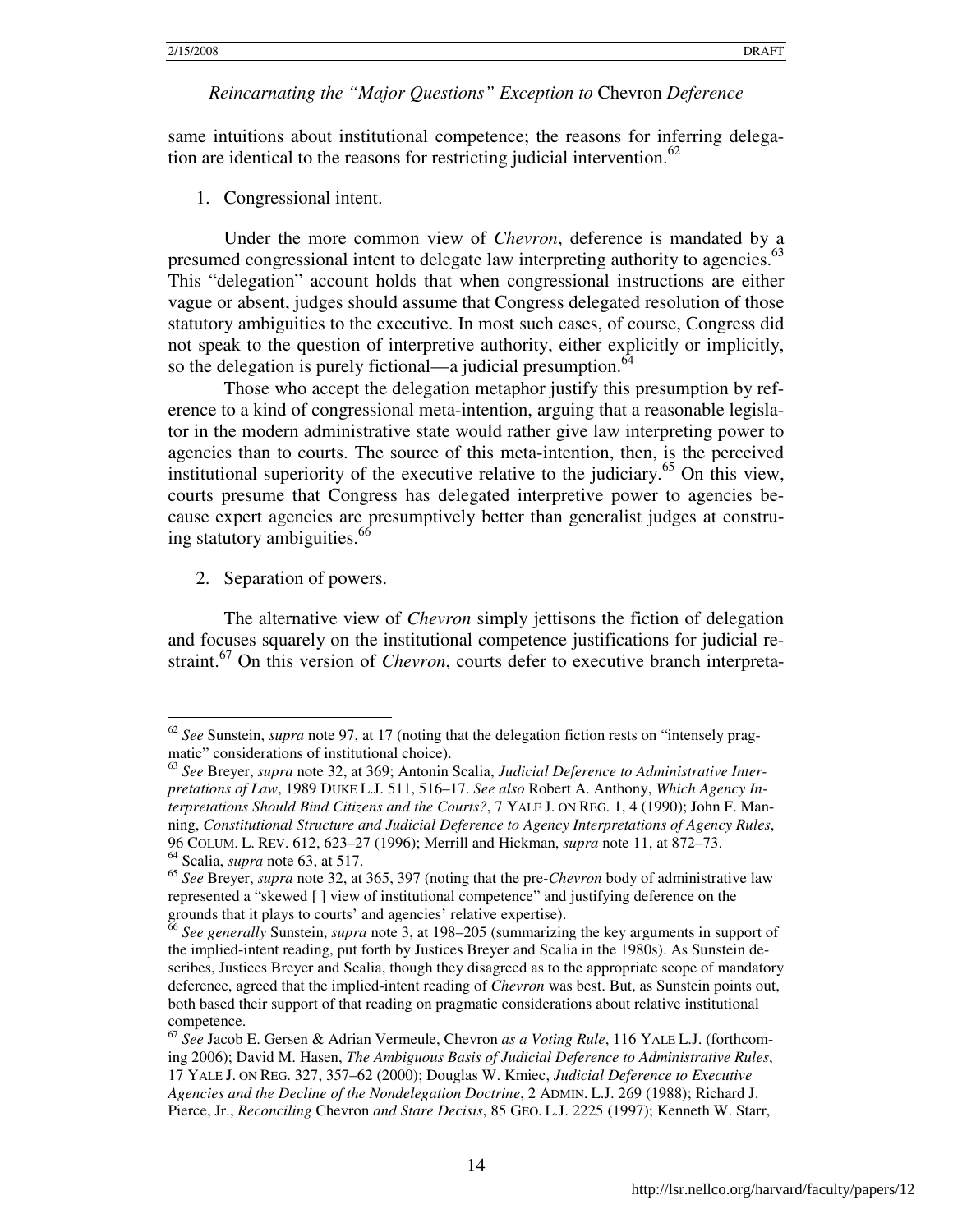$\overline{a}$ 

#### *Reincarnating the "Major Questions" Exception to* Chevron *Deference*

tions because they recognize that agencies are better than judges at making the kinds of technical and political decisions that are involved in the daily administration of regulatory statutes.

Some theorists who advocate this reading of *Chevron* believe that judicial restraint is constitutionally required under a forceful reading of the separation of powers,<sup>68</sup> while others advocate deference on purely pragmatic and consequentialist grounds, arguing that deference will lead to better policy results.<sup>69</sup> For present purposes, the constitutionality or non-constitutionality of this view is irrelevant; the basic idea does not depend on its constitutional foundations. The "separation of powers" account, thus, holds that judges should defer to agency interpretations because they should recognize, independently of any spectral congressional instructions, that agencies will do a better job than courts of interpreting ambiguous statutes.

3. Conclusion: *Chevron*'s two assumptions.

 From this rough sketch of *Chevron* theory, we can extract two assumptions that are common to all justifications of deference. First, all *Chevron* theorists make an "institutional choice assumption." *Chevron* assumes that at the time of the doctrine's application, the institutional choice is limited to the court and the agency. In other words, regardless of *Chevron*'s legal origins, a deference doctrine makes sense because, in the ordinary case, judges must choose between the agency's interpretation and their own.<sup>70</sup>

Second and subsequent, all theorists make an "institutional capacity assumption." *Chevron* theory holds that as between the judiciary and the executive, agencies are frequently (or usually, or always) better interpreters of regulatory statutes than judges, thanks to their greater technocratic expertise and democratic accountability. All theorists therefore assume that we should, at least by default, prefer agencies to courts.

B. *Chevron* Theory and "Major Questions": The Problems with Majorness, Nonaggrandizement, and Nondelegation

 Any workable justification for a "major questions" exception should operate within the boundaries of *Chevron*'s two universally accepted intuitions. The rationale for any *Chevron* exception must not be that judges are ordinarily better at interpreting regulatory statutes than agencies or that judges may allocate interpretive decision-making to a third body, such as Congress, rather than choosing between the agency's interpretation and their own. Such arguments would counsel

*Judicial Review in the Post-*Chevron *Era*, 3 YALE J. ON REG. 283, 309–10 (1986); Sunstein, *supra* note 97, at 7–8.

<sup>68</sup> *See* Hasen, *supra* note 67; Kmiec, *supra* note 67; Pierce, *supra* note 67.

<sup>69</sup> *See* Gersen and Vermeule, *supra* note 67; Sunstein, *supra* note 97.

<sup>70</sup> *See* Sunstein, *supra* note 3, at 232–33 (noting that "[b]y hypothesis," *Chevron* is in play only when "the only question is whether to accept an agency's resolution or instead to rely on the interpretation chosen by a federal court").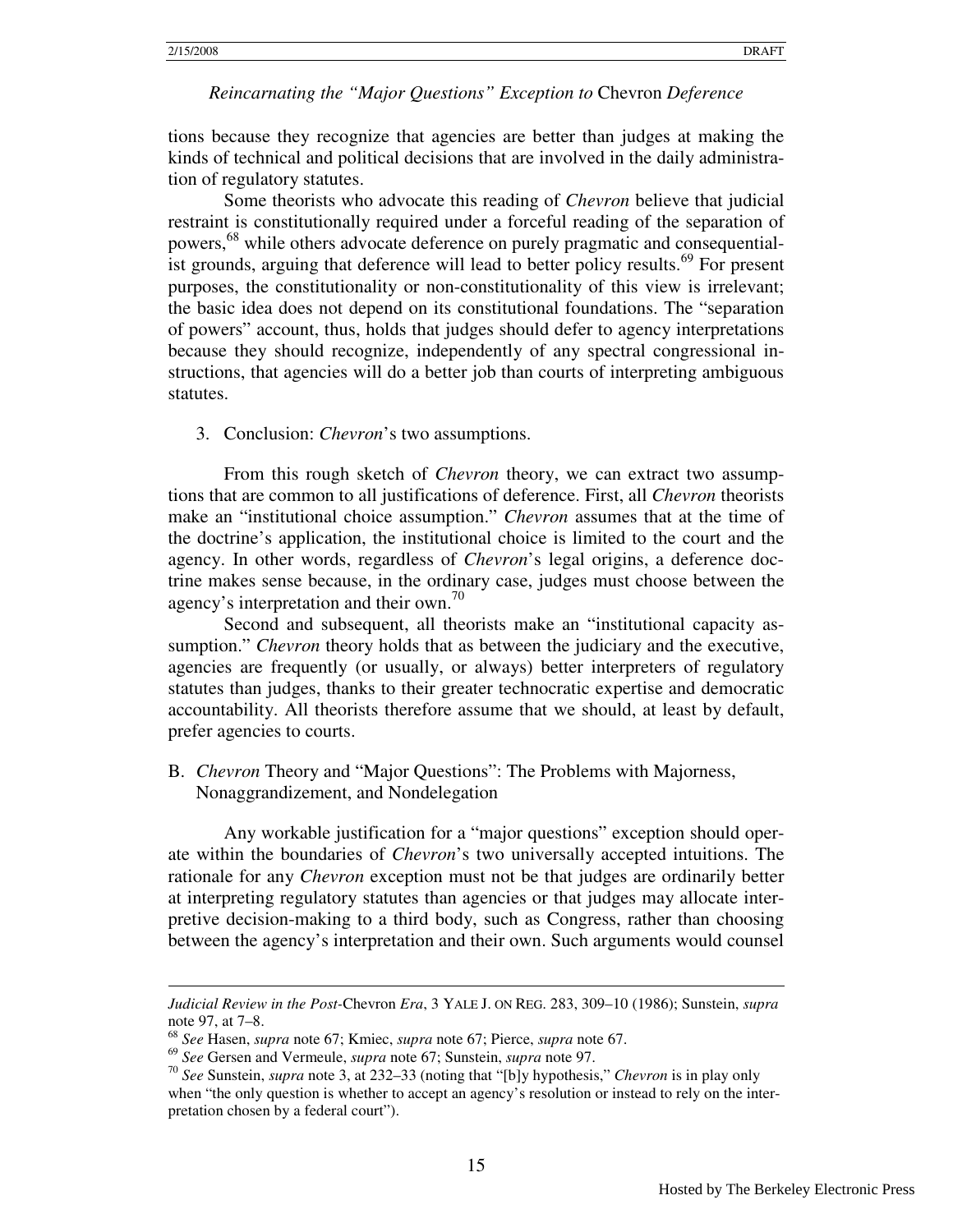in favor of rejecting *Chevron* wholesale; they cannot justify the mere creation of retail exceptions.

Nevertheless, as we shall see, all three of the proffered rationales for the "major questions" exception—majorness, nonaggrandizement, and nondelegation—fight one or both of these fundamental assumptions of *Chevron* theory.

#### 1. Bare majorness.

The most straightforward explanation for the major questions exception, of course, is the superficial view that agencies should be prevented from implementing major policies. Writing during his tenure as a First Circuit judge in 1986, Justice Stephen Breyer advanced this understanding of *Chevron* on the ground that Congress was unlikely to have delegated major questions to the executive.<sup> $1$ </sup> In his words, Justice Breyer's argument was that Congress was "more likely to have focused upon, and answered, major questions, while leaving interstitial matters to answer themselves in the course of the statute's daily administration."<sup>72</sup> Since deference depends on a delegation and since Congress does not usually delegate major questions to the executive, Justice Breyer argued, the Court should not defer when an agency addresses a major question.<sup>73</sup>

But this bare majorness account raises both doctrinal and theoretical difficulties. As a blanket Step Zero exception, the bare majorness rule would be doctrinally problematic because it would be difficult to administer, and it would be theoretically unjustified because it fights both of the fundamental assumptions that underlie *Chevron* deference.

The first (more mundane) problem with the bare majorness view is an administrability problem. Consider *MCI*, the birthplace of the major questions exception: as Sunstein has pointed out,<sup>74</sup> it is difficult to determine what the relevant distinction is between that case and *Chevron* itself if we focus only on the majorness of the political issues. The tariff-filing requirement at issue in *MCI* was not clearly of greater political or economic significance than the bubble policy at issue in *Chevron.*<sup>75</sup> If anything, the bubble policy had greater economic significance than the tariff-filing requirement since the bubble policy affected all industrial manufactories while the tariff-filing requirement affected only long-distance telephone carriers.

<sup>71</sup> Breyer, *supra* note 32, at 370.

<sup>72</sup> *Id*.

 $73$  In later years, Justice Breyer has indicated that he intended "majorness" to be only one of many factors that judges should consider when determining whether Congress had, in fact, delegated the relevant question to the agency.

<sup>74</sup> Sunstein, *supra* note 3, at 232.

<sup>75</sup> The question in *Chevron* was whether the Environmental Protection Agency could interpret the term "stationary source" as used in the Clean Air Act's emissions restrictions to refer to an entire factory rather than an individual smokestack. This simple reinterpretation had enormous practical consequences.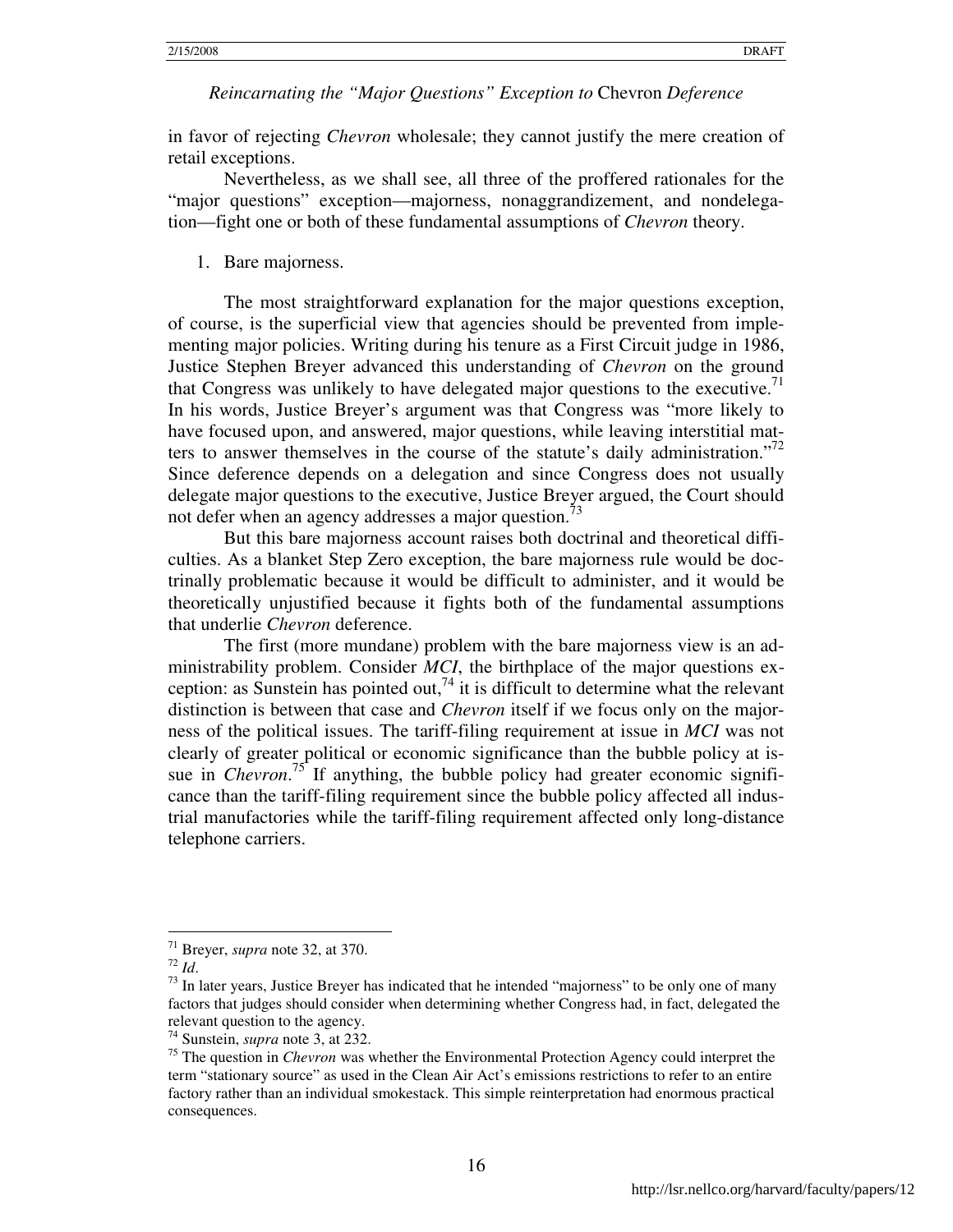But even assuming that the policies at issue in *MCI* and *Brown & Williamson* were appreciably more major than the policy at issue in *Chevron*, <sup>76</sup> we still would need a mechanism for categorizing future "major questions" cases.<sup>77</sup> The Court never gave any indication, other than its somewhat vacuous reference to "economic and political significance," of how lower courts should determine whether agency enactments are more like *Brown & Williamson* or *Chevron*.

Furthermore, the line between major and minor policies is easy to distort by reframing the predicate question. If the question in *MCI* had been whether deregulation of the telecommunications industry was a major policy change, then the Court's "yes" answer would have been clearly defensible. But, as the *MCI*  dissent pointed out, a narrower framing of the question might have been more accurate: whether a permissive detariffing policy for designated nondominant interexchange long distance carriers constituted a major policy change. So framed, the answer is much less clear.<sup>78</sup>

In the end, then, a bare majorness line does not provide an administrable rule of decision for future cases because there is no principled difference between a "major" question and a "minor" one. The *Brown & Williamson* rule, thus, might not be worthy of mourning or reincarnation in this form; if its only purpose were this prohibition of "major" executive enactments, the *Brown & Williamson* doctrine would seem excessively error-prone.

The second and more profound problem with the bare majorness understanding of the *Brown & Williamson* rule is that it offends *Chevron*'s assumptions about institutional choice and institutional capacity.

Justice Breyer's argument, remember, is that judges should review major questions because reasonable legislators would not want to delegate those questions to agencies. But reasonable legislators surely would not want to delegate those questions to judges, either.

Within *Chevron*'s hypothesis that we must choose between the executive's interpretation and the judiciary's, it should be clear that agencies are betterequipped than judges to answer *major* political questions just as they are betterequipped to answer *minor* ones. In fact, the majorness of the policy makes the technocratic expertise and democratic accountability of the decision-maker more relevant, not less. Justice Breyer, however, offers no reason for believing that judges are systematically better than agencies at answering "major" questions. He merely ignores the institutional capacity assumption, making no effort to rebut it.

The only way to reconstruct a majorness exception to avoid this perverse perception of institutional capacity is, instead, to fight *Chevron*'s institutional

<u>.</u>

<sup>76</sup> *See* Sunstein, *supra* note 3, at 232 (arguing that the bare majorness line fails to distinguish the "major questions" cases from *Chevron* because the policy at issue in *Chevron* also had major economic and political consequences).

<sup>77</sup> *See id.*

<sup>78</sup> The same can be said of *Brown & Williamson*. If the question had been whether criminalizing the tobacco industry is a major policy change, then the Court clearly was right that it is. But if the question was whether an incremental increase in advertising and sales restrictions on cigarettes and smokeless tobacco constitutes a major policy change, then the Court's decision seems much more dubious.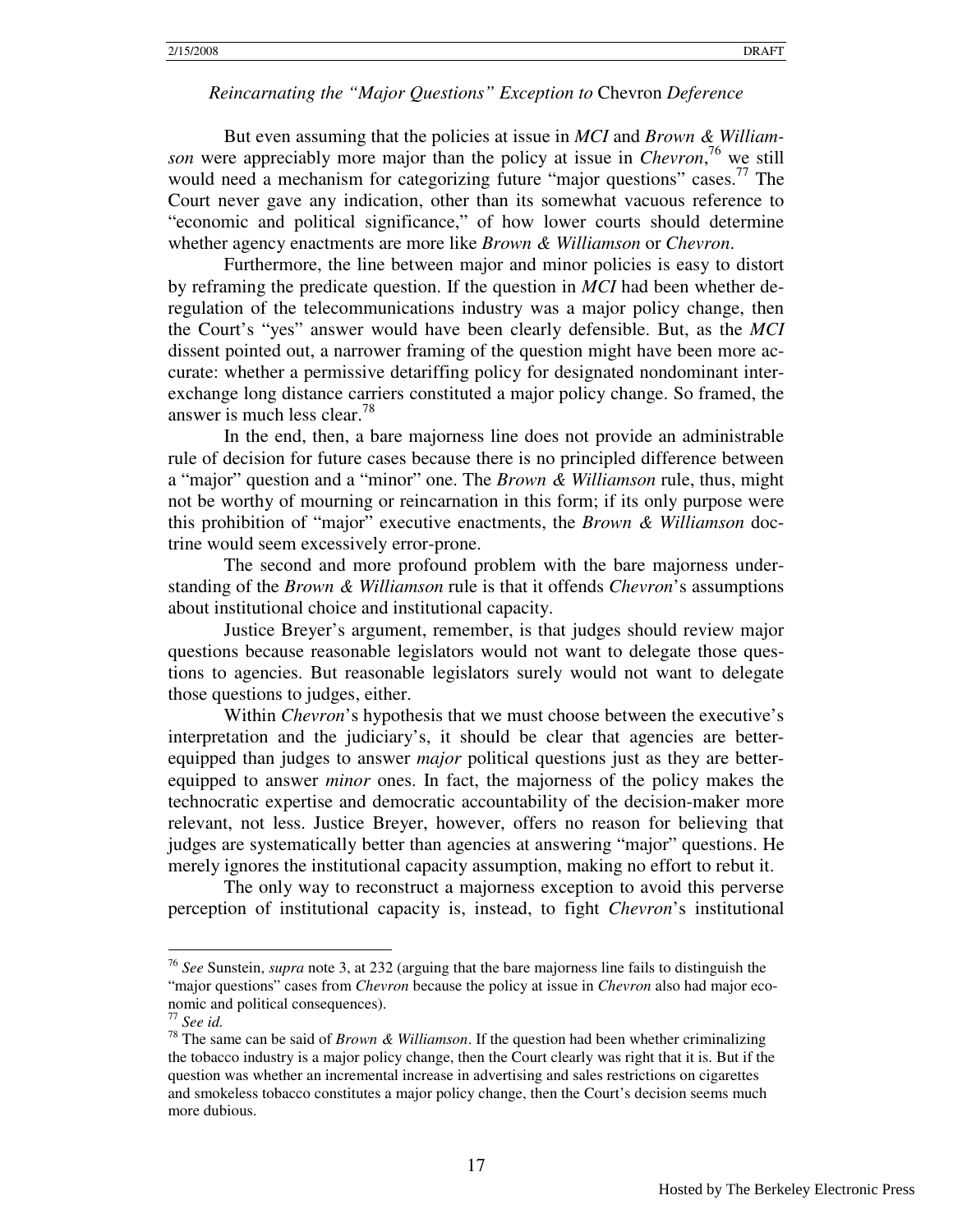choice assumption. One might believe—and maybe Justice Breyer believed—that Congress would be more likely to remain an active player in the institutional game when major questions are at issue. Maybe Justice Breyer was comfortable with a rule that requires judicial second-guessing of "major" administrative enactments because he believed that Congress retained working control over those questions and would answer them itself if the agency were forbidden to do so. If this assumption proved accurate in most "major questions" cases, then a majorness exception might well comport with *Chevron*'s institutional capacity assumption by allowing the legislature, rather than either the judiciary or the executive, to make policy.

But the bare majorness rationale does not, in itself, justify skepticism towards *Chevron*'s institutional choice assumption. Even in cases of "major" significance, Congress might have checked out of the regulatory regime, leaving all further rulemaking to the experts in the executive. A bare majorness exception, therefore, would not necessarily leave policy making to legislators; it might, instead, allow judges to "make policy" by narrowing regulatory statutes and invalidating agency enactments even when Congress is extremely unlikely to correct the judiciary's mistakes.

In the end, then, a majorness exception violates *Chevron*'s theory of institutional capacity, empowering judges relative to agencies in the interpretation of "major" questions. The only way to justify that outcome would be to make a counter-*Chevron* assumption that Congress is a viable institutional option when major questions are at issue.

The bare majorness rule, thus, lacks both practical and theoretical virtue. As a judicial doctrine, the rule would be error-prone because the majorness line is too difficult to administer. And as a *Chevron* exception, the rule lacks normative justification; major questions, just like minor ones, trigger the theoretical underpinnings of the deference doctrine and should therefore trigger the doctrine itself.

So, in short, the *Brown & Williamson* rule should not be reincarnated in a bare majorness form.

2. Agency aggrandizement.

<u>.</u>

The first of the two alternative justifications for *Chevron* exceptionalism in the "major questions" cases is jurisdictional expansion or "agency aggrandizement."<sup>79</sup> The suggestion is that the intuition underlying the "major questions" exception is an intuition that courts should exercise greater scrutiny when an agency expands its own jurisdictional reach. Self-aggrandizing interpretations, the argu-

<sup>79</sup> *See* Timothy K. Armstrong, *Chevron Deference and Agency Self-Interest*, 13 CORNELL J. L. & PUB. POL'Y 203, 261 (2004) (defining "major questions" as those that implicate "the issue of the reach of [the agency's] own regulatory authority"); Ernest Gellhorn and Paul Verkuil, *Controlling Chevron-Based Delegations*, 20 CARDOZO L. REV. 989, 1015–16 (1999) (casting the distinction between major and minor questions as a distinction between statutory constructions that involve a "detail in a statute whose general application is undisputed" (minor questions) and statutory constructions that involve a "fundamental issue of the limits of administrative jurisdiction" (major questions)); Merrill & Hickman, *supra* note 11, at 844–45 (defining major, or "extraordinary," questions as those in which "issues about the scope of the agency's jurisdiction are concerned").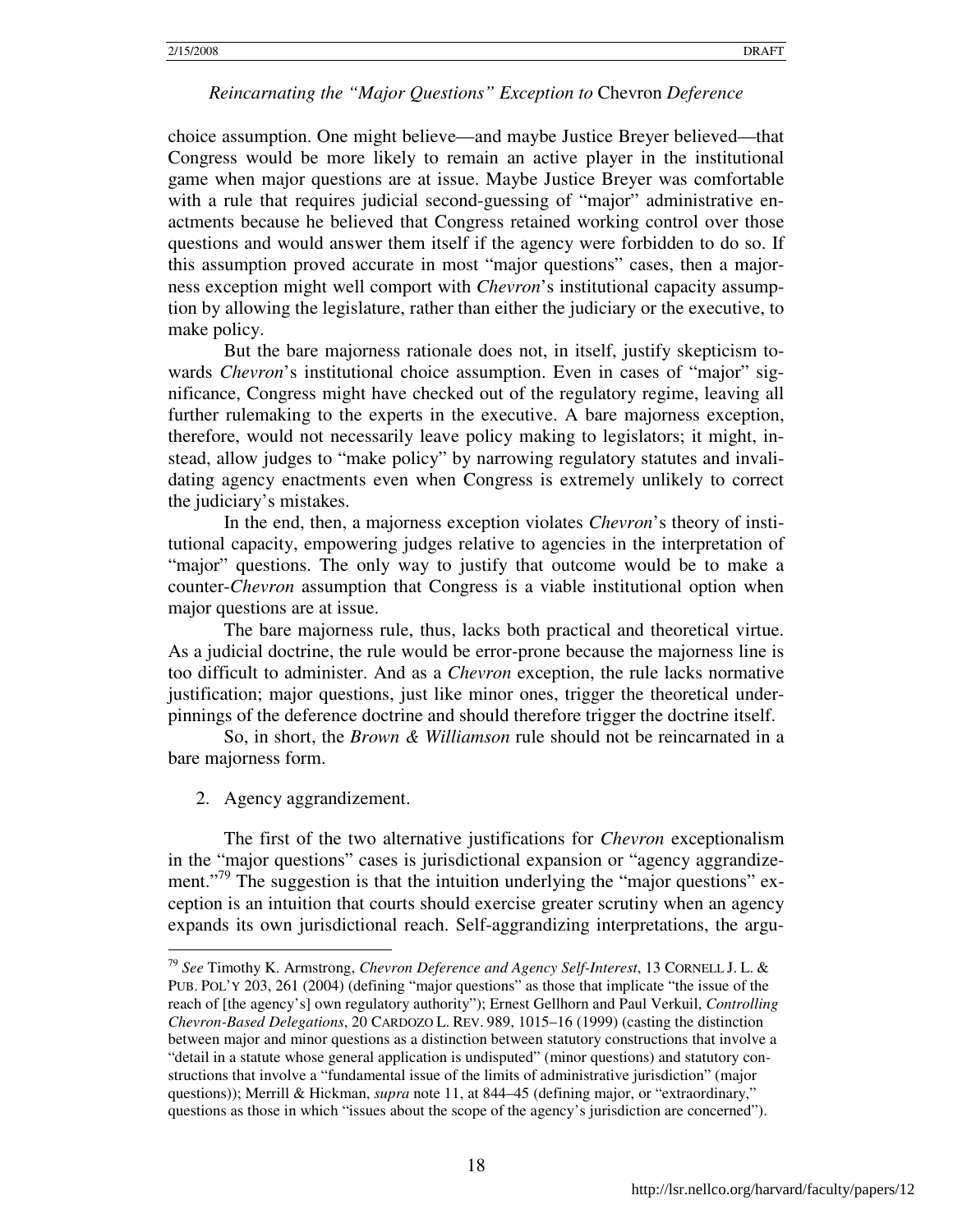ment goes, might represent unscrupulous power-grabbing rather than responsible lawmaking, and the judiciary should be wary of those interpretations.<sup>80</sup>

This nonaggrandizement justification for *Chevron* exceptionalism provides at least a plausible explanation for the disposition of *Brown & Williamson*. The Court may have denied deference in that case because the FDA's interpretation of the term "drug" would have given the agency new power over an enormous sector of the American economy.<sup>81</sup> Perhaps, then, the background story that justified the denial of deference in *Brown & Williamson* was a story of presidential power-grabbing. $82$ 

But this justification for a Step Zero exception, even if descriptively plausible, runs into the same normative-theoretical difficulties as the bare majorness view. It, too, adopts a skewed perception of both institutional capacity and institutional choice.

In its best light, a nonaggrandizement rule rests on a view that agencies engage in a kind of conflict of interest when they adjust their own mandates. $83$  As it relates to *Chevron* theory, this argument is superficially convincing inasmuch as it centers on a *Chevron*-style question of institutional capacity. Perhaps we want an independent body, the judiciary, to protect against presidential power-grabs.<sup>84</sup>

But there is little reason to believe that executive agents will systematically abuse their right to adjust the scope of their jurisdiction. Indeed, there is no coherent theory of bureaucratic incentives that would validate such skepticism.<sup>85</sup> Instead, agencies' decisions to aggrandize or to abrogate their power seem to be core *Chevron*-style decisions, both technical and political in nature.

To use the two "major questions" cases as anecdotal examples: When the FDA asserted jurisdiction over tobacco, it based its decision on painstaking analysis of nicotine's addictive properties and on careful consideration of the jurisdictional assertion's political consequences.<sup>86</sup> Similarly, the FCC considered both the technical and political significance of telecommunications deregulation before it adjusted the Communications Act's tariff-filing requirements.<sup>87</sup> There was no reason, in either case, to believe that the agencies revised their jurisdictional reaches because the bureaucrats had personal or institutional preferences for either greater or lesser power.

<u>.</u>

<sup>80</sup> *See* Sunstein, *supra* note 3, at 234–36.

<sup>81</sup> *See* Armstrong, *supra* note 80, at 261 (describing *Brown & Williamson* as a nonaggrandizement holding); Merrill & Hickman, *supra* note 11, at 844 (arguing that the majorness language in *Brown & Williamson* is best understood as indicating jurisdictional concerns).

<sup>82</sup> Of course, this explanation does not fit *Massachusetts*, in which the Court encouraged EPA to expand its jurisdiction.

<sup>83</sup> *See Mississippi Power & Light Co. v. Mississippi*, 487 U.S. 354, 387 (Brennan, J., dissenting). <sup>84</sup> *See id.*

<sup>85</sup> *See* Daryl Levinson, *Empire-Building Government in Constitutional Law*, 18 HARV. L. REV. 915, 932–34 (2005). *But see* Armstrong, *supra* note 79.

<sup>86</sup> *See generally* DAVID KESSLER, A QUESTION OF INTENT: A GREAT AMERICAN BATTLE WITH A DEADLY INDUSTRY (2001).

<sup>87</sup> *See generally See* Scott M. Schoenwald, *Regulating Competition in the Interexchange Telecommunications Market: The Dominant/Nondominant Carrier Approach and the Evolution of Forbearance*, 49 FED. COMM. L.J. 367 (1997).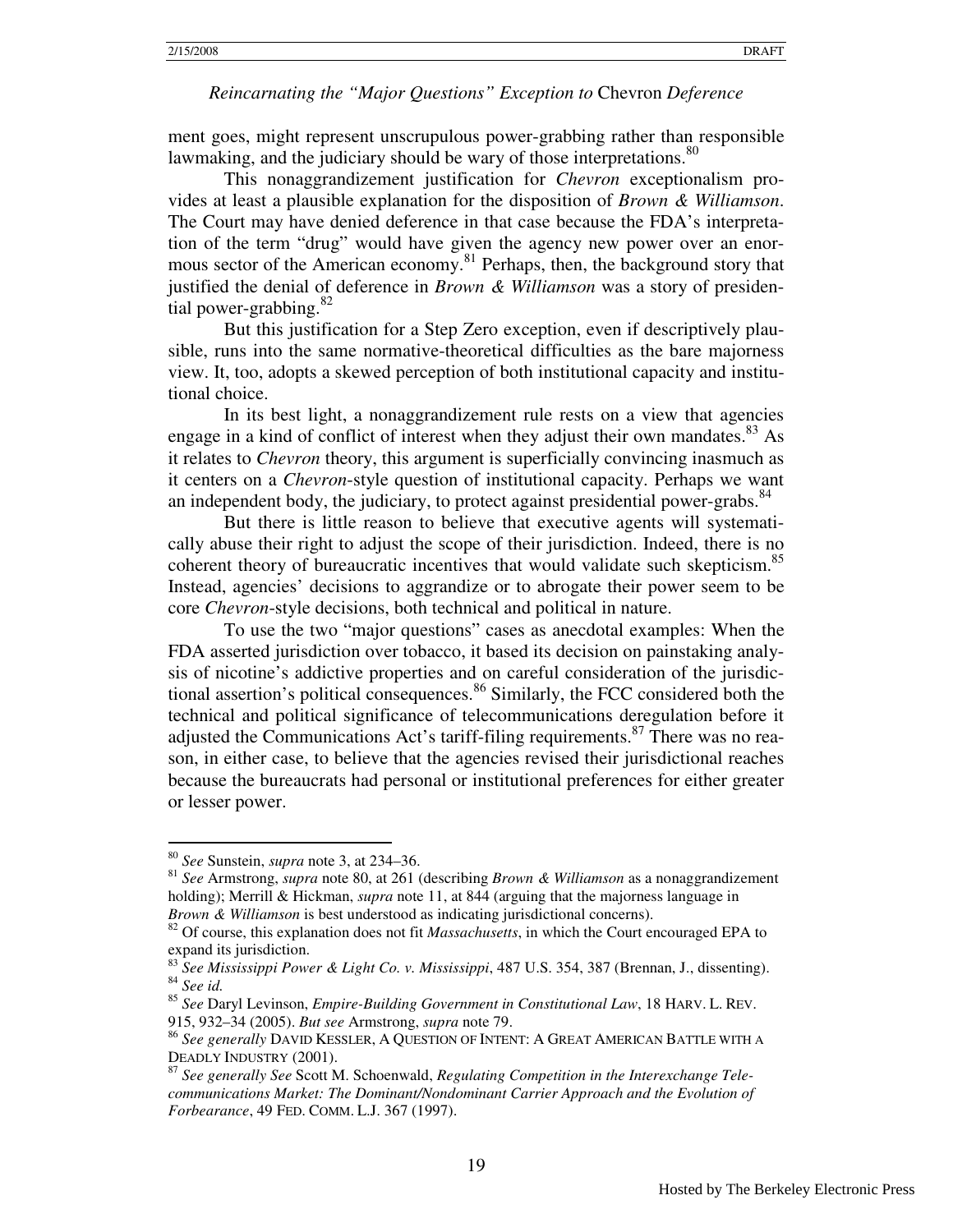Furthermore, even if executive agents held skewed preferences that would lead them to push systematically for superoptimal or suboptimal power, there are political checks on agencies' decisions to expand or to contract their jurisdiction.<sup>88</sup> It therefore seems unlikely that agencies would be able to adjust their mandates arbitrarily. At the very least, political forces will require agencies to develop compelling technical and political reasons for their decisions, even if those reasons are not the bureaucrats' primary or genuine motivations.

Based on this analysis, a jurisdictional exception to *Chevron* deference seems to violate *Chevron*'s institutional capacity assumption. Because the decision to assert or to deny jurisdiction is one that requires both technical expertise and political judgment, it is exactly the kind of decision that *Chevron* intended to prevent judges from making.<sup>89</sup>

The advocates of a jurisdictional exception, however, do not limit their argument to an alarmist account of agency incentives. They also argue that there is a relevant theoretical distinction between decisions of *how* to regulate, which are non-jurisdictional decisions that should be left to agencies, and decisions of *whether* to regulate, which are jurisdictional decisions that should be left to *Congress*. <sup>90</sup> On this view, the reason for denying deference to jurisdictional decisions is not that they are apolitical, such that judges can handle them, but rather that they are super-political, such that Congress must handle them. On the institutional hierarchy, these advocates argue, jurisdictional decisions must be left to the firstbest actor: the legislature.

Leaving aside the questionable assumption that jurisdictional decisions are genuinely and perceptibly different in kind from non-jurisdictional decisions,  $91$ this argument obviously falls into the same trap that the rehabilitation of majorness fell into; it assumes, without establishing, that Congress is still a viable institutional option. Under *Chevron*'s institutional choice hypothesis, congressional resolution of jurisdictional questions—like congressional resolution of nonjurisdictional questions—is not an option. The only relevant consideration is whether the executive or the judiciary is the better institutional decision-maker. Within this framework, it seems clear that for both categories of questions—both how and whether to regulate—judges are less capable and less attractive decisionmakers than executive agencies.

The nonaggrandizement rationale for the *Brown & Williamson* rule, therefore, is equally as unattractive as the bare majorness rationale. Jurisdictional decisions, even self-aggrandizing ones, should get deference. There would, therefore, be little reason to mourn—and no reason to reincarnate—the Step Zero exception in a nonaggrandizement form.

<sup>88</sup> *See* Levinson, *supra* note 85, at 932–34*.*

<sup>89</sup> For a similar argument, *see* Sunstein, *supra* note 3, at 235.

<sup>90</sup> *See generally* Armstrong, *supra* note 79, at 245–46; Merrill & Hickman, *supra* note 11, at 909– 14.

<sup>91</sup> *See Mississippi Power & Light*, 487 U.S. at 381 (Scalia, J., concurring in judgment) (arguing that the distinction between jurisdictional and non-jurisdictional questions is fuzzy at best).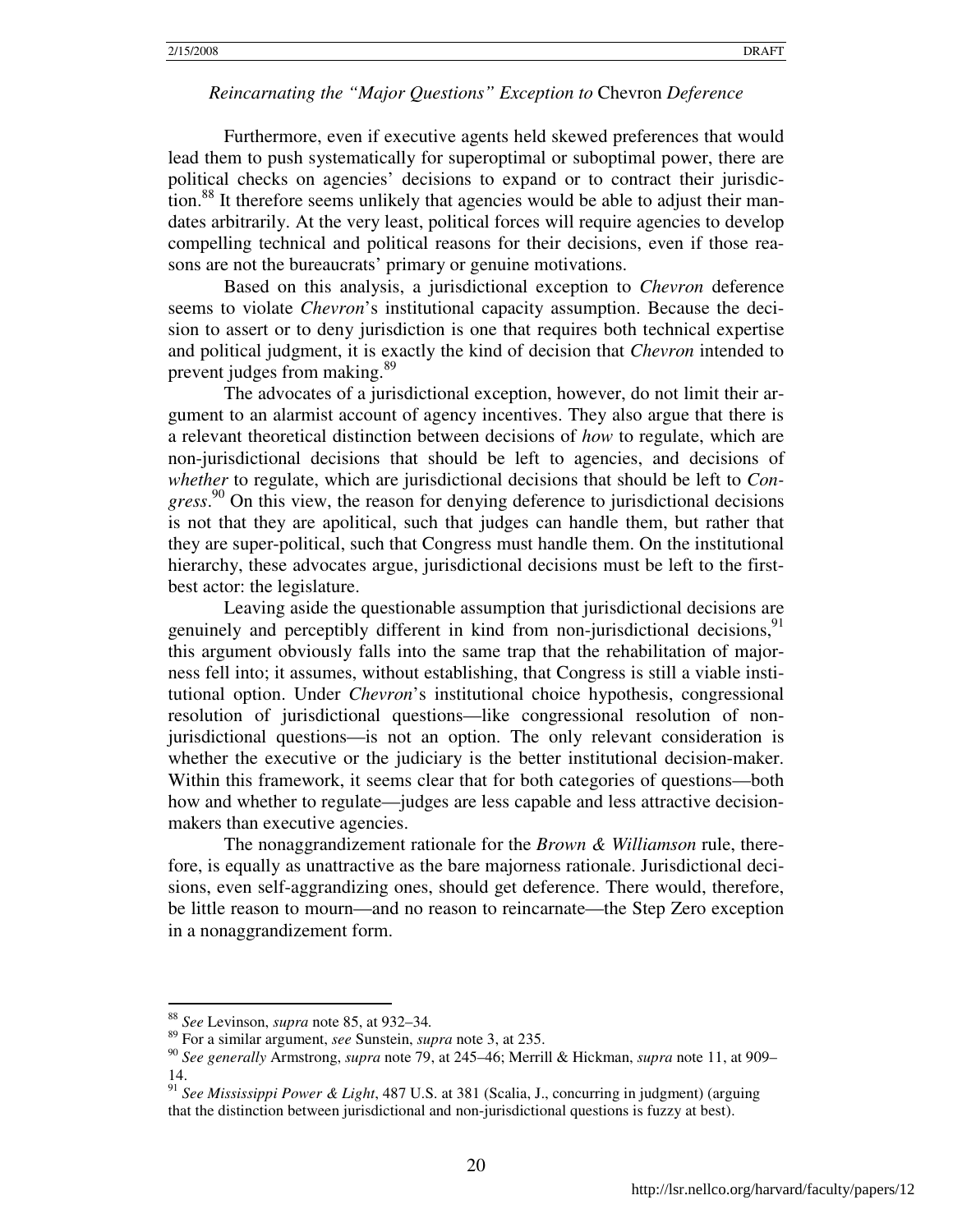-

*Reincarnating the "Major Questions" Exception to* Chevron *Deference* 

#### 3. Excessive delegations.

A second possible justification for the "major questions" rule is the muchdebated nondelegation principle $92$ —which is described alternately as a constitutional doctrine,  $93$  an interpretive canon,  $94$  and a haunting distraction.  $95$ 

Whatever status the nondelegation principle ought to hold in modern law, it might, as a positive matter, explain the major questions cases. That is, the intuition driving *Brown & Williamson* may be that the FDCA, if understood to authorize the FDA's regulations, would represent an unconstitutionally broad delegation of policymaking authority. This understanding would explain the Court's tortured analysis in the case, which might just be the interpretive acrobatics necessary to avoid striking down the statute on constitutional grounds.  $96$ 

 This idea overlaps somewhat with the nonaggrandizement rationale: one problem with jurisdictional expansions is that they attempt to stretch statutory authority beyond the original delegation.<sup>97</sup> But nondelegation is more ambitious than nonaggrandizement. It encompasses agency enactments that neither strengthen the agency's enforcement power nor extend the agency's jurisdictional reach; nondelegation concerns arise whenever the agency claims broad interpretive or policymaking authority, which might be exercised either to narrow or to expand a statutory program.

This nondelegation rationale for a major questions exception is, at first blush, the least offensive to *Chevron*'s core assumptions. Ultimately, though, the nondelegation account's compliance with *Chevron* fundamentals exists only in theoretical space; once applied, nondelegation falls into the same traps as majorness and nonaggrandizement.

On the strongest version of nondelegation, courts deny deference to agency interpretations not because the judges are second-guessing the agency's decision but rather because they are invalidating Congress's decision.<sup>98</sup> The nondelegation doctrine is a constraint on the legislature, not the executive, which requires Congress to provide "intelligible principles" to define the scope of its delegations.<sup>99</sup> Even when courts deny *Chevron* deference to promote nondelegation

 $92$  Manning and Sunstein share this view, though both ultimately conclude that the nondelegation understanding is normatively troubling. *See* Manning, *supra* note 40; Sunstein, *supra* note 3. <sup>93</sup> *See A.L.A. Schechter Poultry Corp. v. United States*, 295 U.S. 495 (1935).

<sup>94</sup> *See Mistretta v. United States*, 488 U.S. 361, 374 n.7 (1989) (indicating that the Court enforces nondelegation by "giving narrow constructions to statutory delegations that might otherwise be thought to be unconstitutional"); Cass R. Sunstein, *Nondelegation Canons*, 67 U. CHI. L. REV. 315 (2000).

<sup>95</sup> *See* Eric A. Posner & Adrian Vermeule, *Interring the Nondelegation Doctrine*, 69 U. CHI. L. REV. 1721, 1722 (2002) (claiming that the nondelegation doctrine is "undead").

<sup>96</sup> *See* Manning, *supra* note 40, at 260 (suggesting that the weak arguments in *Brown & Williamson* are understandable in light of background nondelegation concerns).

<sup>97</sup> Cass R. Sunstein, *Beyond* Marbury*: The Executive's Power to Say What the Law Is*, 115 YALE L.J. 2580 (2006).

<sup>98</sup> *See* Sunstein, *supra* note 94, at 329 ("[A] very strong version of the nondelegation doctrine would suggest that agencies can . . . do nothing [if Congress has not spoken clearly as to the scope of their authority] because the underlying grant of power is effectively void.").

<sup>99</sup> *See J.W. Hampton & Co. v. United States*, 276 U.S. 394, 409 (1928).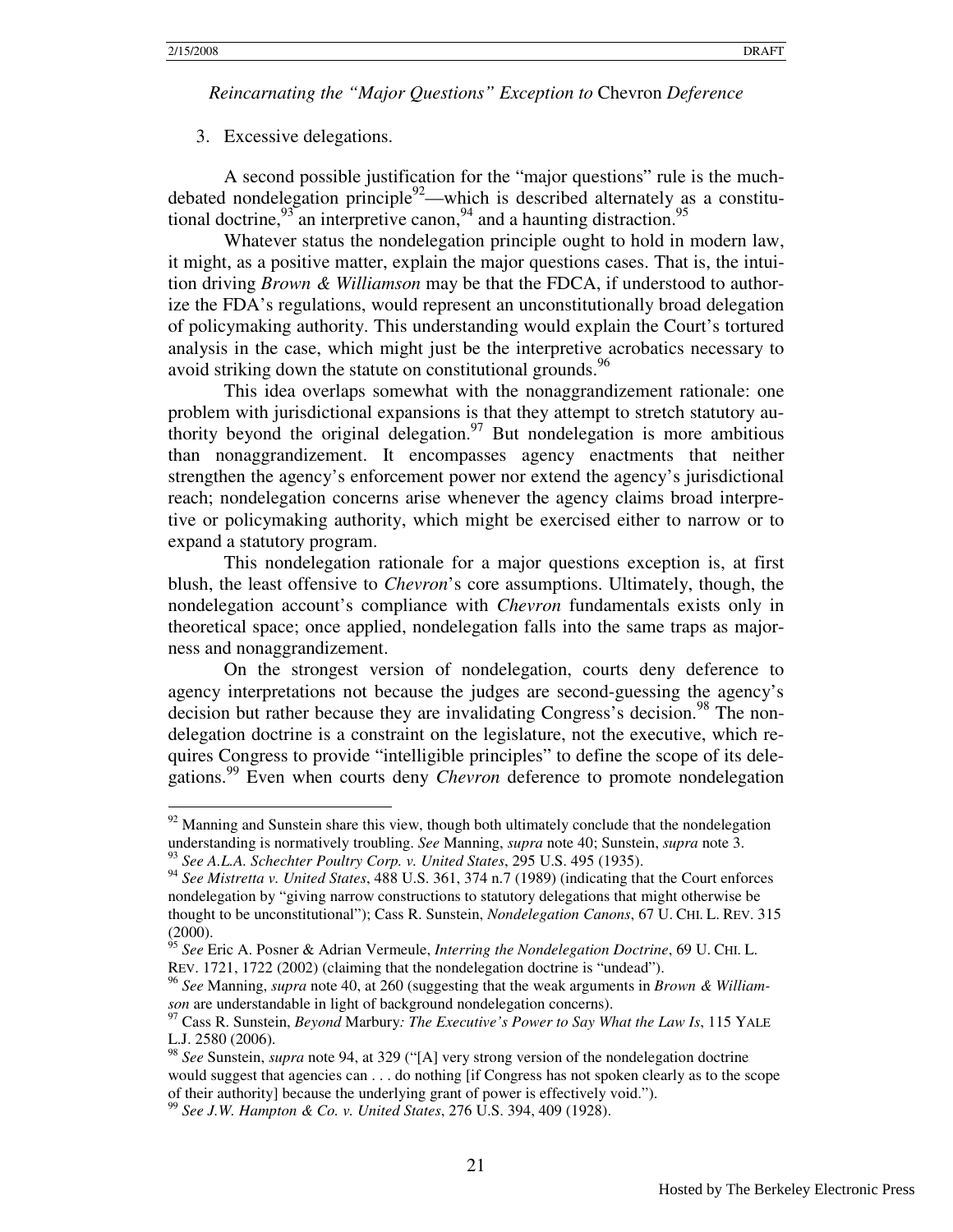values, therefore, the invalidation of the agency's enactment is merely a means to the end of enforcing a constitutional limitation on Congress. This feature of nondelegation distinguishes it from both majorness and nonaggrandizement since both of those rationales focus on agency misbehavior, attempting to keep bureaucrats within legislatively "intended" boundaries.

The relevance of the nondelegation view's focus on legislation rather than on agency enactments is that the rule does not, in the abstract, rely on the faulty assumption of Congress's continuing presence in the regulatory regime. That is, it does not fight *Chevron*'s institutional choice assumption. When applying the nondelegation doctrine in its most ambitious and robust form, judges do not believe that they are "returning" or "reserving" questions to Congress; they do not, in other words, argue that the legislature failed to delegate and thereby retained power over the relevant question. Instead, they emphatically believe that Congress *did* intend to delegate authority but that the delegation itself was unconstitutional. Judges enforcing nondelegation constraints, therefore, are not limiting agency power in favor of congressional power; they are limiting congressional power itself, by purging American law of unconstitutional statutory breadth.

The problem with this view is that it is impossible to apply in practice, whether attempted directly or through statutory interpretation. At the most basic level, the problem with nondelegation is that the line between excessive and appropriate delegations is notoriously difficult to draw.<sup>100</sup> Because no serious person in the modern administrative state believes that Congress must answer every quotidian policy question that arises, there must necessarily be some threshold—some magnitude of importance, or sensitivity, or "majorness" of policy questions—that triggers nondelegation concerns.<sup>101</sup> But no one actually knows where that threshold lies. As a result, courts will make frequent errors, narrowing statutes that are constitutionally unproblematic and upholding interpretations that are constitutionally troublesome.

Of course, this line-drawing problem might not be a *Chevron* problem if the project of distinguishing constitutional from unconstitutional delegations is a legal project, falling within judges' core competency. In other words, if evaluating delegations were a legal project, then assigning nondelegation enforcement to the judiciary would not violate *Chevron*'s institutional capacity assumption.

But the line-drawing project turns out to be far more political than legal. As it turns out, the simple account of the line-drawing problem—the absence of a threshold—is a bit too simple; the nondelegation principle lacks not only a clear threshold but also, more significantly, a genuine theory. On closer inspection, the "intelligible principles" requirement lacks substantive content; there simply are no criteria for determining whether or not a statute provides "intelligible principles."<sup>102</sup> As a result, judgments regarding which delegations to enforce or what limiting principles to impose will, inevitably, be arbitrary from a constitutional

<sup>100</sup> *See generally* Richard B. Stewart, *Beyond Delegation Doctrine*, 36 AM. U. L. REV. 323, 324– 28 (1987).

<sup>101</sup> *See* Stewart, *supra* note 100, at 325; Sunstein, *supra* note 94, at 326 ("[T]he line between a permitted and a prohibited delegation is one of degree, and inevitably so.").

<sup>102</sup> *See* Stewart, *supra* note 100, at 324.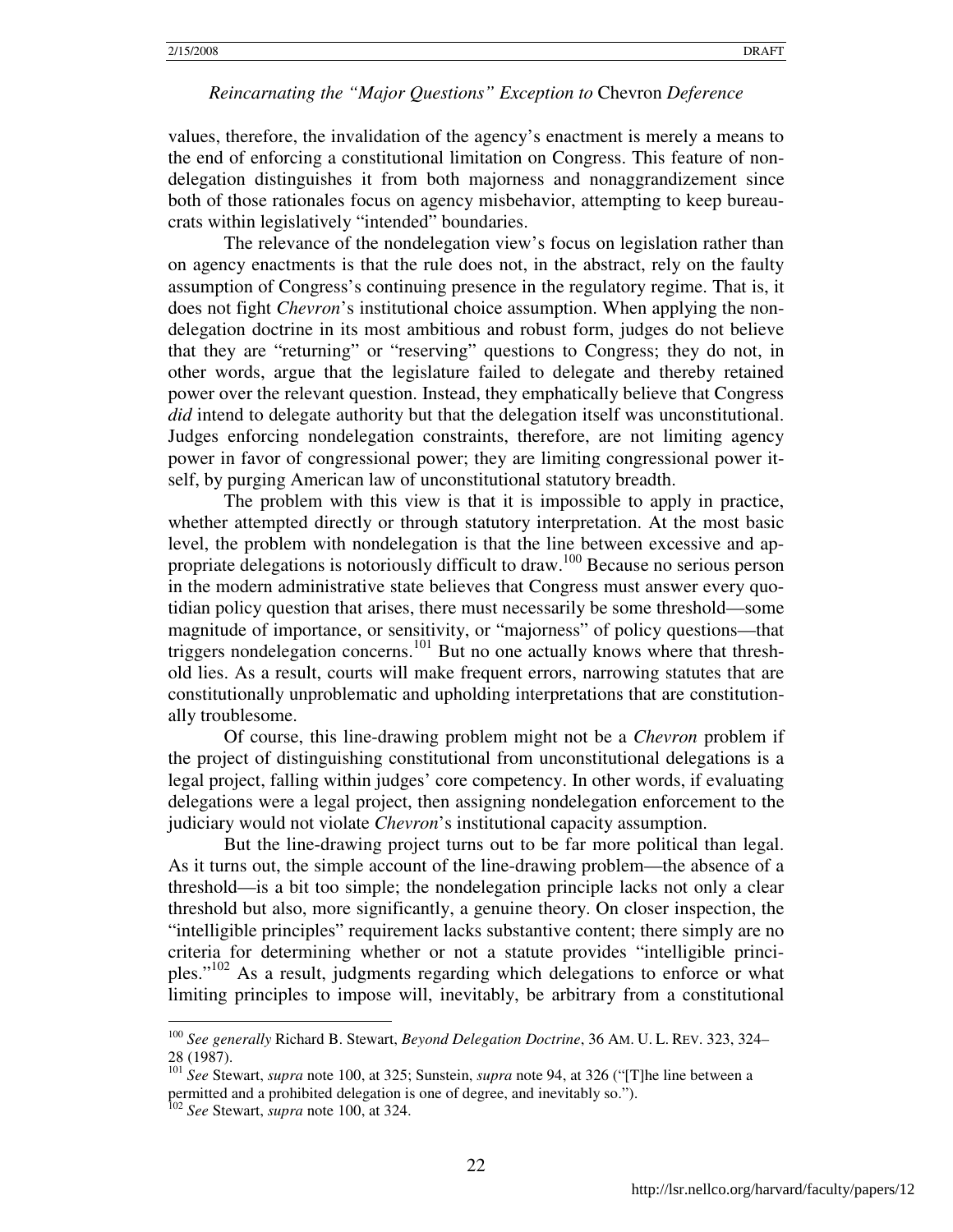point of view.<sup>103</sup> In the end, those determinations will be based on value judgments and political preferences.<sup>104</sup>

This realist hypothesis is not radical; it is merely a restatement of *Chevron*'s institutional capacity assumption. One of *Chevron*'s most basic insights is that choices as to how and when to implement regulatory statutes, at least when the statutes are of ambiguous scope, are political rather than legal choices.<sup>105</sup> And those political choices should be left to the discretion of a democratically accountable institution. Of course, to the extent that any delegations are constitutionally problematic,  $106$  agencies will make the same errors as judges; they, too, lack any doctrinal means of deciding the extent to which they may constitutionally exercise a delegated authority. But their arbitrary decisions, at least, will benefit from greater technocratic and democratic legitimacy.

If one accepts that these justiciability problems exist and accepts *Chevron*'s realist story, then the only remaining argument to support a nondelegation restriction is to fight the central allegation of nondelegation skeptics: that judicial constructions will stick. That is, nondelegation enthusiasts might respond to concerns about judicial policymaking by arguing that Congress can and should intervene to supersede judge-made outcomes that it finds politically troublesome. In fact, some advocates of nondelegation make exactly this argument, expressing their hope for lasting congressional involvement in terms of the need to enforce legislative "responsibility" for relevant policy choices.<sup>107</sup>

In making this argument, of course, nondelegation enthusiasts wander into the same trap that catches the majorness and nonaggrandizement enthusiasts; they start to fight *Chevron*'s institutional choice assumption. Unless the nondelegation advocates assume that Congress remains a viable institutional option, their proposed exception to *Chevron* merely elevates judicial policymaking over administrative policymaking, which is to strike at the very heart of *Chevron* theory.<sup>108</sup>

 Like the bare majorness and nonaggrandizement accounts of the *Brown & Williamson* rule, the nondelegation account lacks normative validity. Ultimately, the enforcement of a nondelegation principle through *Chevron* exceptionalism will disserve both *Chevron* and nondelegation.

-

<sup>&</sup>lt;sup>103</sup> *Cf.* Sunstein, *supra* note 94 (noting that certain categories of "clear statement" rules, such as the canon against extraterritorial application, constitute clear and easily administered constitutional constraints that can be enforced against Congress through *Chevron* exceptionalism).

<sup>104</sup> *See* Peter H. Schuck, *Delegation and Democracy: Comments on David Schoenbrod*, 20 CAR-DOZO L. REV. 775, 792–94 (1999).

<sup>105</sup> *See* Sunstein, *supra* note 97 (rooting *Chevron* in a realist account of judicial decision-making); Sunstein, *supra* note 94, at 329 (calling *Chevron* a "prodelegation" doctrine). For empirical evidence of the political nature of judicial decision-making in *Chevron* decisions, *see* Thomas Miles & Cass R. Sunstein, *Do Judges Make Regulatory Policy? An Empirical Investigation of* Chevron, 73 U. CHI. L. REV. 823 (2006).

<sup>106</sup> *See* Posner & Vermeule, *supra* note 95 (questioning the constitutional foundation of the nondelegation doctrine).

<sup>107</sup> *See, for example,* David Schoenbrod, *Delegation and Democracy: A Reply to My Critics*, 20 CARDOZO L. REV. 731, 731–32 (1999). *See also* DAVID SCHOENBROD, POWER WITHOUT RESPON-SIBILITY: HOW CONGRESS ABUSES THE PEOPLE THROUGH DELEGATION (1993).

<sup>108</sup> *See* Sunstein, *supra* note 94, at 330.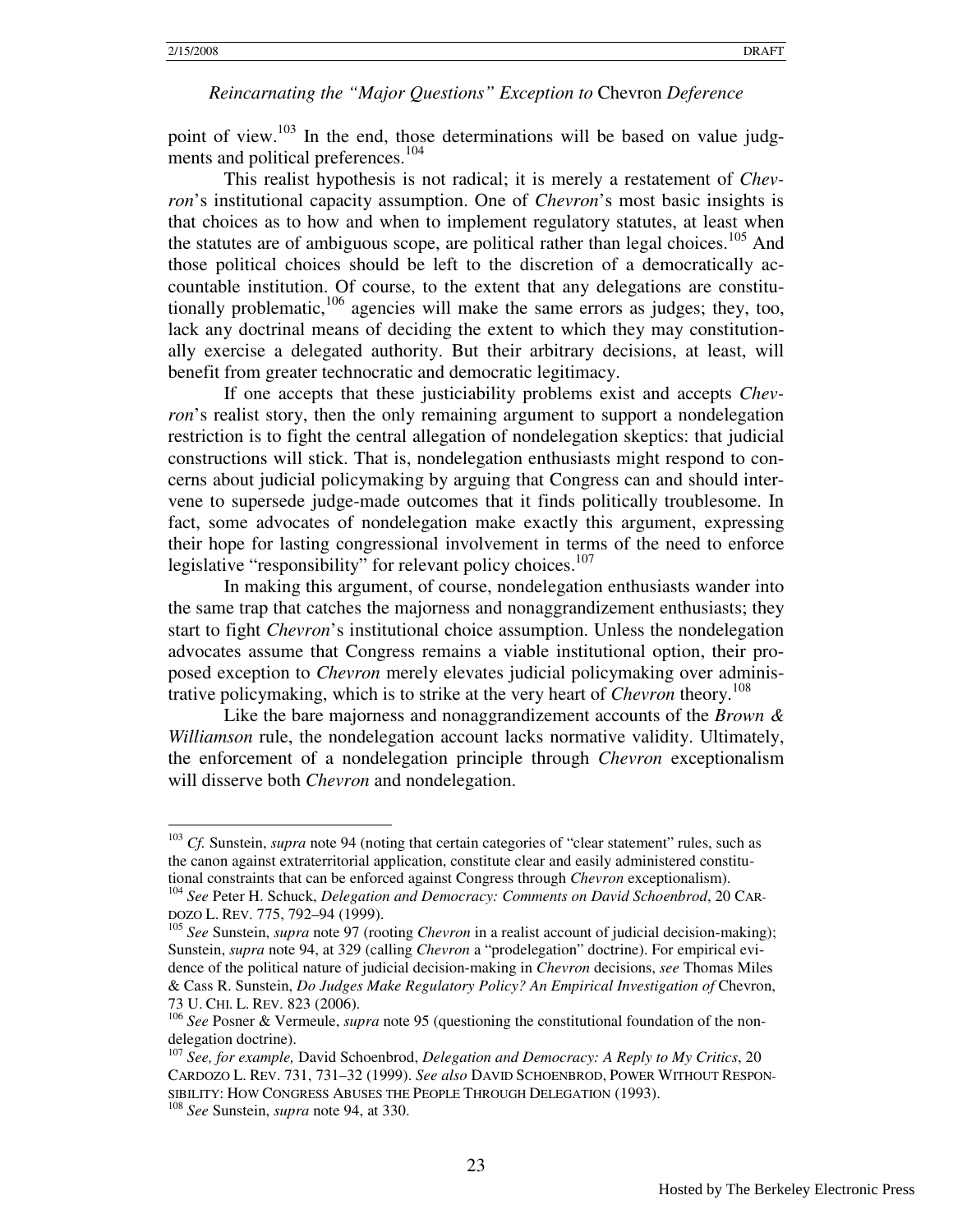The *Brown & Williamson* rule, thus, cannot be justified by reference to a nondelegation theory, meaning that the rule should be neither mourned nor reincarnated in that form.

4. A brief return to *Chevron* theory: a second theoretical divide.

Based on the preceding discussion, we can identify a second, and more relevant, division among *Chevron* theorists: those who happily embrace and those who begrudgingly tolerate *Chevron*'s institutional choice assumption. Those who embrace the assumption, who hold a deep-seated skepticism towards Congress's interest and ability to engage in ordinary regulation, remain the strongest supporters of deference and the harshest critics of proposed limitations on *Chevron*'s scope.<sup>109</sup> On the other hand, those who worry about the institutional choice assumption, who harbor a quixotic conception of Congress's interest and ability to engage in daily regulation, are something like *Chevron* apologists; they gladly support proposals to constrain *Chevron*'s application.<sup>110</sup>

This debate, though, turns on an empirical question that neither side bothers to answer empirically. And the right answer is likely to be somewhere in the middle: Congress neither never nor always remains actively interested in monitoring established regulatory regimes.

#### C. Conclusion: A Rule Without a Rationale?

As it has been understood, the "major questions" rule lacks a workable rationale. When a "major" question or a jurisdictional question arises, we should prefer the executive's answer to the judiciary's, and when a statute confers broad authority, we should prefer to have the executive, rather than the judiciary, decide the extent to which that authority should be exercised. Absent some other justification for *Chevron* exceptionalism, therefore, the deference doctrine should apply in full force when an agency implements a major policy, aggrandizes its jurisdictional reach, or exercises a broad delegation.

The *Brown & Williamson* rule, thus, should be neither mourned nor reincarnated in any of the forms that the scholarship has proffered thus far.

#### III. A NEW RATIONALE: THE NON-INTERFERENCE VIEW

So why do I want to reincarnate this pesky rule? Because there is a workable rationale for *Chevron* exceptionalism in *MCI*, *Brown & Williamson*, and *Massachusetts*.

The best—and right—justification for the *Brown & Williamson* rule is a practical idea orthogonal to majorness: when Congress has, in fact, remained actively interested in a regulatory regime, agencies should be forbidden from enacting regulations that would interfere with ongoing congressional bargaining.

<sup>109</sup> *See* Gersen & Vermeule, *supra* note 67; Manning, *supra* note 40; Sunstein, *supra* note 3; Sunstein, *supra* note 97.

<sup>110</sup> *See* Breyer, *supra* note 32; Merrill & Hickman, *supra* note 11.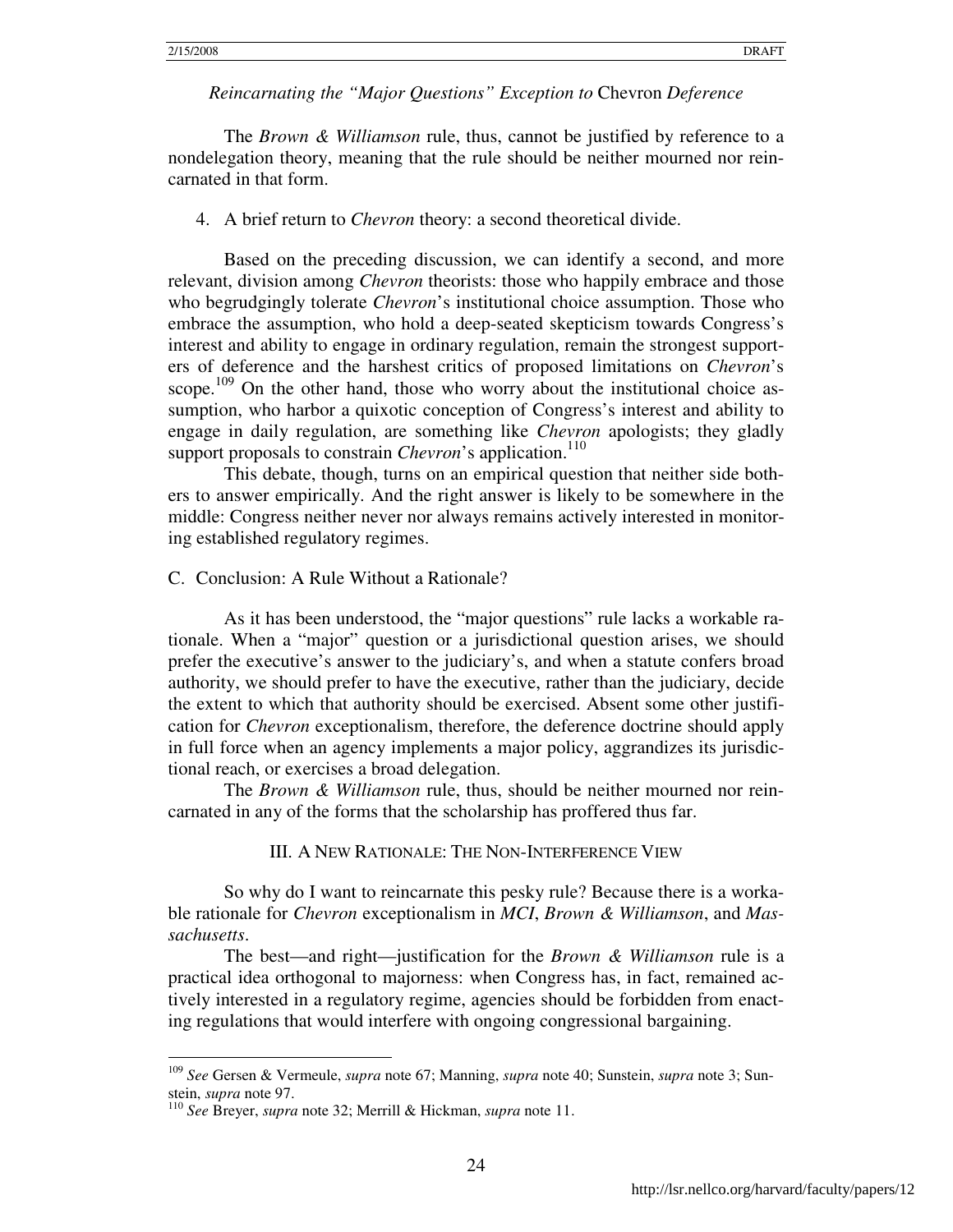In the background of both *MCI* and *Brown & Williamson*, Congress was actively considering changes to the relevant regulatory regimes. And in both cases, the Court prevented the agencies from distorting the regulatory status quo around which Congress was bargaining—or, more accurately, the Court restored a regulatory status quo ante so that congressional negotiations could pick up where they had left off.

The *Brown & Williamson* rule, then, was—and should be reincarnated as—a doctrine of non-interference, designed to prevent institutional intermeddling between the executive and legislative branches. In this sense, the exception is similar to doctrines of preemption, which prevent state governments from interfering in federal regulatory domains, and it is similar to doctrines of abstention, which prevent the courts from interfering in the political branches' or the states' regulatory domains.

This Part describes the foundations of the non-interference understanding in the text of the *MCI* and *Brown & Williamson* opinions and in the background stories of those cases, and then it elaborates the non-interference rule by reference to analogous doctrines that similarly prevent institutional intermeddling and decisional simultaneity. In other words, this Part makes two relatively modest contributions to the Article's thesis, demonstrating that the non-interference rationale is a plausible description of the cases and that a non-interference rationale is an ordinary judicial concern. The argument that the non-interference rule is sufficiently important to be reincarnated is reserved for Part IV.

A. Origins of Non-Interference

 $\overline{a}$ 

A non-interference understanding is not an obvious interpretation of *MCI*  and *Brown & Williamson* given that the Court's central concern appeared to be majorness. Institutional intermeddling is, admittedly, orthogonal to majorness. Nevertheless, there is support for the non-interference understanding both in the text of the opinions and in the history of the cases. This Part, first, describes the Court's references to institutional intermeddling and, second, tells the background story of interference that operated behind each case.

1. Non-interference in the majority opinions.

 In both *MCI* and *Brown & Williamson*, the majority opinions hinted that prevention of institutional intermeddling partly motivated the Court's dispositions.

In *MCI*, the Court noted that questions of detariffing and deregulation should "'address themselves to Congress, not the courts.'"<sup>111</sup> But the decision to reserve a question to Congress is an unusual one in a *Chevron* opinion; *Chevron* analysis typically assumes that Congress empowers agencies to make policy deci-

<sup>111</sup> *Id.* (quoting a case that predates *Chevron* by more than seven decades, *Armour Packing Co. v. United States*, 209 U.S. 56, 82 (1908)).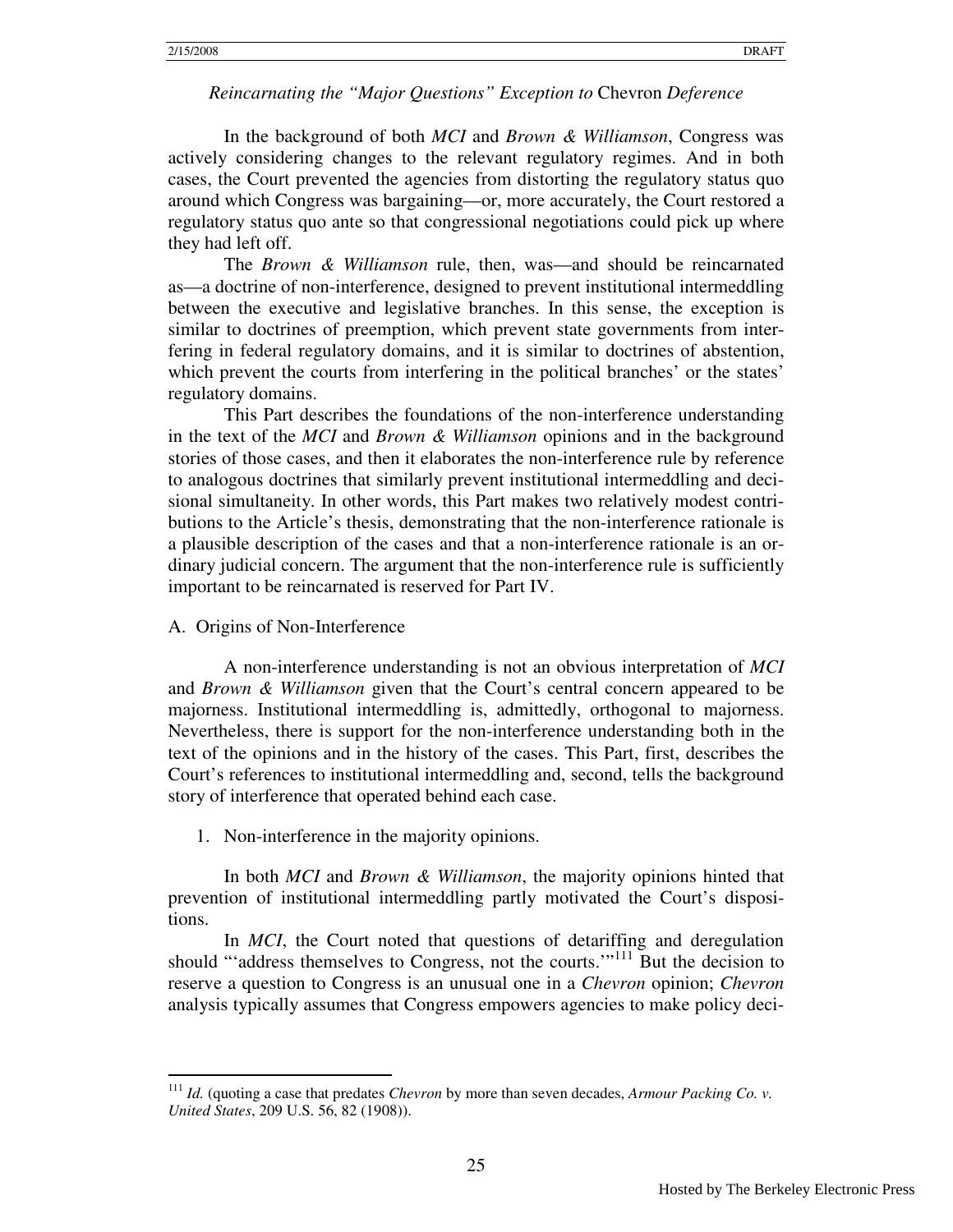sions in order to avoid the cost of doing so itself.<sup>112</sup> Significantly for the noninterference view, the explanation that the Court offered for this unusual argument was that, ongoing at the time the opinion was written, there was "considerable debate in other forums about the wisdom of the filed rate doctrine and, more broadly, about the value of continued regulation of the telecommunications industry."<sup>113</sup> Although not explicit, the Court's argument seems to have been that the agency should allow Congress to address deregulation because the legislature had already entered the debate.<sup>114</sup> In other words, the Court seemingly held that active congressional bargaining and deliberation should be allowed to continue, free of FCC interference.

In *Brown & Williamson*, the non-interference logic was different; the Court did not focus on ongoing debate, either in Congress or elsewhere. Instead, the Court concluded that Congress, because it had already reached a bargain regarding tobacco regulation, had implicitly instructed the agency not to interfere. The upshot of the Court's puzzling analysis of postenactment legislative history was that Congress had "adopted a regulatory approach to the problem of tobacco and health that contemplated no role for the FDA. $115$  To support this conclusion, the Court quoted (among many other things) a Senate Report stating that "any further regulation in this sensitive and complex area must be reserved for specific Congressional action,"<sup>116</sup> and a circuit court case holding that FDCA expansion "is the job of Congress," not of the FDA.<sup>117</sup> The Court thus held, quite unusually, that Congress retained regulatory control over tobacco and that its retention of control necessarily precluded concurrent administrative action. This conclusion rests on a kind of dormant non-interference theory: that the agency should be forbidden to intrude in a regulatory domain if it appears that the subject matter belongs exclusively to Congress.

2. Non-interference in the background of each case.

 The justices, however, did not directly discuss the most compelling evidence for the non-interference view of *MCI* and *Brown & Williamson*: the story of congressional deliberations proceeding in the background of each case. In both cases, members of Congress were debating the relevant regulatory regimes both

<sup>-</sup><sup>112</sup> *See* Part IV (noting that one of *Chevron*'s fundamental assumptions is that Congress is no longer actively involved in the regulatory regime).

<sup>&</sup>lt;sup>113</sup> 512 U.S. at 234 (internal quotations and citations omitted).

<sup>&</sup>lt;sup>114</sup> Although the Court's language about "considerable debate in other forums" does not refer directly to *congressional* debate, the legislature is the only alternative forum that should matter to *Chevron* analysis. A *Chevron* enthusiast (such as Justice Scalia, the author of the *MCI* majority) surely would be unimpressed by debate in, say, academic institutions or political think-tanks. Furthermore, as I will describe fully in the next section, Congress certainly fit the description of an "other forum" that was debating deregulation at the time the Court decided *MCI*.

<sup>115</sup> *Brown & Williamson*, 529 U.S. at 149 (emphasis added).

<sup>&</sup>lt;sup>116</sup> *Id.* at 151 (quoting S. Rep. No. 94-251, at 43 (1975) (additional views of Sens. Hartke, Hollings, Ford, Stevens, and Beall)).

<sup>&</sup>lt;sup>117</sup> *Id.* at 152–53 (quoting *Action on Smoking and Health v. Harris*, 655 F.2d 236, 243 (D.C. Cir. 1980)).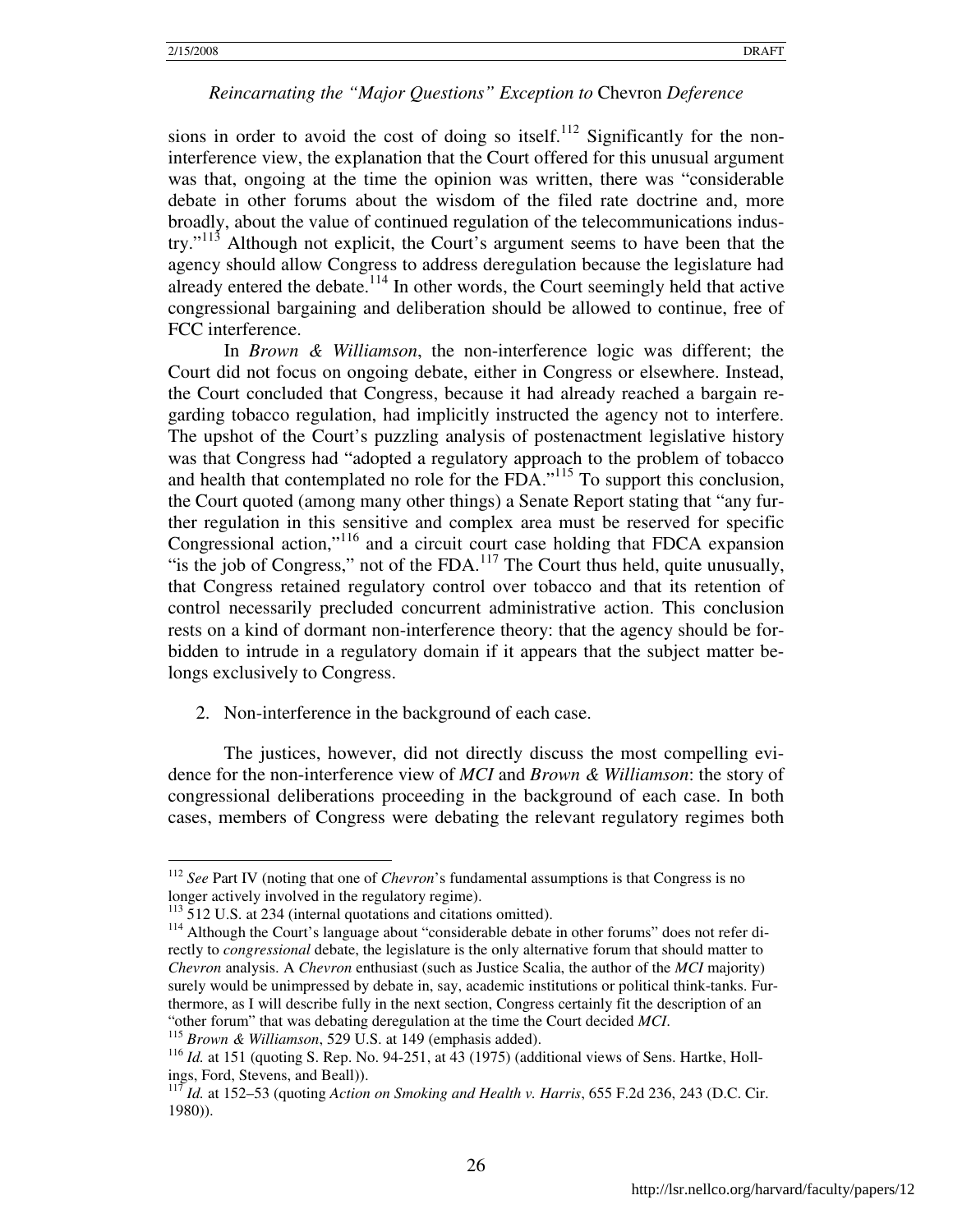before and during the agencies' deliberations. Furthermore, in both cases, the agencies' decisions to intervene apparently affected congressional negotiations. In the telecommunications case, agency intervention disrupted active congressional debate; deliberation paused after the FCC completed its rulemaking, but negotiations quickly resumed and intensified after the Court vacated the agency's enactments. In the tobacco case, agency intervention disrupted reasoned congressional inertia; deliberation intensified dramatically after the FDA completed its rulemaking, but debate quickly died after the Court vacated the agency's enactments. In both instances, the agency's interference altered the stakes in Congress's game of public choice, potentially wasting time and resources by forcing stakeholders and legislators to adjust their negotiating positions to a new baseline.

 *(a) Telecommunications deregulation*. Congress started considering new legislation in the area of telecommunications regulation in 1976, when AT&T began lobbying to diminish the FCC's power over the industry.<sup>118</sup> The 1976 legislation, however, was not a serious proposal. Rather, it was a rent-seeking bill, derided as the "Bell bill,"<sup>119</sup> which AT&T introduced in an attempt to curb the FCC's earliest procompetitive policies.<sup>120</sup> Although the 1976 bill failed to emerge from committee, it sparked congressional interest in telecommunications reform, and that interest remained strong throughout the ensuing deregulatory process.

 The first serious legislation proposing wholesale revision to telecommunications policy was introduced in late  $1979$ ,<sup> $121$ </sup> which was the same year that the FCC started considering and writing its First Report on long-distance detariffing.<sup>122</sup> Although neither the Communications Act of  $1979^{123}$  nor a later version, the Telecommunications Act of  $1980$ ,<sup>124</sup> passed either chamber of Congress, debate on those two bills paved the way for a more modest amendment to communications law and FCC jurisdiction. The Record Carrier Competition Act of 1981 passed shortly thereafter.<sup>125</sup>

 Continuing throughout the first half of the 1980s—as the FCC gradually fine-tuned its detariffing policy<sup>126</sup>—Congress debated both the general wisdom of

-

<sup>118</sup> *See* MARTHA DERTHICK & PAUL J. QUIRK, THE POLITICS OF DEREGULATION 183–87 (1985). <sup>119</sup> *Id.* 

<sup>120</sup> *Id.* at 179.

<sup>&</sup>lt;sup>121</sup> Another non-serious bill was introduced in 1978, *id.*; H.R. 13015, 95th Cong. (1978), which sparked lengthy hearings, *Communications Act of 1978: Hearings on H.R. 13015 Before the Subcomm. on Communications of the House Comm. on Interstate and Foreign Commerce*, 95th Cong. (1978), but did not make it to a vote in either chamber. DERTHICK & QUIRK, *supra* note 118, at 187.

<sup>122</sup> *See* Competitive Carrier Notice of Inquiry, 77 F.C.C.2d 308 (1979); Competitive Carrier First Report, 85 F.C.C.2d 1, 52 Rad. Reg. 2d (P&F) 215 (1980).

<sup>123</sup> H.R. 3333, 96th Cong. (1979).

<sup>124</sup> H.R. 6121, 96th Cong. (1980).

<sup>&</sup>lt;sup>125</sup> 95 Stat. 1687 (repealed 1994).

 $126$  The FCC issued six reports implementing its detariffing policy, finalizing and releasing the last report in January of 1985. *See* Scott M. Schoenwald, *Regulating Competition in the Interexchange Telecommunications Market: The Dominant/Nondominant Carrier Approach and the Evolution of Forbearance*, 49 FED. COMM. L.J. 367, 390–402 (1997); Competitive Carrier Sixth Report, 99 F.C.C.2d 1020, 57 Rad. Reg. 2d (P&F) 1391 (1985).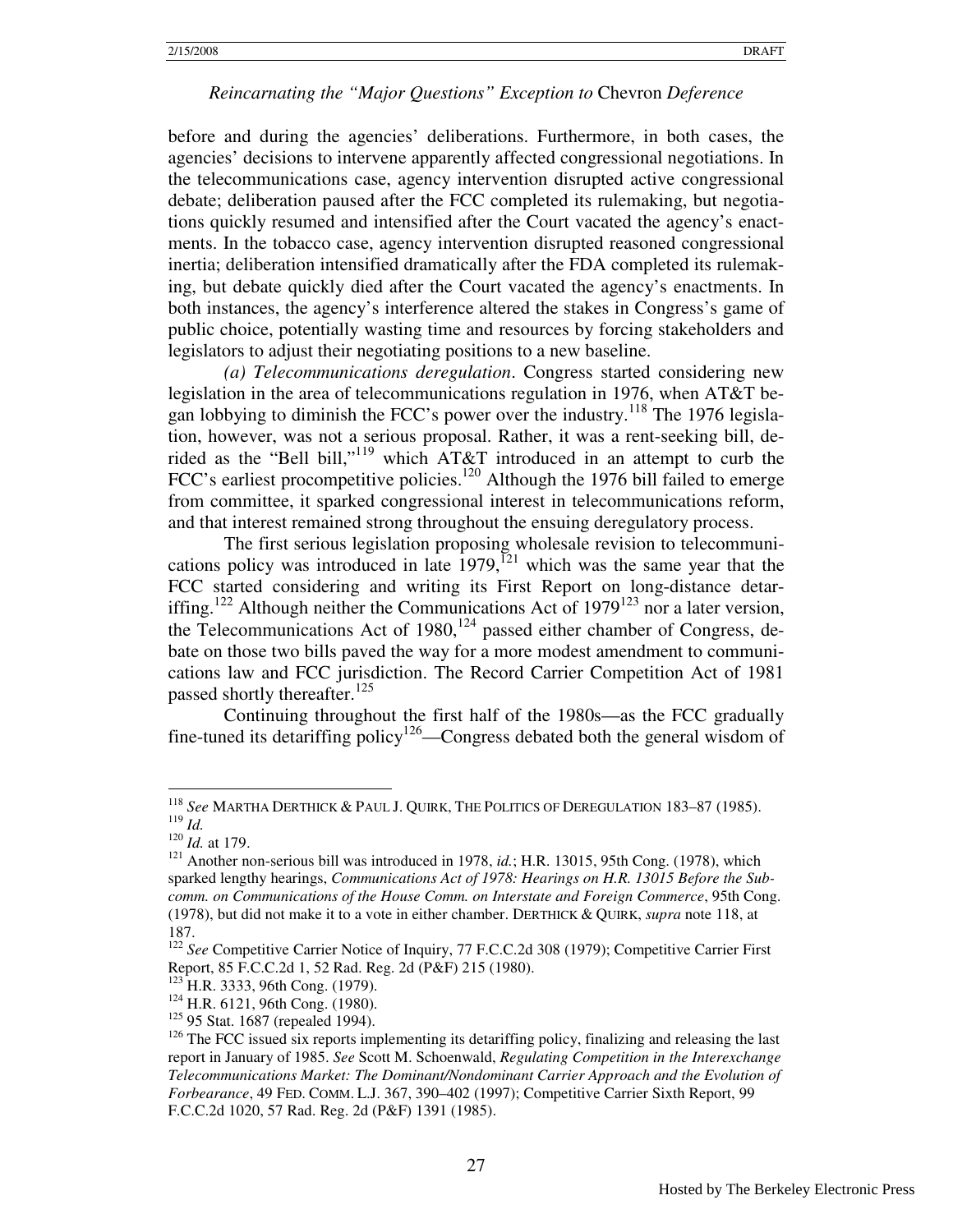<u>.</u>

#### *Reincarnating the "Major Questions" Exception to* Chevron *Deference*

telecommunications deregulation<sup>127</sup> and the specific benefits of proposed statutory overhauls.<sup>128</sup> Also during that time, Congress held many oversight hearings, specifically considering the FCC's approach to competition policy and proposing changes to the FCC's regulations.<sup>129</sup>

 Once the FCC finalized its detariffing policy, however, congressional consideration of telecommunications deregulation paused. Between 1985 (the year the FCC issued its final order) and 1993, Congress did not consider any serious legislation,<sup>130</sup> though it continued to hold hearings on deregulation and FCC oversight.

But in 1993, the year after the D.C. Circuit issued its final opinion vacating the FCC's rules<sup>131</sup> and the same year that the Supreme Court granted certiorari,<sup>132</sup> serious debate began again.<sup>133</sup> That second round of deliberation, then, culminated in Congress's passage of the Telecommunications Act of 1996,<sup>134</sup> which, among other things, embraced the FCC's detariffing policy.<sup>135</sup>

<sup>127</sup> *See Status of Competition and Deregulation in the Telecommunications Industry: Hearing Before the Subcomm. on Telecommunications, Consumer Protection, and Finance of the H. Comm. on Energy and Commerce*, 97th Cong. (1981); *AT&T Proposed Settlement: Hearing Before the S. Comm. on Commerce, Science, and Transportation*, 97th Cong. (1982) (considering AT&T divestiture pursuant to a Department of Justice consent decree); *Economic Issues of a Changing Telecommunications Industry: Hearing Before the Subcomm. on Agriculture and Transportation of the J. Comm. on Economic*, 98th Cong. (1983)

<sup>&</sup>lt;sup>128</sup> See Telecommunications Competition and Deregulation Act of 1981, S. 898, 97th Cong. (1981); Telecommunications Act of 1982, H.R. 5158 (1982); Federal Telecommunications Policy Act of 1986, S. 2565, 99th Cong. (1986).

<sup>129</sup> *See Monopolization and Competition in the Telecommunications Industry: Hearing Before the S. Comm. on the Judiciary*, 97th Cong. (1981) (considering a provision of the Telecommunications Competition and Deregulation Act of 1981 that would have legislatively designated AT&T as a "dominant carrier" under FCC regulations); *FCC Authorization Legislation: Oversight: Hearing on H.R. 2755 Before the Subcomm. on Telecommunications, Consumer Protection, and Finance of the H. Comm. on Energy and Commerce*, 98th Cong. (1983); Universal Telephone Service Preservation Act of 1983, S. 1660, 98th Cong. (1983) (proposing to amend the FCC regulations in order to ensure continued universal access to basic telephone services); *Impact of Recent FCC Decisions on Telephone Services: Hearing on H.R. 4102 Before the Subcomm. on Telecommunications, Consumer Protection and Finance of the H. Comm. on Energy and Commerce*, 98th Cong. (1983); *Federal Communications Commission Oversight: Hearing Before the Subcomm. on Telecommunications, Consumer Protection and Finance of the H. Comm. on Energy and Commerce*, 98th Cong. (1984); *Reauthorization and Oversight of the FCC: Hearing Before the Subcomm. on Communications of the S. Comm. on Commerce, Science, and Transportation*, 99th Cong. (1985).

<sup>&</sup>lt;sup>130</sup> The Federal Telecommunications Policy Act of 1986, S. 2565, 99th Cong. (1986), was the last bill introduced until the Telecommunications Policy Act of 1990, 101st Cong. (1990). Neither bill was serious enough to emerge from the initial committee process.

<sup>131</sup> *See American Telephone & Telegraph Co. v. F.C.C.*, 978 F.2d 727 (1992).

<sup>132</sup> *MCI Telecommunications Corp. v. AT&T Co.*, 510 U.S. 989 (1993).

<sup>&</sup>lt;sup>133</sup> The Telecommunications Policy Act of 1990 was not a significant proposal. Serious bargaining began again with the introduction of the Telecommunications Infrastructure Act of 1993, S. 1086, 103rd Cong. (1993). *See* JAMES SHAW, TELECOMMUNICATIONS DEREGULATION 27 (1998) (claiming that "Congress seriously debated a restructuring of the Communications Act of 1934 beginning in 1993").

<sup>&</sup>lt;sup>134</sup> 47 U.S.C. § 151 et seq. (2000).

<sup>135</sup> *See* Schoenwald, *supra* note 126, at 449–52.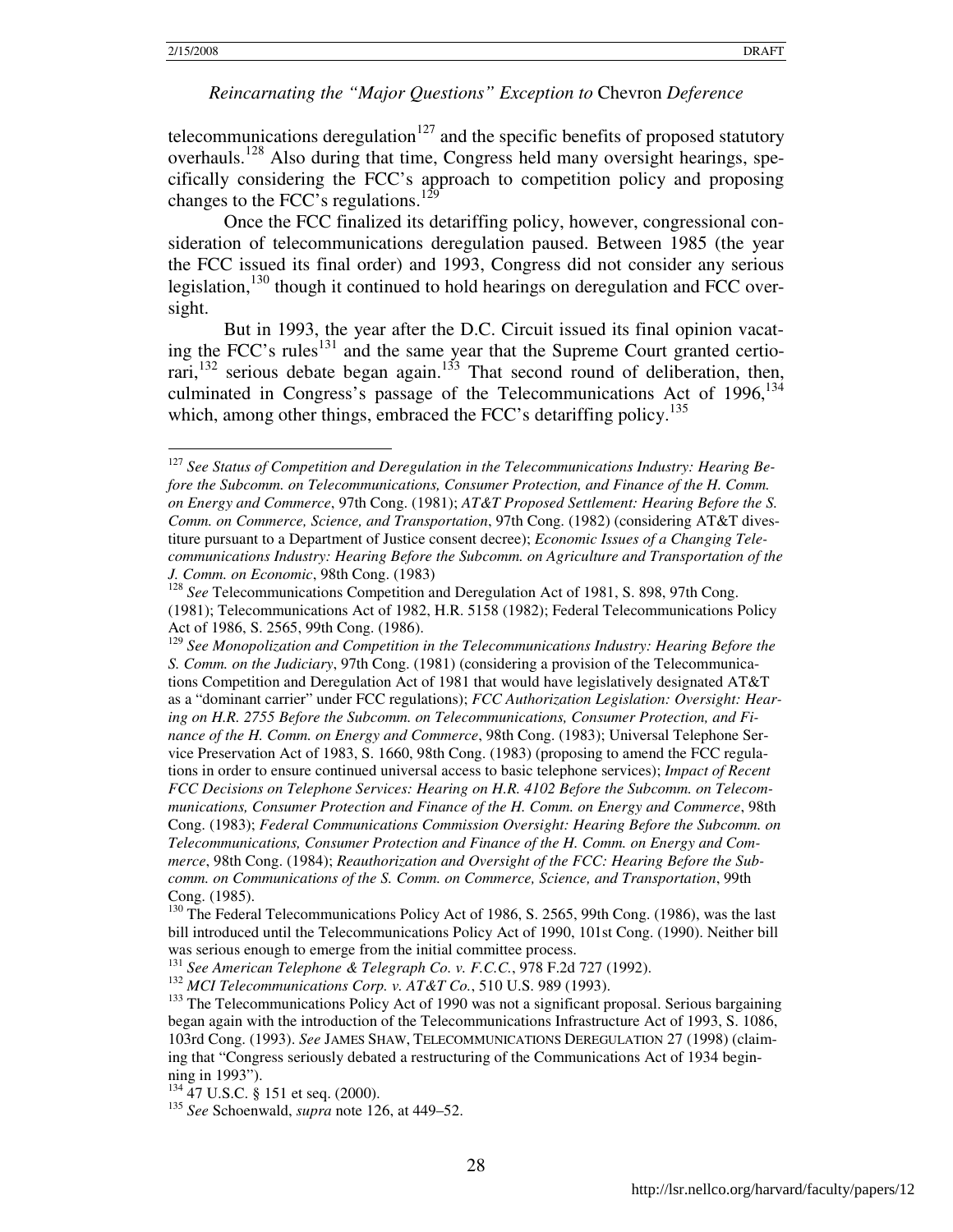Admittedly, this chronology is a small part of a much bigger picture. The 1985 pause in congressional deliberation is, undoubtedly, also attributable to the passage of the final consent decree that broke up the Bells, which occurred at about the same time. And Congress certainly had a lot more than long distance regulation in mind when it debated and passed the Telecommunications Act of 1996, which encompasses much more than long distance rates. The point here, however, is only that congressional consideration of long distance regulation—in both floor activity and committee activity—tracks FCC action on the same regulatory issues. Even though long distance regulation was a small part of a big story, Congress was actively interested in long distance regulation throughout the time that the FCC acted, and Congress's ability and motivation to legislate apparently faltered after the FCC finalized its rules.

 In sum, the story of telecommunications deregulation is a story of simultaneous negotiations in Congress and the executive. The FCC's success at reforming long distance regulation before Congress passed any significant legislation seemingly caused congressional deliberations to stop for a period of time. Congress then restarted its negotiations in earnest as soon as the judiciary struck down the agency's enactments, and the legislature was able to pass significant reforms just three years after resuming deliberation.

*(b) Tobacco regulation.* Congress's consideration and passage of tobacco regulations has a long history, as the Supreme Court acknowledged in *Brown & Williamson*. <sup>136</sup> In the three decades preceding the FDA's announcement in 1994 that it would consider asserting jurisdiction over tobacco, Congress had enacted six pieces of tobacco-specific legislation.<sup>137</sup> The precise question of FDA jurisdiction over tobacco has an equally long congressional history, having been considered periodically since 1964.<sup>138</sup>

 But the most interesting feature of the institutional story behind *Brown & Williamson* is the rash of congressional activity that began just *after* the FDA launched its official rulemaking process. As noted, Congress had averaged one tobacco bill every five years in the three decades preceding the FDA's announcement. In the short time between the beginning of FDA deliberations and the ruling of the Supreme Court, Congress averaged one tobacco bill *per year*, passing five tobacco-specific provisions in five years. By the time the Supreme Court vacated the agency's rulemaking, Congress had enacted limited versions of most of the FDA's major initiatives, including programs to reduce teen smoking, prohibitions

 $136$  529 U.S. at 137–39.

<sup>137</sup> *See Brown & Williamson*, 529 U.S. at 137–38 (listing six pieces of tobacco-related legislation that Congress passed between 1965 and 1992).

<sup>&</sup>lt;sup>138</sup> See Cigarette Labeling and Advertising: Hearings Before the H. Comm. on Interstate and For*eign Commerce*, 88th Cong. (1964); *Public Health Cigarette Amendments of 1971: Hearings Before Consumer Subcomm. of the S. Comm. on Commerce, Science, and Transportation*, 92d Cong. (1972); *Cigarettes: Advertising, Testing, and Liability: Hearings Before the Subcomm. on Transportation, Tourism, and Hazardous Materials of the H. Comm. on Energy and Commerce*, 100th Cong. (1988); *Health Consequences of Smoking: Nicotine Addiction: Hearings Before the Subcomm. on Health and the Environment of the H. Comm. on Energy and Commerce*, 100th Cong. (1988).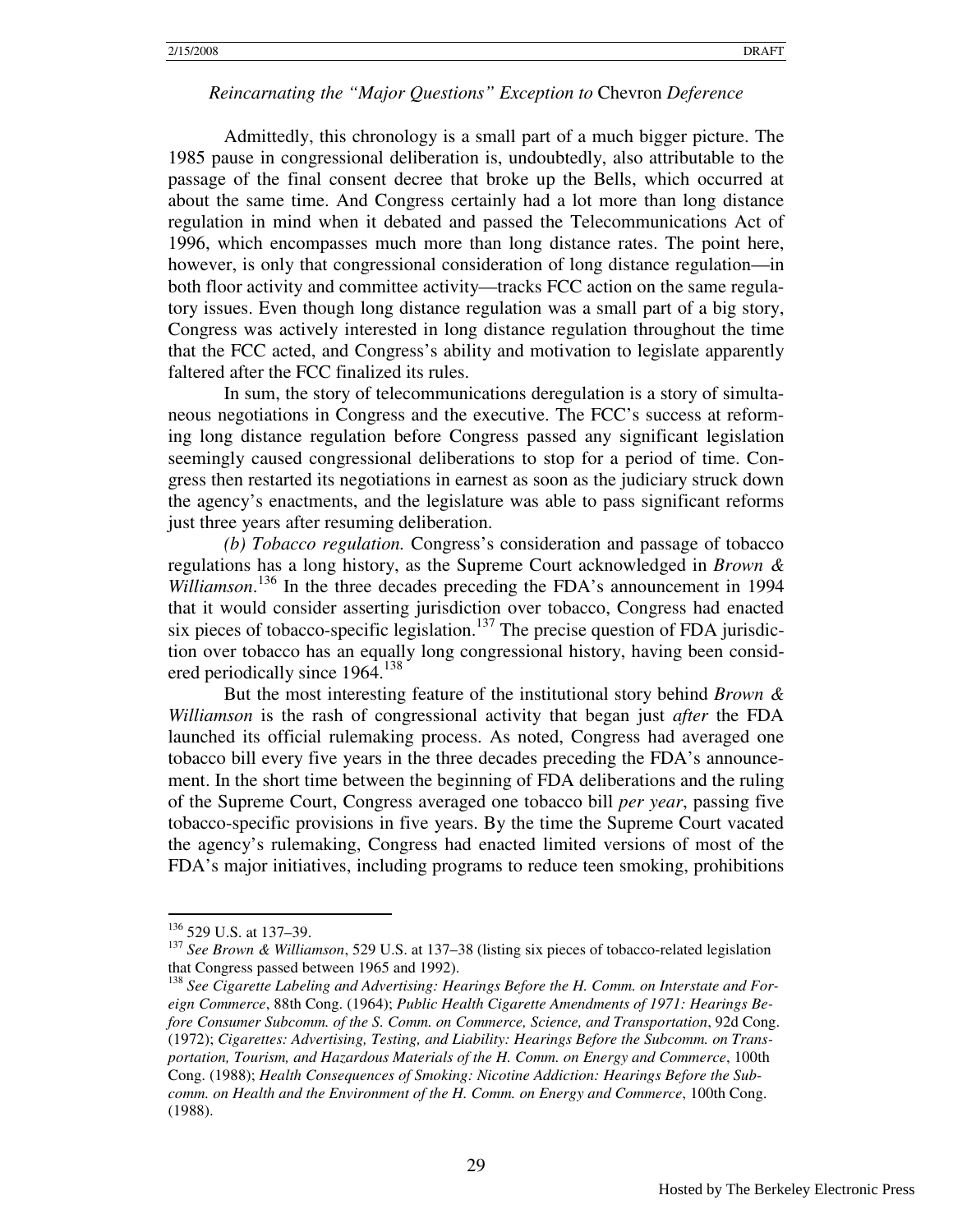on vending machine sales, and higher excise taxes on all tobacco products and cigarette papers.<sup>139</sup>

 The most significant congressional debate, however, did not occur during the agency's deliberative process; it began after the agency published its jurisdictional statement and regulations. The agency finalized its rulemaking in August of 1996, at the close of the 104th Congress. In the next Congress, just one year after the FDA published its enactments<sup>140</sup> and six months after the trial court upheld those regulations,<sup>141</sup> Senator John McCain introduced the first of an eventual six comprehensive tobacco bills that would be considered in the 105th Congress.<sup>142</sup> These comprehensive bills were legislative versions of the "global tobacco settlement," which had been proposed in litigation to end forty-one state attorney generals' lawsuits against the tobacco industry.<sup>143</sup> And the 105th Congress did not limit itself to comprehensive legislation; members also introduced more than fifty other bills that would have made incremental changes to tobacco regulation.<sup>144</sup>

 On June 17, 1998, the comprehensive reform proposal died in a filibuster, and serious congressional debate came to an abrupt halt. Interestingly, though perhaps coincidentally, the filibuster occurred exactly one week and one day after oral arguments in the Fourth Circuit<sup>145</sup>; by that time, it had become fairly clear that the Court of Appeals would declare the FDA's regulations unlawful.<sup>146</sup> After the Supreme Court affirmed the Fourth Circuit's decision, a few members of Congress once again attempted to give the FDA jurisdiction, $147$  but debate never

<sup>139</sup> The FDA launched its official investigation with a letter to the Coalition on Smoking or Health, which it sent on March 25, 1994. KESSLER, *supra* note 86, at 87–88. Immediately following the agency's announcement, Congress passed a bill that increased funding for public school programs designed to curb youth smoking, a key target of the FDA's proposed regulations. *See* Improving America's Schools Act of 1994, Pub. L. 103–382, 108 Stat. 3518 (1994). Just one year later, Congress banned the sale of cigarettes in vending machines in or around federal buildings, a limited version of another FDA proposal. *See* Prohibition of Cigarette Sales to Minors in Federal Buildings and Lands Act, Pub. L. 104–52 § 636, 109 Stat. 468 (1995). In the next three years, Congress also increased excise taxes on tobacco and cigarette papers, Balanced Budget Act of 1997, Pub. L. 105–33, 111 Stat. 251 (1997), passed a second law funding school programs that target youth smoking, Omnibus Consolidated and Emergency Supplemental Appropriations Act, Pub. L. 105– 277, 112 Stat. 2681 (1999), and passed two laws facilitating document requests in the mass tort suits pending against the tobacco industry, Tobacco Production and Marketing Disclosure, Pub. L. 106–47, 113 Stat. 228 (1999); Agriculture, Rural Development, Food and Drug Administration, and Related Agencies Appropriations Act, Pub. L. 106–78, 113 Stat. 228 (1999).

<sup>&</sup>lt;sup>140</sup> The FDA published its jurisdictional statement and regulations on August 28, 1996.

<sup>141</sup> *See Coyne Beahm, Inc. v. U.S. Food & Drug Admin.*, 966 F.Supp. 1374 (April 25, 1997).

<sup>&</sup>lt;sup>142</sup> See Universal Tobacco Settlement Act, S. 1415, 105th Cong. (1997) (introduced Nov. 7, 1997). *See generally* C. Stephen Redhead & Joy Austin-Lane, *Tobacco Litigation in the 105th Congress: Side-by-Side Comparison of S. 1415, S. 1530, S. 1638, S. 1889, H.R. 3474, and H.R. 3868*, CRS Report to Congress (Aug. 19, 1998).

<sup>143</sup> Redhead & Austin-Lane, *supra* note 142, at 1.

<sup>144</sup> *See id.* at 7–12.

<sup>145</sup> *See Brown & Williamson Tobacco Corp. v. Food & Drug Admin.*, 153 F.3d 155 (1998) (argued June 9, 1998).

<sup>146</sup> *See* KESSLER, *supra* note 142, at 363–66 (describing the oral arguments).

<sup>147</sup> *See* Adam Clymer, *Legislators Planning Response to Justices' Ruling on F.D.A.*, N.Y. TIMES, March 24, 2000, at A19.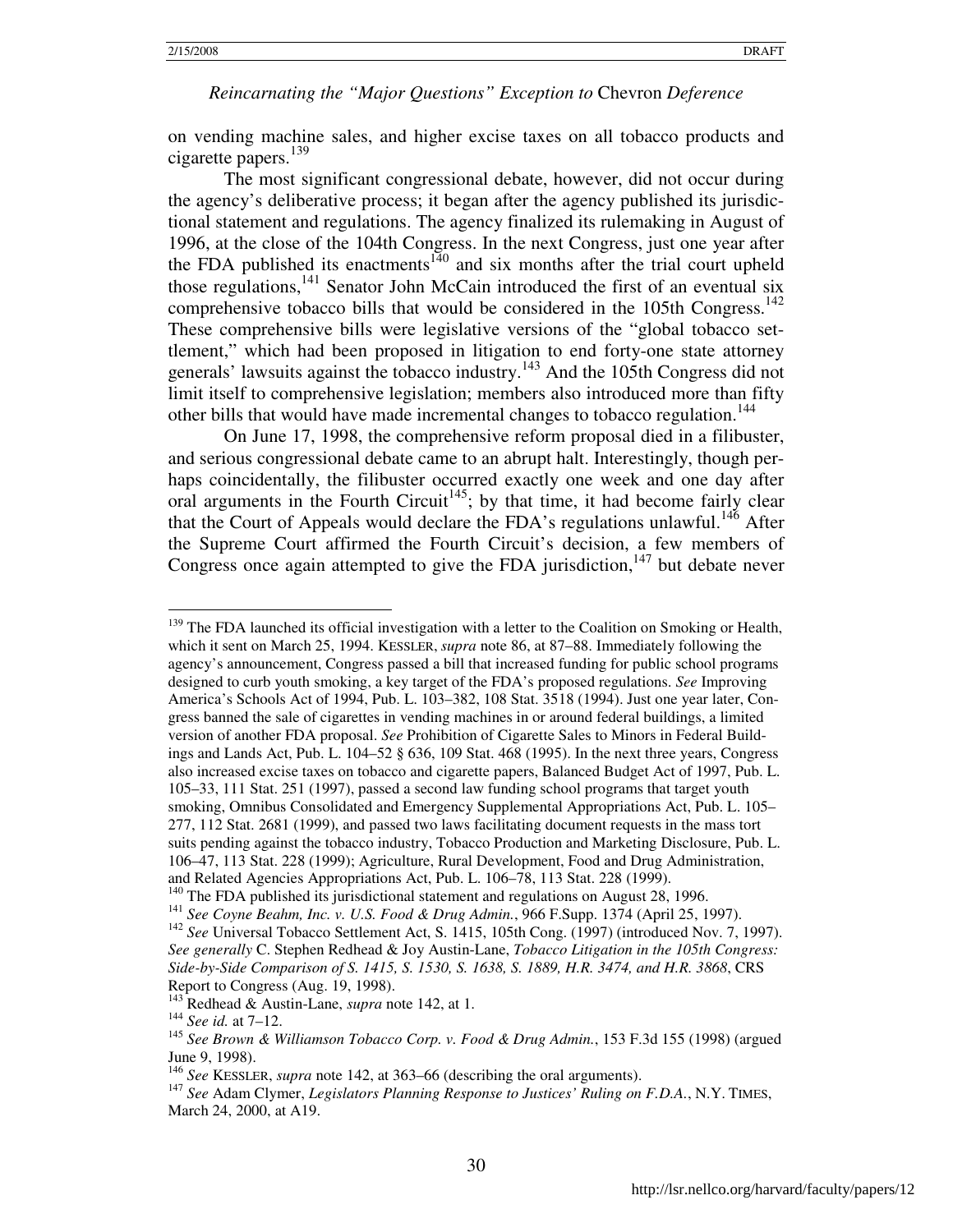$\overline{a}$ 

#### *Reincarnating the "Major Questions" Exception to* Chevron *Deference*

again reached the level of seriousness that it reached in the two years following the FDA's rulemaking.

Like the story of telecommunications deregulation, the story of tobacco regulation is one of simultaneous activity in Congress and the executive. During the FDA's deliberations, Congress confronted many of the agency's core concerns and enacted limited versions of the agency's basic proposals. But the FDA's successful assertion of jurisdiction sparked a congressional panic, which ended only after the Fourth Circuit vacated the agency's enactments. The interference story, then, is one of executive intermeddling with Congress's devotion to incrementalism.<sup>148</sup>

*(c) Conclusion.* In both *MCI* and *Brown & Williamson*, Congress was, demonstrably, an active player in the relevant regulatory regimes. Although the interference stories are markedly different in the two cases, they both involve simultaneous deliberation throughout the early parts of the agencies' investigations, and they both involve manifest changes in Congress's bargaining after the agencies finalized their rulemaking processes. And in both cases, Congress returned to its deliberative status quo ante after the courts intervened. A non-interference intuition, then, would explain the Court's holdings in both cases.

Furthermore, we can imagine discrete harms that might have flowed from the agencies' interference in both cases and can therefore imagine concrete benefits that would result from the Court's fix.

Taking the telecom case, imagine a pro-regulatory member of Congress who has developed a good relationship with AT&T on this issue and is therefore willing to oppose deregulatory overhauls by, for example, introducing amendments when deregulatory statutes reach the floor. Once the FCC passed its deregulatory rules, that same member of Congress would need to figure out whether she would be willing to stick to her substantive position by supporting bills and amendments that would reverse the FCC regulations. Importantly, the answer might go either way, depending on political realities that are difficult to assess. We could easily imagine that overturning an FCC rulemaking would be politically riskier than proposing amendments to limit or even to kill deregulatory overhauls,

<sup>&</sup>lt;sup>148</sup> The non-interference conclusion here is a bit rough in the following sense: The Court could not possibly restore the substantive status quo ante without altering the jurisdictional status quo ante. That is, in order to invalidate the FDA's regulations, the Court had to hold that the FDA lacked jurisdiction under the FDCA to regulate tobacco. The Court thus created certainty, where no certainty had existed before, as to the meaning of the FDCA and as to the authority of the FDA. The Court did not and could not restore the status quo ante in a pure form. This complication could significantly undermine the Article's thesis if it turned out that Congress was more concerned with FDA jurisdiction than with substantive tobacco regulation, in which case the Court was the final arbiter in the tobacco debate. That is, by this account, the Court did not simply erase a meddlesome change and return regulatory control to Congress; it took control of the central issue and resolved it. This account, however, does not seem entirely persuasive given the history of tobacco regulation. All of Congress's enactments prior to the FDA's intervention were substantive, not jurisdictional. Although Congress debated FDA jurisdiction on a number of occasions—and debated it rigorously after the FDA asserted jurisdiction—the congressional commitment that the FDA interfered with was a substantive one, not a jurisdictional one. The relevant congressional commitment was the commitment to incrementalism, and the relevant congressional enactments were direct, substantive regulations.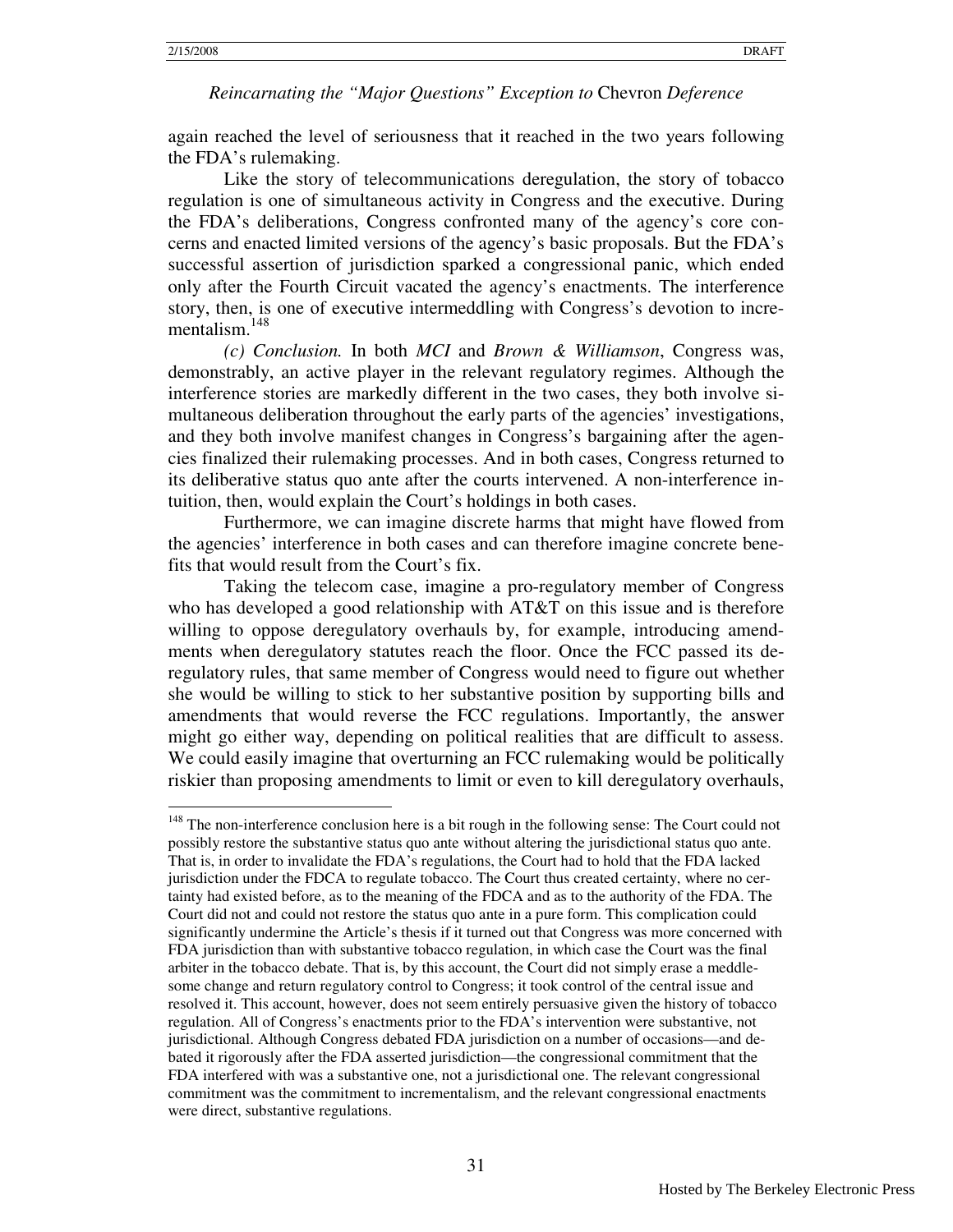but we could just as easily imagine that undoing the work of an adversary in the White House would be politically rewarding. The Congresswoman would therefore need to invest in polling data or other new information to determine what impact, if any, the FCC's action should have on her voting preferences, and she would lose at least some of the value of her prior investments in similar information. As an additional cost to the process, AT&T would also need to invest in new information to figure out how valuable a reversal of the FCC ruling would be and how much it would cost to convince members of Congress to pass such a reversal.

This point might be even easier to see in the tobacco case. Imagine that the voters in a congressional district are generally opposed to the lobbying influence of tobacco companies but are also generally opposed to FDA regulation. The Congressman who represents that district might have invested in relationships with anti-tobacco advocates during the many years that Congress was devoted to an incremental approach, but once the FDA acted, he might have needed to support legislation that would strip the FDA's jurisdiction, thereby harming the relationships he had developed over the prior decades.

 The agencies' interference, thus, might have imposed real informational and reputational costs on members of Congress who had already invested in the regulatory domain. By altering the status quo—by changing the substantive regulatory reality against which stakeholders and voters had formed their preferences—the agencies diminished the value of those prior investments and forced the legislators' and lobbyists' to make new investments in their new reality.

The question now remaining is whether this story of institutional intermeddling justifies a *Chevron* Step Zero exception—whether such an exception would be beneficial from legal and theoretical perspectives.

#### B. Analogous Doctrines

From a legal perspective, the concept of non-interference is neither new nor unusual. In fact, the non-interference rationale for the *Brown & Williamson* rule is an instantiation of a concern that arises regularly in both federalism and separation of powers jurisprudence—namely, the prevention of intermeddling and simultaneity among institutions exercising overlapping authority. This same goal of non-interference motivates, for example, preemption and abstention doctrines.

The first example of an analogous rule is the doctrine of "obstacle" preemption, which invalidates any state law that "stands as an obstacle to the accomplishment and execution of the full purposes and objectives of Congress."<sup>149</sup> Unlike other versions of preemption, obstacle preemption requires neither explicit nor implicit federal instructions against state interference. Rather, the doctrine vacates any state action that intermeddles with the accomplishment of federal goals. Obstacle preemption, then, rests not on the supremacy of federal laws but rather on a general supremacy of congressional policy.<sup>150</sup> As a result, the instruction that the Court gives to states under obstacle preemption is the same as the instruction

<u>.</u>

<sup>149</sup> *Hines v. Davidowitz*, 312 U.S. 52, 67 (1941).

<sup>150</sup> *See generally* Caleb Nelson, *Preemption*, 86 VA. L. REV. 225 (2000) (arguing that obstacle preemption has no grounding in the Supremacy Clause).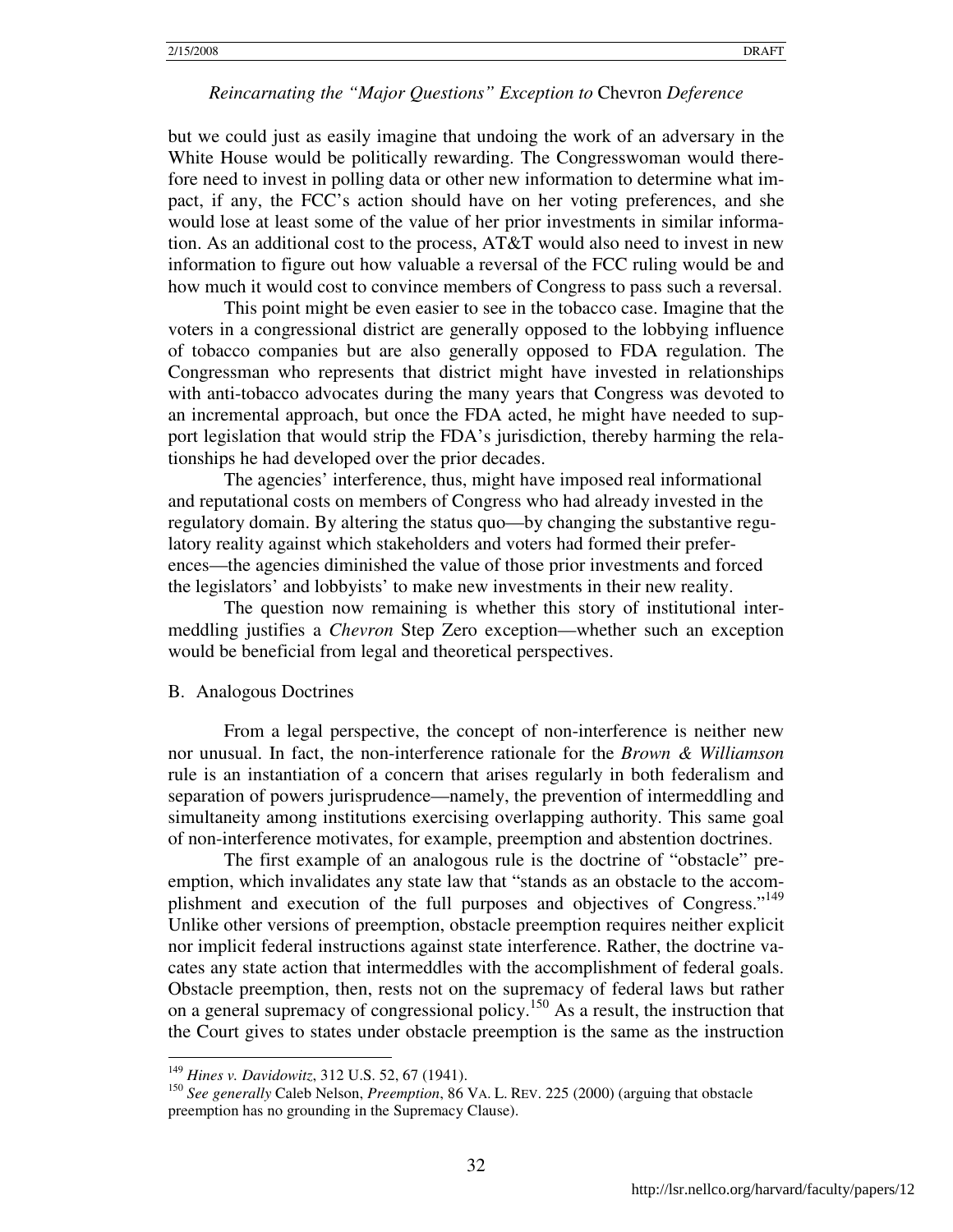<u>.</u>

#### *Reincarnating the "Major Questions" Exception to* Chevron *Deference*

that it gave to the agencies in *MCI* and *Brown & Williamson*: "Step aside. Your action is interfering with congressional policymaking."

The second analogy is to federalism-inspired abstention doctrines, most famously *Pullman* abstention,<sup>151</sup> which limit federal courts' interference with state policymaking and with state court proceedings. Collectively, these doctrines rest on the same two policy concerns that motivate Step Zero non-interference: prevention of officious intermeddling and avoidance of wasteful duplication.

Very roughly, federal courts will abstain from exercising their jurisdiction in two scenarios<sup>152</sup>: (1) when they are asked to consider undecided questions of state law<sup>153</sup> and (2) when they are asked to interfere directly (as by injunction) with ongoing state court proceedings.<sup>154</sup> Abstention is justified in the first scenario by respect for the states' primacy in interpreting their own laws and in the second by respect for the state courts' concurrent and coequal jurisdiction over certain cases. The logic, then, is that federal courts should not intermeddle with a state's superior ability and equal right to decide questions of state law.

A converse abstention doctrine allows federal courts to enjoin state court proceedings (effectively forcing the state court to abstain) when state jurisdiction is likely to result in harmful duplication of pending federal proceedings.<sup>155</sup> This exception to the anti-injunction rule avoids the waste of trying the same case in two forums, particularly when state court proceedings seem likely to interfere with the federal court's exercise of jurisdiction.

The two justifications, then, that are common to this body of abstention doctrines are the same as the justifications that motivate Step Zero noninterference. In fact, we can state the intuition undergirding the *Brown & Williamson* rule in abstention terms: the Step Zero cases hold that administrative agencies—despite their concurrent authority to make certain policy decisions—should abstain from rulemaking whenever the exercise of their authority would interfere with or harmfully duplicate a standing or pending congressional bargain.

<sup>151</sup> *See Railroad Commission v. Pullman Co.*, 312 U.S. 496 (1941) (holding that federal courts should decline to exercise jurisdiction if (1) the case raises state-law questions that should be decided by state courts and (2) the decision of the state-law question might allow federal courts to avoid deciding a constitutional question).

<sup>152</sup> *See generally* ERWIN CHEMERINSKY, FEDERAL JURISDICTION §§ 12.1–13.4 (4th ed. 2003).

<sup>153</sup> *See, e.g., Louisiana Power and Light Co. v. City of Thibodaux*, 360 U.S. 25 (1959) (applying *Pullman* abstention even in the absence of a significant constitutional question on the grounds that the state's interest in deciding the state-law question was unusually strong); *Burford v. Sun Oil Co.*, 319 U.S. 315 (1943) (holding that federal courts should abstain from reviewing state administrative agencies' orders because such federal review would cause "[d]elay, misunderstanding of local law, and needless federal conflict with the State policy").

<sup>&</sup>lt;sup>154</sup> See Younger v. Harris, 401 U.S. 37 (1971) (holding that federal courts should not enjoin state court proceedings because there is a "longstanding public policy against federal court interference with state court proceedings").

<sup>155</sup> *Atlantic Coast Line R.R. v. Brotherhood of Locomotive Engineers*, 398 U.S. 281 (1970) (interpreting the anti-injunction statute as allowing federal courts to enjoin state court proceedings when necessary "to prevent a state court from so interfering with a federal court's consideration or disposition of a case as to seriously impair the federal court's flexibility and authority to decide that case").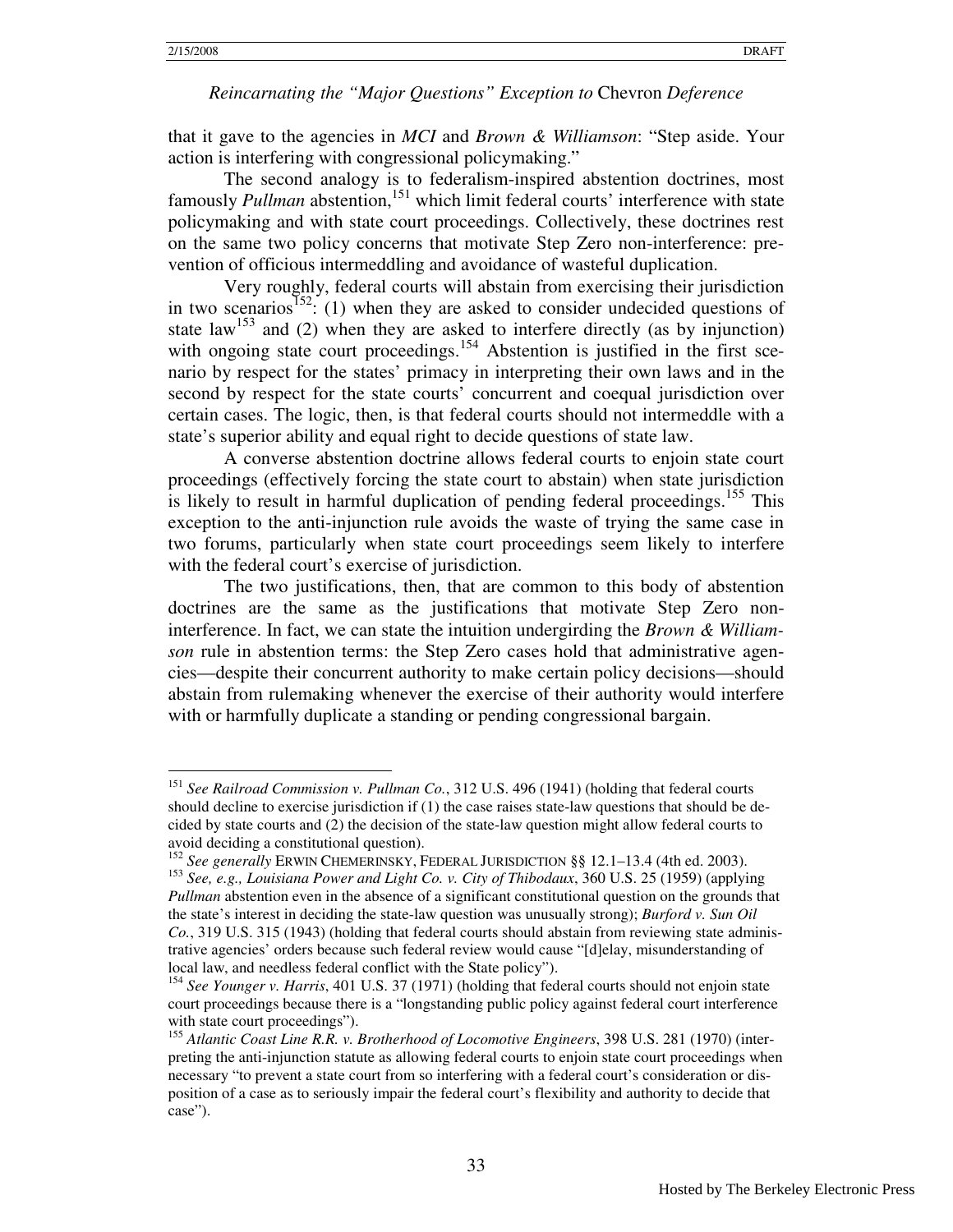The final analogy is to the two abstention-like doctrines that operate in administrative law, both of which prevent federal courts from interfering with executive policymaking: exhaustion and primary jurisdiction. These two doctrines rest on the same non-interference rationale as the federalism-inspired abstention doctrines and as Step Zero non-interference.

Exhaustion, which requires federal courts to stay proceedings until the litigants have exhausted all remedial processes available in administrative agencies,<sup>156</sup> "serves to avoid piecemeal interruption of administrative processes, to eliminate unnecessary judicial effort, and to secure the views of agency experts on questions within their competence."<sup>157</sup> In other words, the doctrine prevents federal courts from intermeddling with administrative decision-making and prevents litigation from proceeding simultaneously in judicial and administrative forums.

The second administrative-law abstention doctrine, primary jurisdiction, is a similar rule with a different starting point; it prevents courts from entertaining suits that should be decided in administrative proceedings, even when administrative processes have not yet begun. The logic underlying primary jurisdiction is that courts should correctly "allocate initial decision making responsibility between agencies and courts where . . . [jurisdictional] overlaps exist."<sup>158</sup> Again, the motivation is the same as in the Step Zero non-interference cases: to avoid friction and overlap between two institutions that both have authority to act.

In sum, non-interference is a quotidian concern in both federalism and separation of powers jurisprudence. Although existing non-interference doctrines constrain state legislatures and state and federal courts rather than constraining federal agencies, the extension of the logic to the Step Zero context is not radical. The interaction between agencies and Congress is not different in kind from the interaction between state legislatures and Congress, between courts and agencies, or between federal courts and state courts. All non-interference doctrines concern the appropriate division of labor among governmental institutions, and it is coherent in all contexts of overlapping jurisdiction to limit one institution in favor of another in order to avoid needless friction and duplication. The non-interference understanding of *Brown & Williamson*, therefore, is at least ordinary.

#### IV. VIRTUES OF A NON-INTERFERENCE RULE

Of course, the ordinariness of a non-interference rule would not be enough to argue in favor of reincarnating *Brown & Williamson*—and, by necessary extension, killing *Massachusetts*. But the non-interference rule is not merely ordinary. It serves important goals in the management of a multi-branch government.

This Part proceeds as follows. First, it briefly revisits *Chevron* theory to demonstrate that the non-interference understanding justifies *Chevron* exceptionalism—that is, that Step Zero non-interference complies with both of the core *Chevron* hypotheses. Second, it presents *Massachusetts* as a disanalogy, explain-

<sup>156</sup> *See generally* RICHARD J. PIERCE, JR., SIDNEY A. SHAPIRO, AND PAUL R. VERKUIL, ADMINIS-TRATIVE LAW AND PROCESS § 5.7.2 (3d ed. 1999).

<sup>&</sup>lt;sup>157</sup> DAVID P. CURRIE, FEDERAL JURISDICTION IN A NUTSHELL 179-80 (4th ed. 1999).

<sup>&</sup>lt;sup>158</sup> PIERCE ET AL., ADMINISTRATIVE LAW AND PROCESS § 5.8.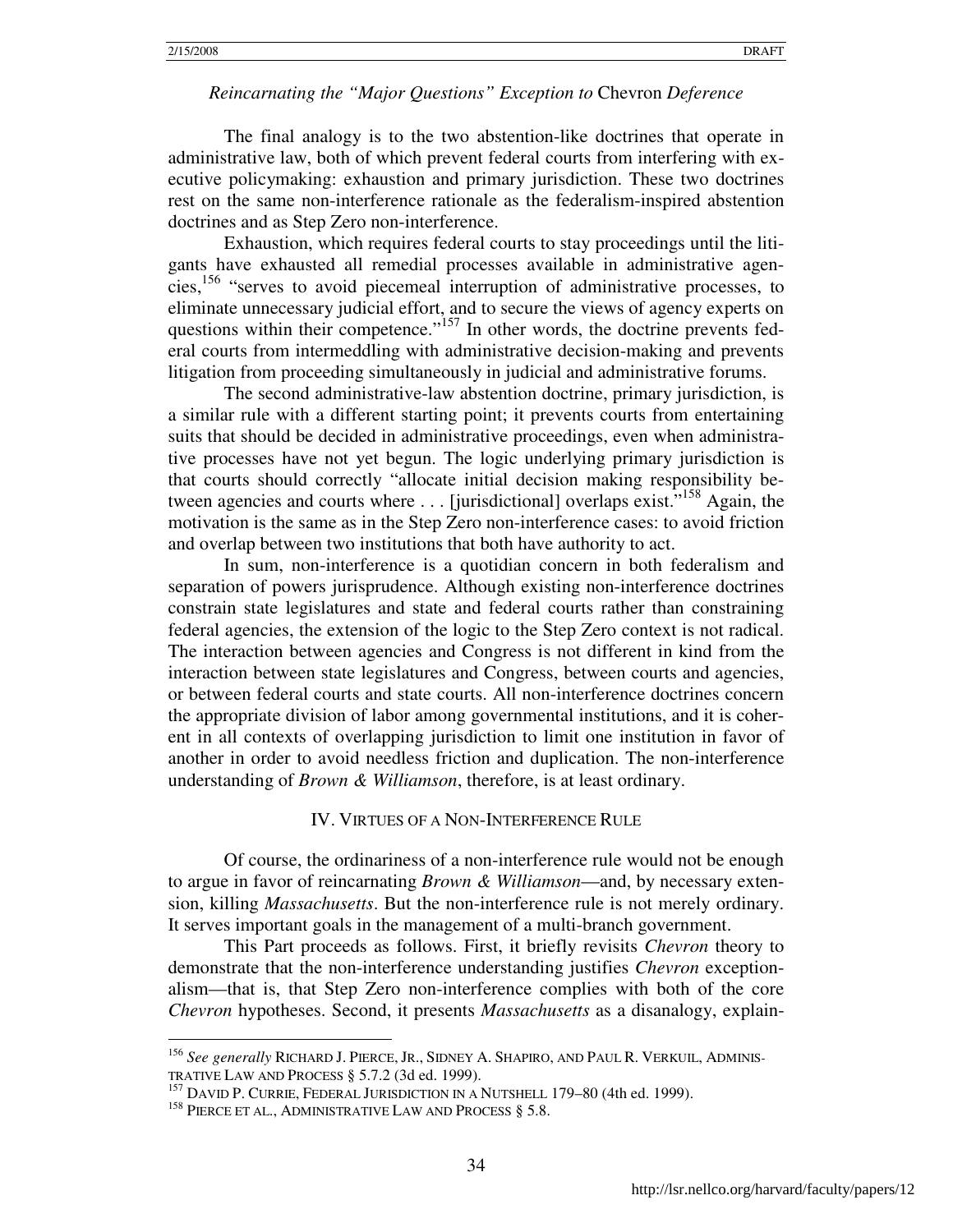ing the potential harms of the holding in that case and, by extension, explaining the usefulness of the non-interference principle.

#### A. *Chevron* Theory and Non-Interference

The virtue of the non-interference understanding from a theoretical perspective is that it justifies an exception to deference without fighting either of the core *Chevron* hypotheses. It fully preserves the institutional capacity assumption of judicial inferiority, and it avoids making any counter-*Chevron* institutional choice assumptions about Congress's future involvement.

The most important feature of the non-interference rule from a theoretical perspective is that it is triggered only by case-specific evidence that Congress is interested in the precise question before the court. This feature has two payoffs.

First, the non-interference view does not require judges to evaluate agencies' policy decisions. The trigger is an agency's perceptible interference with a specific congressional bargain, not any particular characteristic (such as majorness or aggrandizingness) of the agency's policy. The non-interference rule, thus, does not assume that courts will be appropriate or capable evaluators of agencies' political decisions; that is, it does not violate the institutional capacity assumption. Instead, the judges' role is the humble role of referee, telling agencies to step aside while Congress plays.

Second, the necessity of congressional involvement eliminates the possibility that judicial policy will stick. This is not to say that the legislature will inevitably alter the reality created by judicial decision; Congress might, as in the tobacco case, fail to pass the legislation it was considering, in which case the judicially-created status quo will remain. But the concern underlying tales of judicial stickiness (and the concern motivating *Chevron*'s institutional choice assumption) is not simply that judge-made policy will last; it is that judge-made policy will remain unchecked, due to the sheer ignorance and inertia of the political branches. The virtue of the non-interference view, then, is that Congress's active interest in the precise question eliminates (or at least significantly mitigates) the concern that judge-made outcomes will go undetected and unconsidered.

In sum, the non-interference understanding of the major questions exception is superior to the proffered alternatives because it does not fight either the institutional choice assumption or the institutional capacity assumption underlying *Chevron* theory. It is an exception to *Chevron* rather than a challenge to *Chevron* because it relies on specific facts in the world that judges are capable of perceiving and that give rise to a discrete need for judicial intervention.

#### B. *Massachusetts* and Non-Interference

It is, however, still not enough to say that a non-interference rule is consistent with *Chevron*. Unless the rule is independently useful, there would be no reason to enforce a *Chevron* exception at all—no reason to reincarnate *Brown & Williamson*. But the Step Zero non-interference rule *is* useful.

The easiest way to demonstrate this point is to present *Massachusetts* as a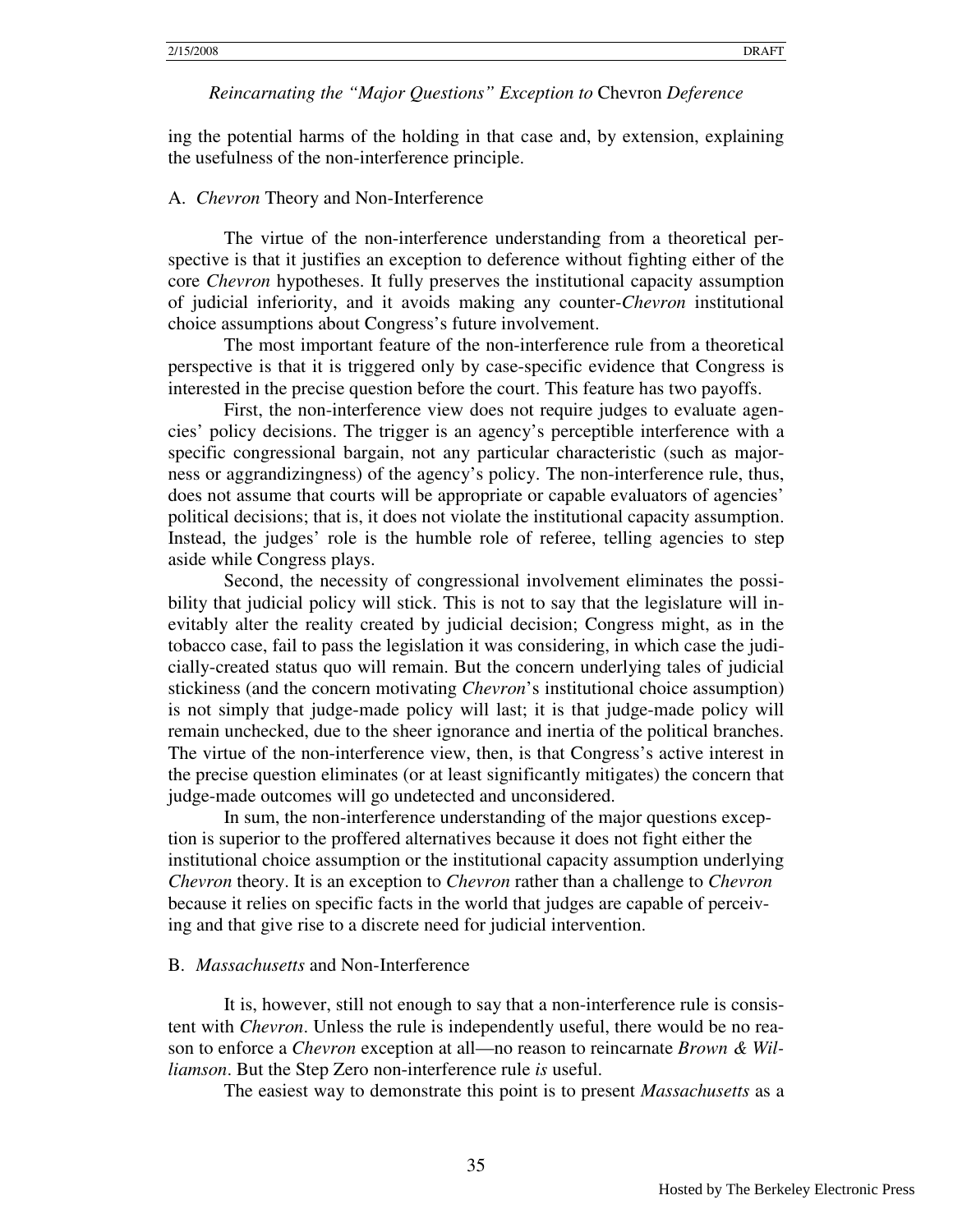disanalogy, to point out the potential harms that could flow from the Court's failure to enforce a non-interference rule in that case. By this account, *Massachusetts* is error; it does not fit the non-interference principle and therefore cannot be justified.

The first step in the argument is to tell the story of non-interference that operated in the background of *Massachusetts* and to demonstrate that the Court could have enforced a non-interference rule in that case. The second step is to acknowledge a worthy instinct that might have underlain the Court's decision in *Massachusetts*: an instinct to promote, or even to require, executive expression of expert opinions.<sup>159</sup> The final step is to explain why the non-interference instinct should have trumped the "expertise-forcing"<sup>160</sup> instinct in *Massachusetts* and why the non-interference rule should trump the expertise-forcing rule in future cases.

#### 1. Non-interference in the background of *Massachusetts*.

The non-interference story in *Massachusetts* has much in common with the one in *Brown & Williamson*. Congress's history of global warming regulation is almost as long—and almost as tortured—as its history of tobacco regulation. And in both cases, the post-enactment legislative histories indicate that Congress may have preferred—and may have been actively working towards—a separate regulatory structure for the precise issues that the agencies confronted.

Congress became actively interested in global warming as an independent issue in the late 1970s, enacting its first global-warming-specific statute in 1978<sup>161</sup> and a second such statute in  $1987$ .<sup>162</sup> Of course, neither of those bills implemented a regulatory scheme. The 1978 National Climate Program Act merely ordered the President to create a coordinated executive program to gather data on climate change and to ponder the diplomatic implications of global warming, and the 1987 Global Climate Protection Act simply ordered EPA to draft a report to Congress on the science and politics of global warming.

In 1990, the issue of climate change burst onto the international stage with the first report of the Intergovernmental Panel on Climate Change,  $^{163}$  and the treaty model became a realistic supplement to domestic regulation as a means of addressing climate change. In 1992, President Bush signed and the Senate ratified the United Nations Framework Convention on Climate Change (UNFCCC), which was (like the domestic bills that had passed) simply a non-binding declaration that global warming is probably a real problem.

After the ratification of that treaty, congressional interest in global warming faltered. Although the 101st and 102nd Congresses had proposed a combined

 $\overline{a}$ <sup>159</sup> *See* Freeman & Vermeule, *supra* note 5.

<sup>160</sup> The term "expertise-forcing" is Freeman and Vermeule's. *See* Freeman & Vermeule, *supra* note 5.

<sup>161</sup> *Massachusetts*, 127 S.Ct. at 1448 (*citing* National Climate Program Act, 92 Stat. 601 (1978)).

<sup>162</sup> Global Climate Protection Act, Pub. L. 100-204, 101 Stat. 1407 (1987) (*cited in Massachusetts*, 127 S.Ct. at 1448).

<sup>163</sup> *Massachusetts*, 127 S.Ct. at 1448.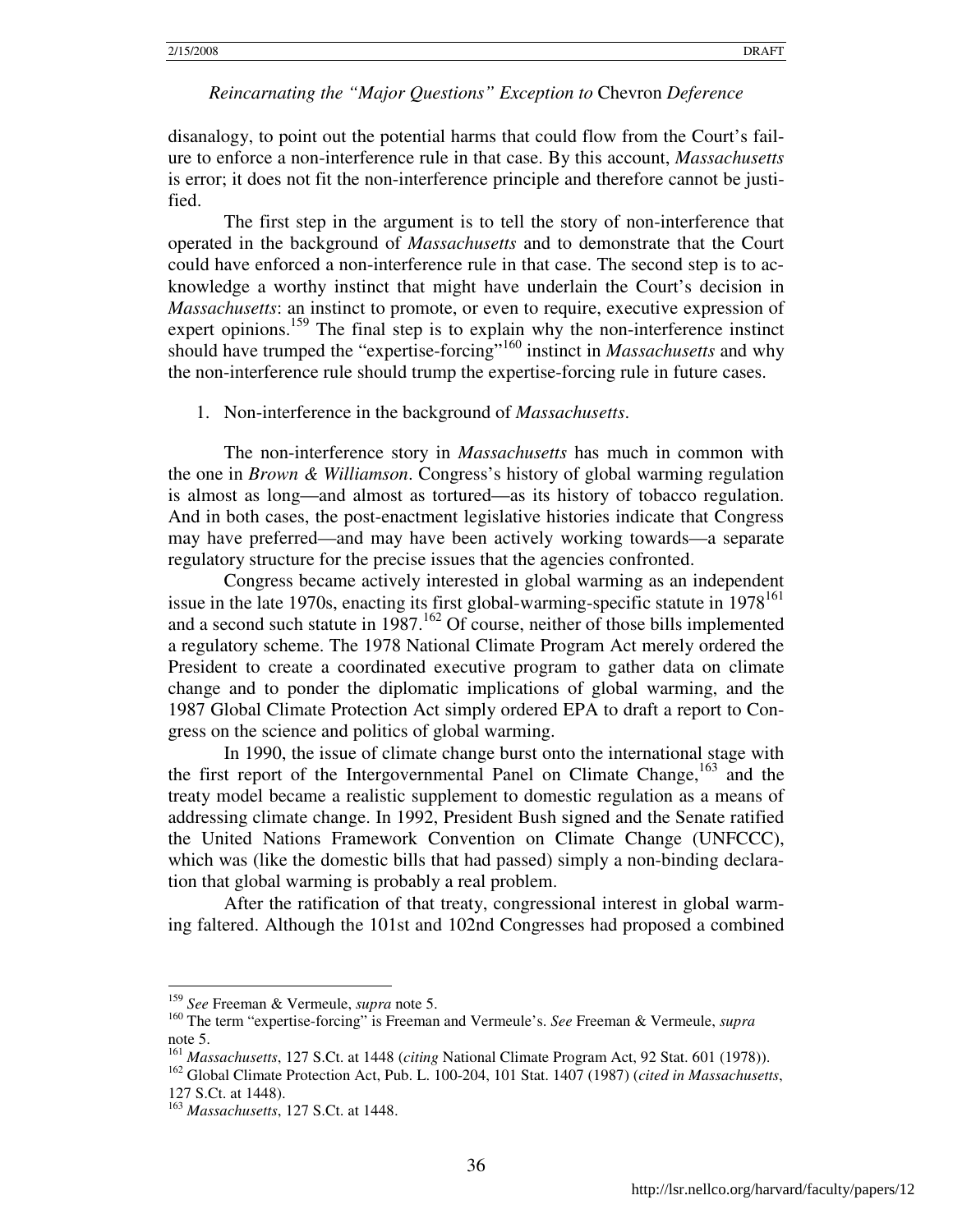$\overline{a}$ 

#### *Reincarnating the "Major Questions" Exception to* Chevron *Deference*

total of 56 bills related to greenhouse gas emissions, the 103rd and 104th Congresses proposed a combined total of only one such bill.<sup>164</sup>

Then in 1997, the signatories to the UNFCCC wrote the Kyoto Protocol, which was the first attempt at a binding regulatory structure for reducing greenhouse gas emissions and curbing or reversing anthropogenic global warming. Although the Senate unanimously refused to ratify the Kyoto Protocol, Congress's interest in global warming picked up in the wake of the Kyoto debate.<sup>165</sup> In the 105th Congress, members introduced 22 bills related to greenhouse gas emissions. $166$ 

In the middle of the 105th Congress and then again at the beginning of the 106th Congress, EPA took the position at congressional hearings that it had authority under the CAA to regulate greenhouse gases,  $167$  but the agency did not then act on that authority.

The rulemaking petition that became the center of *Massachusetts* was presented to EPA in 1999, and at the same time, the legislature's interest in global warming grew perceptibly stronger. After considering only 22 bills in the 105th Congress and an average of only about 15 per Congress in the prior four, the legislature averaged over 50 proposals per Congress from 1999 to 2006, climbing to 64 proposals in the 109th Congress alone.<sup>168</sup> The legislature also held oversight hearings throughout this time, specifically to discuss EPA's authority.<sup>169</sup>

Interestingly, EPA's denial of the rulemaking petition in 2003 did not coincide with any significant change in congressional action; the 107th Congress introduced 51 proposals, and the 108th introduced 57.

Then, the Supreme Court issued its opinion, demanding action from EPA, and at the same moment, Congress went into a fury.<sup>170</sup> So far in the 110th Con-

<sup>164</sup> *See* Natural Gas Vehicle Incentives Act of 1996, H.R. 4288, 104th Cong., 2d Sess. These numbers come from a search of Thomas, the Library of Congress's internet search engine. *See*  http://thomas.loc.gov. I searched bills in each Congress from the 101st to the 110th, which are the ones that are searchable through Thomas. Using "greenhouse gas emissions" as the search term brings up 32, 24, 0, and 1 in the 101st, 102nd, 103rd, and 104th Congresses respectively. Using "global warming" produces slightly different results but a similar trend, showing 139, 60, 18, and 2 in the same Congresses. Using "climate change" shows 160, 99, 18, and 34 in the same Congresses. The drop-off is therefore clear regardless of which search terms one uses; the 103rd Congress did very little work on the issue compared to its predecessors.

<sup>165</sup> *See id.* at 1448–1449 (*citing* S. Treaty Doc. No. 102–38, Art. 2, p. 5 (1992) (UNFCCC), and S. Res. 98, 105th Cong., 1st Sess. (July 25, 1997) (as passed) (Senate Resolution expressing the Senate's sense that the U.S. should not enter the Kyoto Protocol).

<sup>&</sup>lt;sup>166</sup> *Id.* Fourteen of those proposals reached the floor, and one reached the President's desk. <sup>167</sup> *Massachusetts*, 127 S.Ct. at 1449.

<sup>&</sup>lt;sup>168</sup> The numbers for the 106th, 107th, 108th, and 109th Congresses are 44, 51, 57, and 64 bills respectively, for an average of 54 proposals per session. Ninety-eight of those bills reached the floor, and nine of them reached the President's desk.

<sup>169</sup> *Is CO2 a Pollutant and Does EPA Have the Power to Regulate It?: Hearing Before H. Comm. On Government Reform*, 106th Cong., 1st Sess. (Oct. 6, 1999). *See*, *e.g.*, *Clean Air Act: Risks from Greenhouse Gases: Hearing Before S. Comm. on Environment and Public Works*, 107th Cong., 2d Sess. (March 13, 2002); *Clean Air Act Oversight Issues: Hearing Before S. Comm. on Environment and Public Works*, 107th Cong., 1st Sess. (2001).

<sup>&</sup>lt;sup>170</sup> A causal claim is harder to make here than in the tobacco case. The 110th Congress was also the first Congress since 1994 to be controlled by the Democratic Party, which may be a more com-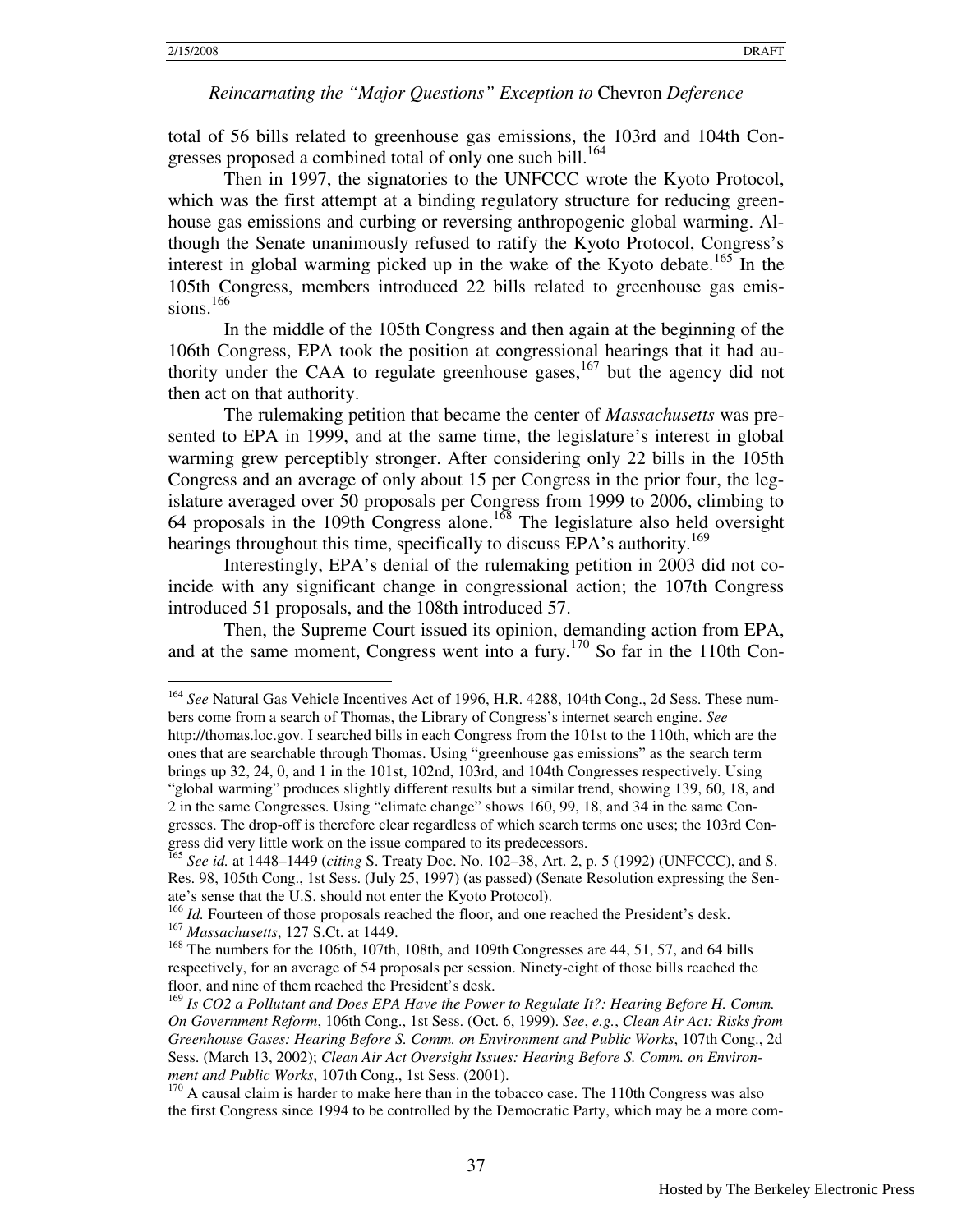gress, members have introduced 139 bills that include some provision related to greenhouse gas emissions.<sup>171</sup> Several of those bills would implement the very regulations that the petitioners asked EPA to implement,<sup>172</sup> while others would implement President Bush's preferred market-based and voluntary approaches.<sup>173</sup>

The story of global warming regulation, thus, meets the predicates of Step Zero non-interference. Congress was actively aware of and negotiating in the regulatory domain prior to EPA's involvement and throughout the time that EPA deliberated. That is, negotiations occurred simultaneously in both institutions. Furthermore, the beginning of public deliberation at EPA coincided with increased deliberation in Congress, and the Court's incitement of serious deliberation at EPA has coincided with a dramatic increase of deliberation in Congress.

#### 2. *Massachusetts* and expertise-forcing.

Although there are many commonalities between the *Massachusetts* and *Brown & Williamson* background stories, there is also one important difference. Whereas Congress seemed to view FDA as a competitor in the project of tobacco regulation, it seems to view EPA as a partner in the project of global warming regulation.

Many of the congressional proposals and enactments related to global warming specifically invited executive participation in the debate, ordering scientists in the executive to conduct the research and to provide the information that would be necessary to confront the challenge of global warming. Indeed, in its discussion of post-enactment legislative history, the *Massachusetts* majority pointed out that all of Congress's global-warming-specific enactments were simply efforts "to promote interagency collaboration and research to better understand climate change"<sup>174</sup>; Congress had not, the Court noted, enacted any "binding emissions limitations to combat global warming[.] $v^{175}$  This point provided contrast with the tobacco-specific bills that comprised the post-enactment history in *Brown & Williamson*, all of which were direct regulatory efforts and none of which requested FDA participation in identifying the harms of tobacco or the benefits of proposed regulations.

pelling explanation for the significantly increased activity. There was no such regime-change in the tobacco case.

 $171$  Remember, this number compares to an average of about 30 proposals per Congress in the preceding nine Congresses and a maximum of 64 proposals in any given Congress from 1989 to 2006. Also, the number of proposals in the 110th Congress increases to 182 if one uses "climate change" rather than "greenhouse gas emissions" as the search criterion. Of the 139 bills that include references to "greenhouse gas emissions," 51 have reached the floor of at least one chamber, and two have reached the President's desk.

<sup>172</sup> *See*, *e.g.*, Clean Fuels and Vehicles Act of 2007, S. 1073, 110th Cong., 1st Sess.; Safe Climate Act of 2007, H.R. 1590, 110th Cong., 1st Sess.; National Low-Carbon Fuel Standard Act of 2007, S. 1324, 110th Cong., 1st Sess.

<sup>173</sup> *See*, *e.g.*, Climate Stewardship Act of 2007, H.R. 620, 110th Cong., 1st Sess.; Greenhouse Gas Accountability Act of 2007, H.R. 2651, 110th Cong., 1st Sess.; National Greenhouse Gas Registry Act of 2007, S. 1387, 110th Cong., 1st Sess.

<sup>174</sup> *See Massachusetts*, 127 S.Ct. at 1448, 1460–61 & n.28.

<sup>175</sup> *Id.* at 1460.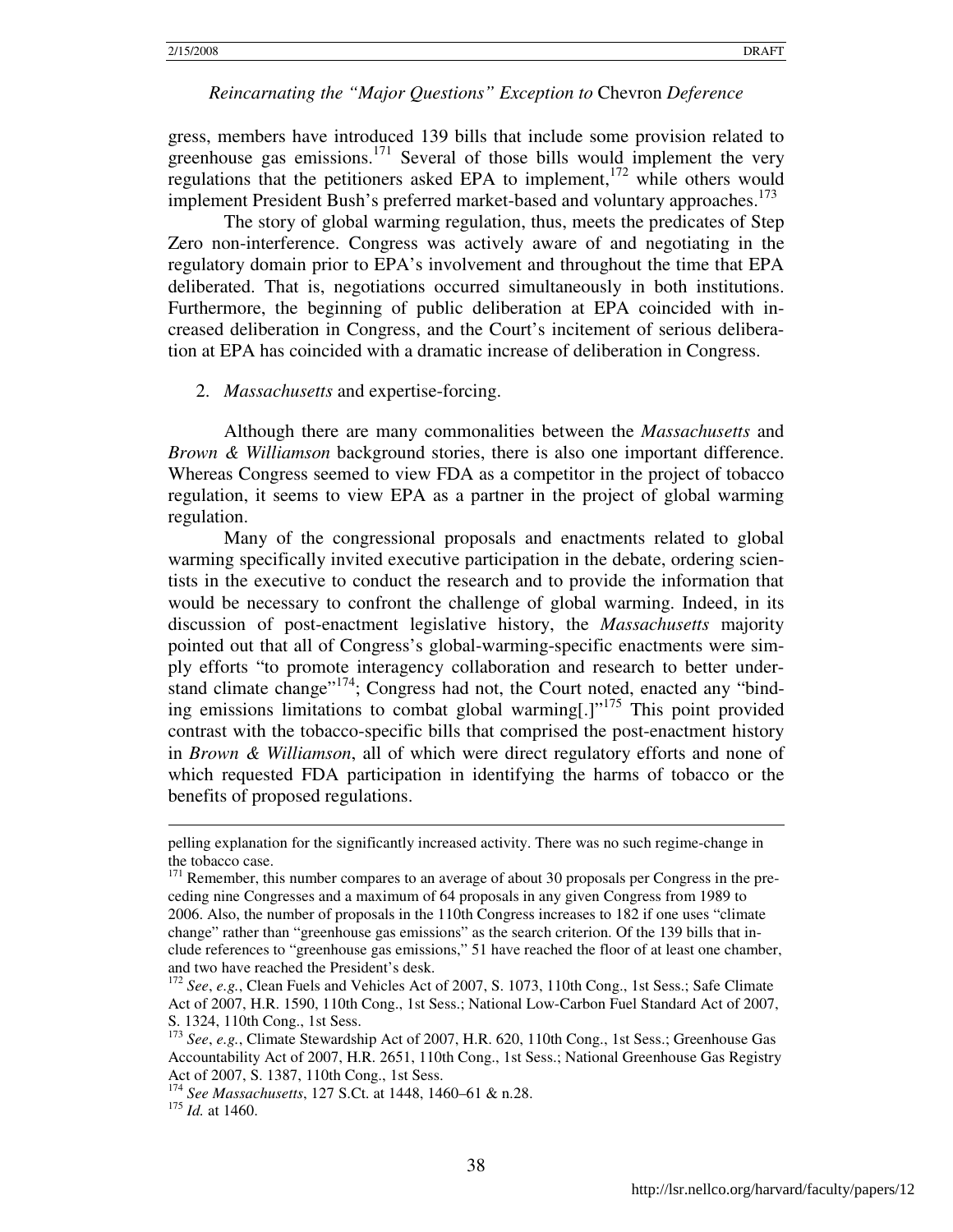The Court thus reasoned that, because Congress's efforts in the realm of global warming were information-gathering efforts rather than direct regulatory efforts, those bills could not be viewed the same way that the tobacco bills were viewed: "as tantamount to a congressional command to refrain from regulat $ing[.]$ "<sup>176</sup>

 This difference might matter a great deal for present purposes if it proves that executive action would have counted as helpful participation in—rather than officious intermeddling with—Congress's project. In holding that EPA had authority to regulate, maybe the Court was simply urging EPA to fulfill this congressionally-assigned informational role.

 Indeed, there has been at least one serious suggestion that this "expertiseforcing" account of *Massachusetts* is the best way to read the case. Jody Freeman and Adrian Vermeule argue that *Massachusetts* is best read as an attempt to reprimand the excessive politicization of EPA decision-making and to require expression of a scientific—rather than political—opinion on the issue of global warming. $177$ 

 This view could be synergistic with the non-interference rationale. Like the non-interference view, the expertise-forcing view has much to say about the effect that executive regulation can and should have on a larger regulatory enterprise.<sup>178</sup> That is, executive regulations have the potential to be meddlesome, as the non-interference view assumes, but they also have the potential to be informative, as the expertise-forcing view reveals. By acting first, an agency might, as in the tobacco case, disrupt congressional activity, but it might additionally or alternatively convey useful information to Congress about the nature and the effectiveness of executive scientists' preferred approach. Indeed, taking *Chevron*'s institutional capacity theory, the executive's regulations should reflect both scientific expertise and political sensitivity, meaning that executive decisions should blend the considerations that are most relevant to responsible democratic rulemaking. Perhaps, then, generalist legislators will create better outcomes, from a perspective of democratic representation, if they legislate against a richer backdrop of executive enactments.

 Pursuant to this view, the Court's role at Step Zero could be to measure Congress's preference for either executive participation or executive abstention and to require the agency to play the role that Congress prefers. When Congress has repeatedly invited executive participation, as in the global warming case, the Court should require executive regulation, and when Congress has repeatedly discouraged or precluded agency participation, as in the tobacco and telecom cases, the Court should prohibit executive regulation.

By this account, both *Massachusetts* and *Brown & Williamson* got it right.

 $\overline{a}$ <sup>176</sup> *Id.*

<sup>177</sup> Freeman & Vermeule, *supra* note 5.

<sup>&</sup>lt;sup>178</sup> This point is not the primary focus of Freeman and Vermeule's article, however. They view the de-politicization of EPA decision-making as a good in itself, without reference to EPA's ability to inform an ongoing congressional project.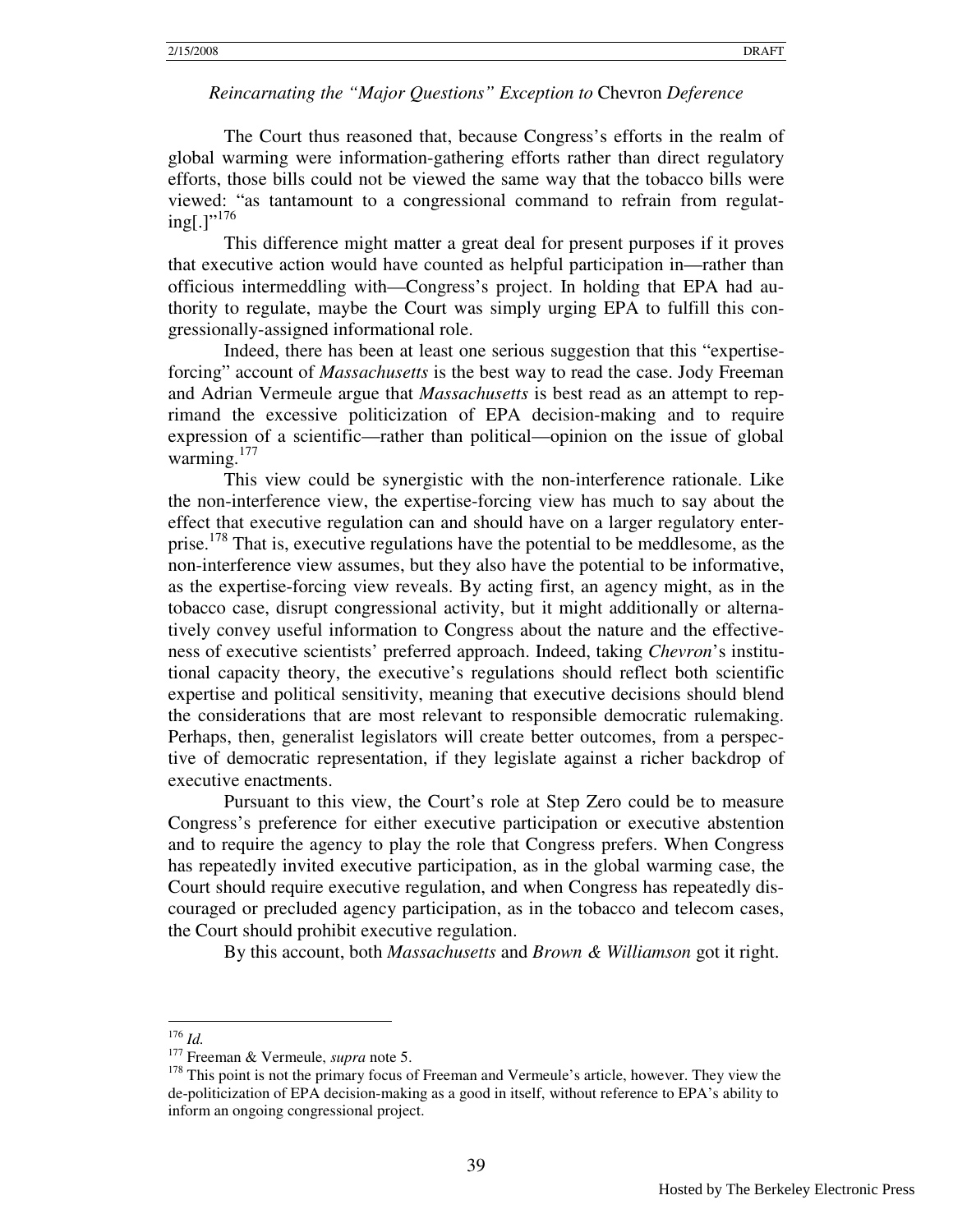3. Non-interference and expertise-forcing.

The problem with the expertise-forcing account is that executive regulations are not merely informative. When an agency promulgates regulations, it is not just pontificating; it is affecting the real world, changing the status quo. And a midstream change in the status quo, unlike a mere informational update, will significantly raise the cost of legislating, as mentioned in Part III, above, in the stories of diminished investment and necessary reinvestment. Lobbyists and legislators will be forced to reevaluate their positions in light of a new regulatory reality—to discard old investments and to create new ones.

All of this is to say the following: the bottom line justification for the noninterference view is that Congress's deliberative process is, by nature, a long and cumbersome one, which, to function as cheaply as possible, requires a fixed target, not a moving target, around which legislators can negotiate.

Some might object to this argument on the ground that congressional action always trumps administrative action. A non-interference rule might therefore be unnecessary since Congress can always undo administrative "interference" and therefore need not take serious account of midstream regulatory changes. It can instead treat midstream changes as though they were mere executive pontifications.

But such midstream regulatory changes, unlike, say, informative memoranda or policy statements, have real impacts on the interests of legislators and stakeholders. Remember the hypotheticals presented above: a pro-regulatory Congresswoman who needs to decide whether to support a statutory reversal of the already-implemented FCC regulations and an anti-tobacco, but also anti-FDA, Congressman who will necessarily ruin standing relationships with anti-tobacco advocates in order to undo the already-implemented FDA regulations. These are plausible scenarios—and we could imagine many more—that indicate the increased costs associated with a change in the status quo, and the costs that these scenarios indicate would not be incurred if the agencies had merely presented new information to the legislators. Regulatory change, thus, is costly even though Congress can undo it through new legislation, and it is far more costly than simple updates in scientific and political information.

There is also a pure legal argument to support the view that Congress's trumping power should be irrelevant to Step Zero non-interference: that view is fully consistent with the usual operation of non-interference doctrines. The point of a non-interference rule is not to prevent the first actor from setting the rule; it is to prevent simultaneous actors from disrupting each other's processes. In many of the situations that give rise to analogous non-interference rules, $179$  the institution that was supposedly "interfered with" clearly had the power to trump the "interfering" institution through later enactments or decisions. Obstacle preemption, for example, restrains state legislatures even though a later-enacted national statute would trump any conflicting state statutes, and *Pullman* abstention prevents federal courts from deciding questions of state law even though later-acting state

<sup>179</sup> *See* Part III.B, *supra*.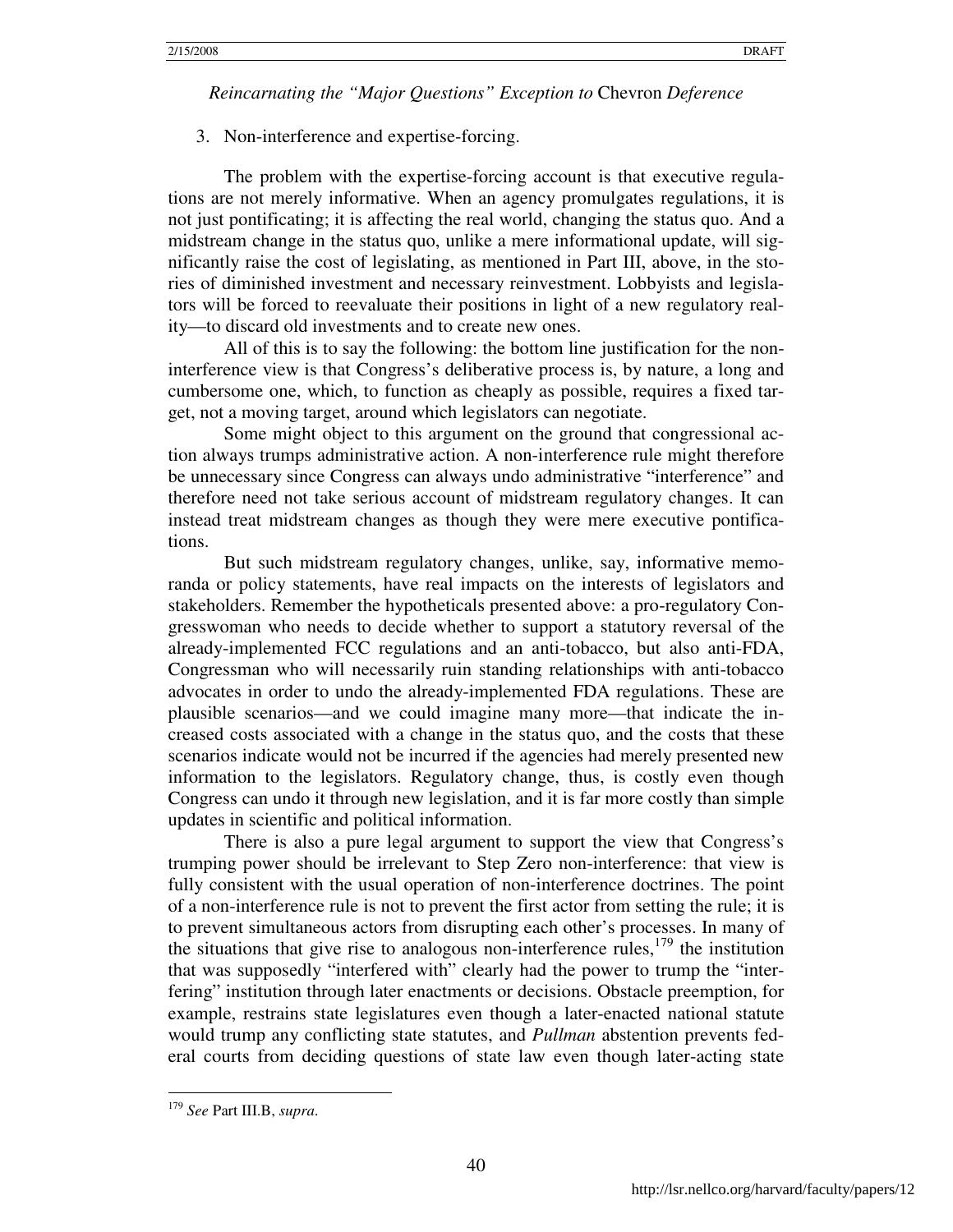courts could trump federal interpretations. Furthermore, in both of those cases, the restrained institution could have provided information to its coequal by acting first. That is, by legislating in a field of "obstacle preemption," the states could provide information to Congress about their individual preferences, and by addressing a question of state law, the federal courts could provide their insight (arguably an expert insight) on a tricky legal question.

In the context of Step Zero non-interference, the point of the noninterference principle is not merely to prevent agencies from beating Congress in a race to regulate. The point is to prevent agencies from moving the target around which Congress is bargaining. The non-interference rule simply recognizes that lawmaking becomes more costly if a regulatory regime changes, independently of congressional action, in the middle of the congressional bargaining process. The nightmare story is not that the agency's decision will prevent Congress from acting; it is that the agency's decision will fundamentally alter legislators' and stakeholders' incentives, requiring the public choice game to start afresh.

None of this is to say that administrative regulations are not informative. Even less is it to say that information is unimportant. But here is the critical point: agencies can present information to Congress without issuing status-quo-altering rules and regulations. There is therefore no need to incur the costs of such regulations in order to gain the benefit of information.

Let's now consider the case of global warming: The allegations of excessive politicization of EPA decision-making are troubling, particularly since they include allegations that the White House has been actively silencing executive scientists.<sup>180</sup> Because scientific information is a necessary component of responsible rulemaking in scientific domains, we *should* be bothered by allegations that political agents are altering and stifling technocratic information about global warming.

It does not follow, however, that the only remedy—or a right remedy—is to require the scientists to implement binding regulations. As the Court unwittingly pointed out in the *Massachusetts* opinion, Congress is perfectly capable of demanding information, through obligatory research and reports, from executive scientists.<sup>181</sup> Furthermore, Congress has tools, such as hearings and concomitant subpoena powers, to oversee the executive's research and reporting procedures.<sup>182</sup> We need not fear, therefore, that enforcement of a non-interference rule will prevent Congress from gathering information about the executive branch's views and preferences, and we should not defy the non-interference principle in order to enforce informational transfers. Return for a second to the telecom and tobacco cases: Congress could have ordered a report from the FCC addressing the continuing necessity of tariff-filing as a means of rate regulation (and the FCC could have provided such a report without a congressional mandate), and Congress could have ordered a report from the FDA addressing addictive properties of nicotine

<sup>180</sup> *See* Freeman & Vermeule, *supra* note 5, at 3–10.

<sup>181</sup> *See* notes 174–176, *supra*, and accompanying text.

<sup>182</sup> *See Allegations of Political Influence with the Work of Government Climate Change Scientists: Hearing Before the H. Comm. on Oversight and Government Reform*, 110th Cong., 1st Sess. (Jan. 30, 2007).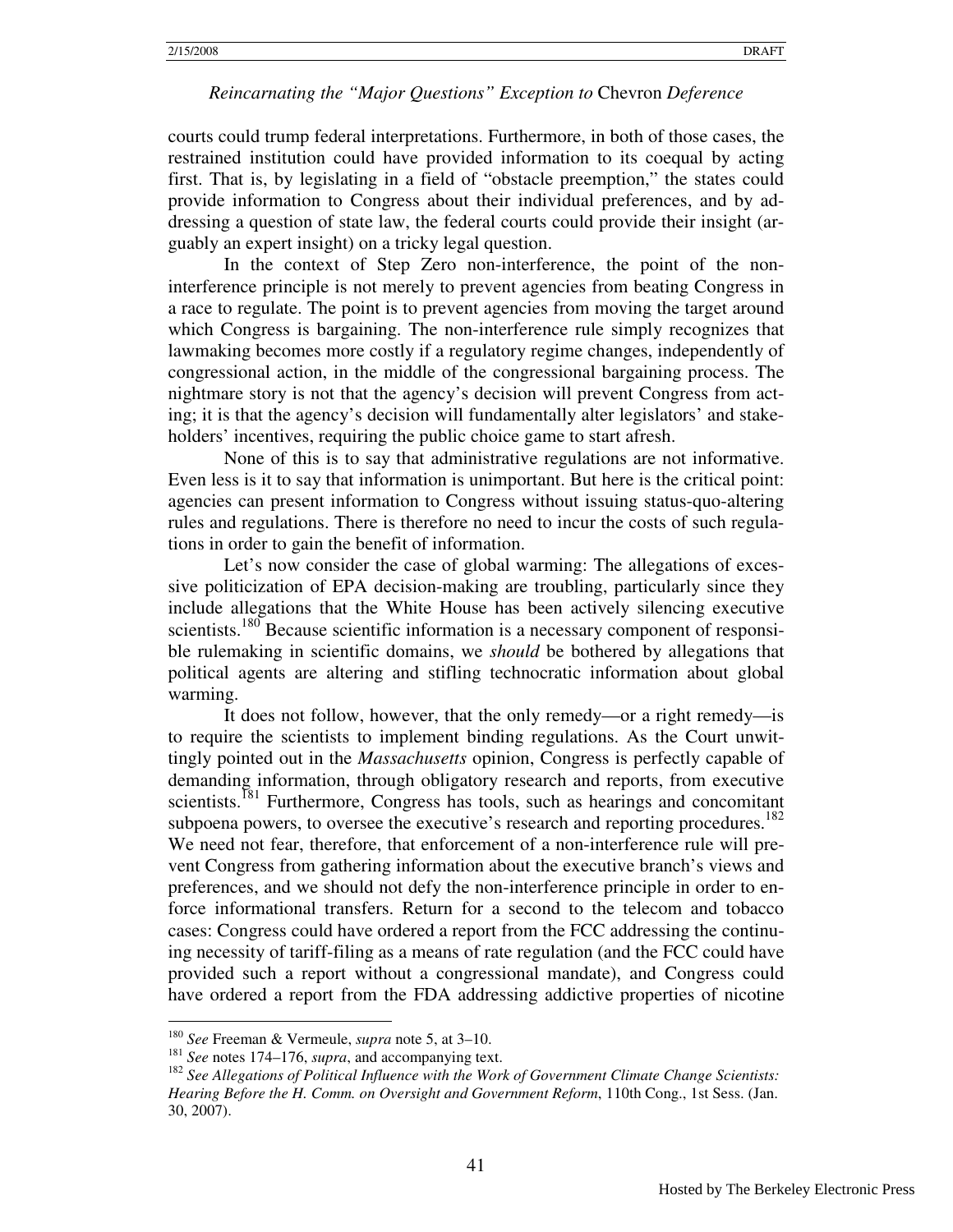and the need for greater tobacco regulation (and the FDA could have provided such a report without a congressional mandate). It was not necessary in either case for the agencies to implement binding regulations in order to convey their scientific and political judgments to the legislature.

The *Massachusetts* majority was undoubtedly right to conclude that "collaboration and research do not conflict with any thoughtful regulatory effort; they complement it."<sup>183</sup> But it was absolutely wrong to conflate "collaboration and research" with implementation of binding regulations. The executive's regulatory effort, once enacted, will always be costly to an ongoing, parallel regulatory effort in Congress.

The non-interference rationale, therefore, should always trump the expertise-forcing rationale when the question is whether the executive should enact new regulations in a domain that Congress is actively negotiating.

### V. A DOCTRINE OF NON-INTERFERENCE

Perhaps the greatest challenge for a reincarnated non-interference rule would be to develop a standard for distinguishing serious congressional deliberation from strategic congressional posturing. If members of Congress knew that merely debating an issue would preclude executive authority, then they would have a perverse incentive to engage in meaningless debate whenever they wanted to prevent executive action in a particular regulatory regime. The purpose of the non-interference rule is not to give Congress a tool for blocking executive policymaking; it is to prevent the executive from interfering with ongoing and serious congressional policymaking. In developing a test for future enforcement, then, the key is to identify the hallmarks of sincere deliberation and true interference. Four factors are apparent in the three "major questions" cases.

*(1) Pre-Interference Activity.* In the tobacco, telecom, and global warming cases, Congress had been active in the relevant debates before the executive started its decision-making process. In the telecom case, Congress entertained revisions to the FCC's organic statute three years before the FCC started its detariffing process. In the tobacco case, Congress had passed several tobacco-specific bills before the FDA considered asserting jurisdiction, and it had held hearings in the few years immediately preceding the agency's actions, specifically considering the possibility of granting the agency jurisdiction under the FDCA. In the global warming case, Congress had passed at least five global-warming-specific statutes before the petitioners presented their rulemaking petition to EPA, and it had debated dozens more. The occurrence of debate and the passage of legislation before the agency intervened constitute strong evidence that Congress's interest in the regulatory regimes existed independently of any desire to block executive policymaking.

*(2) Post-Announcement Activity.* In both the tobacco and the telecom case studies, Congress's committee and floor activities perceptibly increased immediately after the agencies began considering regulation. That is, immediately after

<sup>183</sup> *Massachusetts*, 127 S.Ct. at 1461.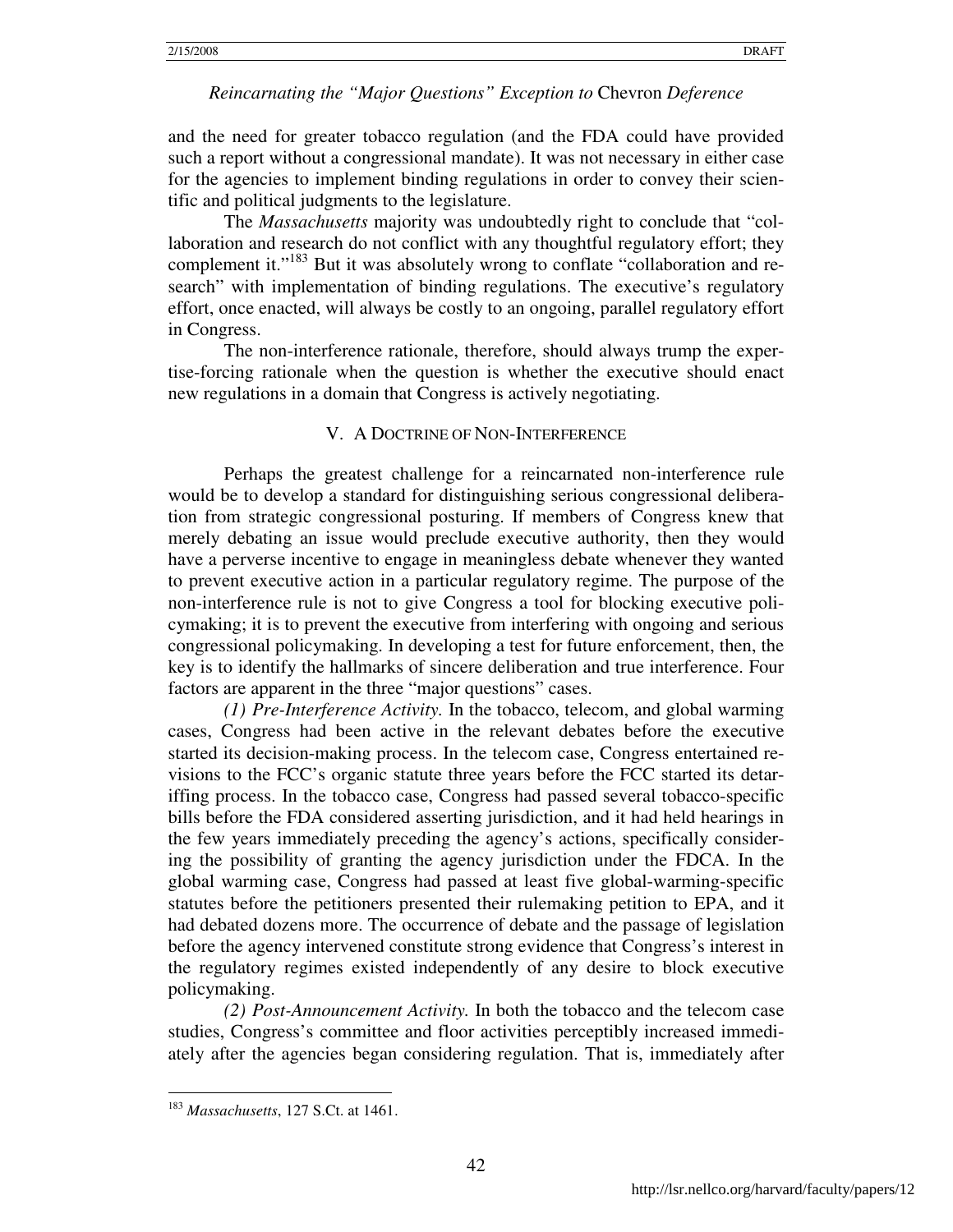the agencies started their investigations, members of Congress started holding more hearings and introducing more legislation than they had before the agencies' announcements. Such an immediate increase in activity might be evidence that Congress prefers to legislate before the agency has a chance to finish its rulemaking process. In the global warming case, congressional activity increased just before the agency received its rulemaking petition, but it spiked just after the Court issued its decision requiring EPA action.

*(3) Post-Enactment Activity*. In both the tobacco and telecom cases, there was a perceptible change in Congress's activity immediately following the agency's final rulemaking. In the tobacco case, Congress dramatically increased its deliberations, while in the telecom case, it dramatically decreased its deliberations. A shift in either direction indicates that the agency's action disrupted a preexisting process. Of course, it is too early to tell whether and how EPA regulations, once implemented, will affect congressional deliberations.

*(4) Aggressive Oversight.* During the debates over telecom deregulation, tobacco regulation, and greenhouse gas regulation, Congress aggressively monitored not only the agencies' specific decision-making processes but also the agencies' general activities. In the tobacco and telecom cases, however, oversight slackened significantly once the agencies completed their rulemaking processes. This trend might be evidence of an attempt to influence or to stall the agencies' rulemakings.

Taken together, these four factors probably suffice to identify cases in which an agency's actions truly disrupt a congressional bargaining process. The test requires some evidence of congressional activity before the agency intervened, and it requires close temporal connections between steps in the agency's decision-making process and changes in Congress's bargaining process. Furthermore, the test incorporates magnitude requirements; increases or decreases in congressional activity must be fairly dramatic to trigger suspicions of interference. These factors should be enough to prevent strategic posturing since the introduction of a bill imposes at least some opportunity cost on the member who introduces it and on the institution as a whole; that same member and then the institution must forego work on different—and potentially more important—issues in order to introduce, for example, a tobacco bill.

Of course, a doctrine of non-interference would not be error-proof. Judges might find connections between executive and legislative activity that are purely coincidental, and they might fail to perceive genuine congressional reactions to executive interference. Nevertheless, the difference between an interfering enactment and a non-interfering enactment, particularly given the four factors outlined above, is more discernible than the difference between a "major" enactment and a "minor" enactment, a "jurisdictional" decision and a "non-jurisdictional" decision, or an "excessive" delegation and a "reasonable" delegation. It is also at least as easy to perceive as the excessive politicization of executive decision-making that might justify the *Massachusetts* rule.

And, ultimately, the non-interference principle is valuable enough to justify even an imperfect judicial doctrine.